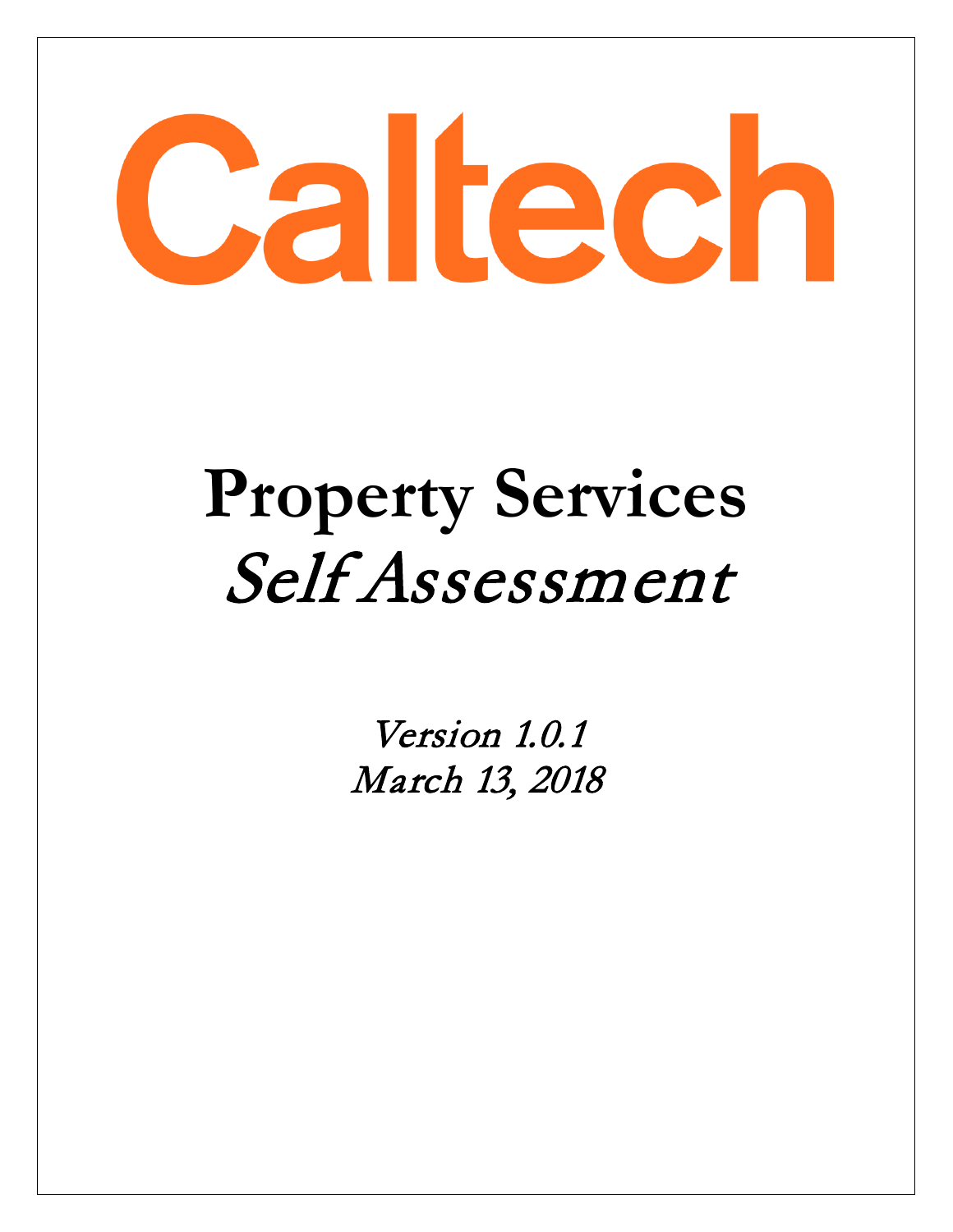## Self-Assessment

The Self-Assessment provides Property Services with an opportunity to review business processes associated with all the facets of fixed assets management. Per our Government Property Management Plan, "Self-assessments will be performed periodically as deemed necessary by Property Services." At a minimum, Caltech will complete the self-assessment on a go forward basis every two years beginning with FY2015. In addition to the Self-Assessment, other reviews of the system occur on a regular basis as a result of formal audits, internal audit reviews, the equipment inventory process, preparing property analysis required to respond to internal inquiries regarding specific property or populations of property. Results of the self-assessment will be made available to ONR upon completion of the assessment including management review and to sponsors upon request.

Initially, Caltech will perform a risk assessment to evaluate the effectiveness and efficiency of its property management system. A risk assessment will be utilized to determine the property system outcomes to review during the Self-Assessment. As a result of the Self-Assessment, improvements may be made to the property control system and procedures. Any significant deficiencies will be documented and corrected.

Within the scope of a Self-Assessment, compliance with any or all of the following areas, which are not listed in a specific order, may be examined:

- Acquisition and Procurement Practices
- Receiving and Acceptance
- Record Completeness, Accuracy, and Timeliness
- Physical Inventory
- Subcontract Property Management
- Property Reports
- Excess Property Disposal
- Utilization of Property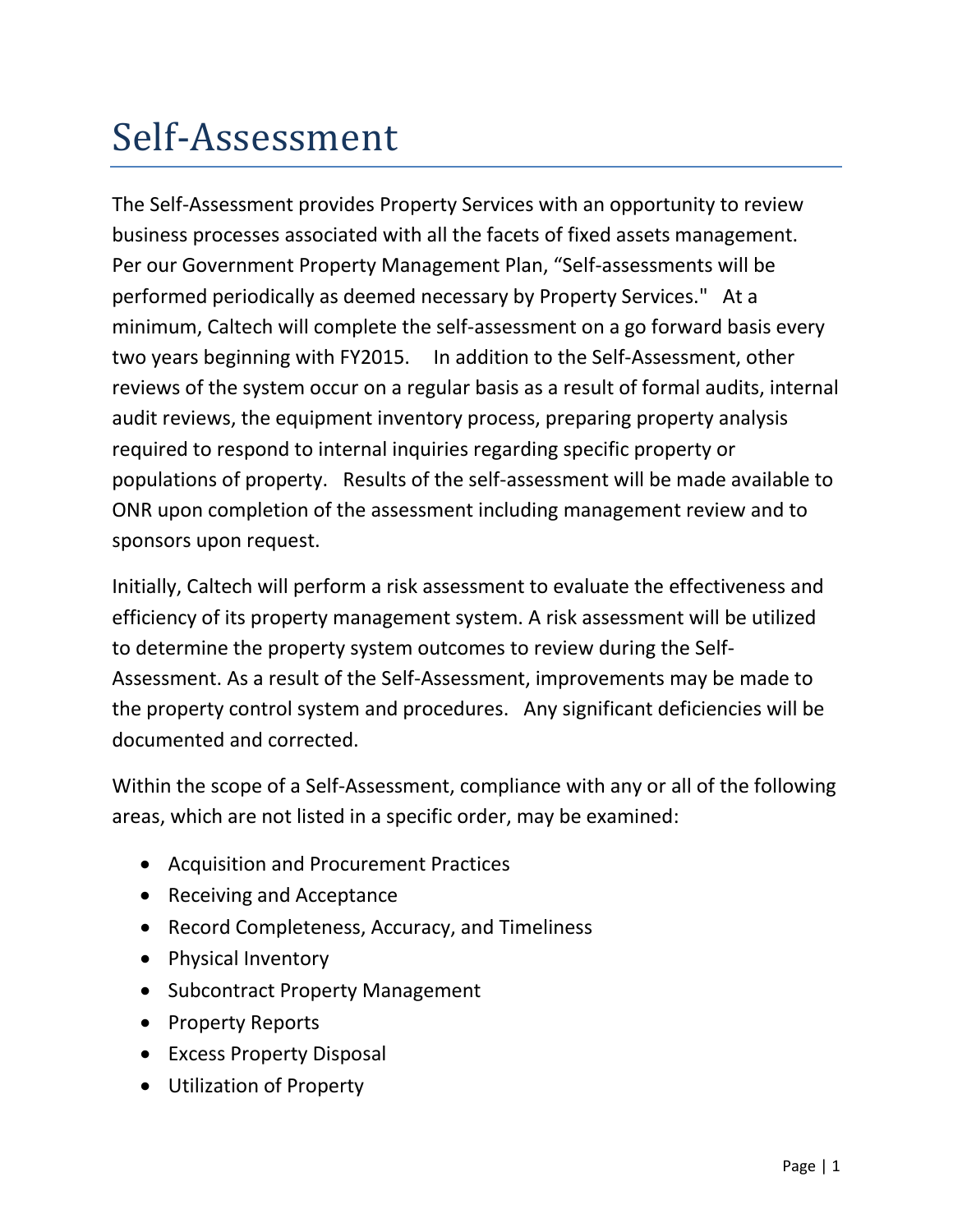- Closeouts of Awards
- Other Facets of Property Management (i.e. property security, equipment maintenance and calibrations, etc.)

## Methodology

The Self-Assessment shall follow the following methodology:

- I. Select the process for review
- II. Define objective and measurable criteria or outcomes for that process
- III. Define the population:
	- a. Transactional which requires time frame parameters, i.e. month, quarter, fiscal year, calendar years, etc.
	- b. Non-transactional
- IV. Select Sample:
	- a. Used accepted sampling methods such as random sampling, judgmental (not generalizable), purposive (not generalizable), etc.
	- b. Sample could be the entire population if the population is small.
- V. Test the sample items against the defined criteria or outcomes.
- VI. Evaluate the sample for:
	- a. Compliance
	- b. Adequacy
	- c. Significance

## Goal Results

Site metrics that fall below the prescribed goal will require an investigation and Root Cause Analysis (RCA). If the discrepancy is not systemic or repetitive, an informal written Corrective Action Plan (CAP) will be generated. If the discrepancy is systemic or repetitive, a formal CAP will be issued via a Corrective Action System (CAS).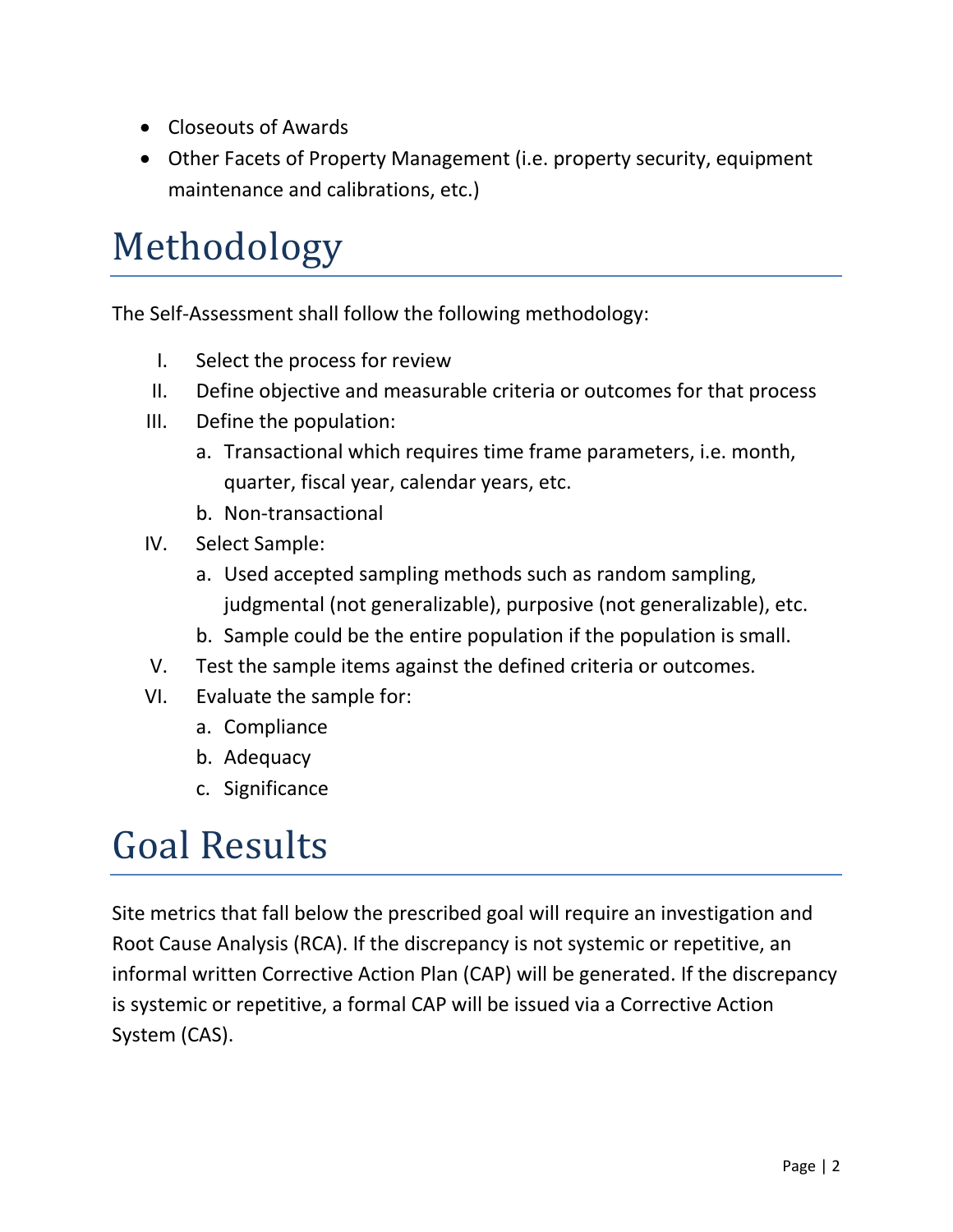Property Services will:

- Review the investigation and RCA to determine which type of CAP will be required.
- The Senior Director of Cost Studies and Property Services and the Executive Director of Audit Services and Institute Compliance (ASIC) will provide final approvals of the CAP.

Caltech has a responsibility to take corrective action to resolve issues and mitigate risks as they become known during the Self-Assessment. Please direct any questions, comments, or suggestions to Property Services.

### Definitions

#### **Defects - E2936 Definitions.**

**Defect**, n – a condition in which a functional segment, a sample item or sample item element of a property control system contains one or more deficiencies (E2315).

**Critical defect** – a significant and systemic defect that would have a material effect on contract performance or cause concern for the reliability of the information provided by the property management system.

**Minor defect** – a defect that is administrative in nature, non-systemic and would have no material outcome for the control of Government property.

**Major defect** – a significant, but not systemic defect that may affect the control of government property, possibly increasing the risk to the Government

#### **Defects should be analyzed from both a quantitative and qualitative perspective**

**Quantitative**- based on the acceptance rates in the statistical sampling program.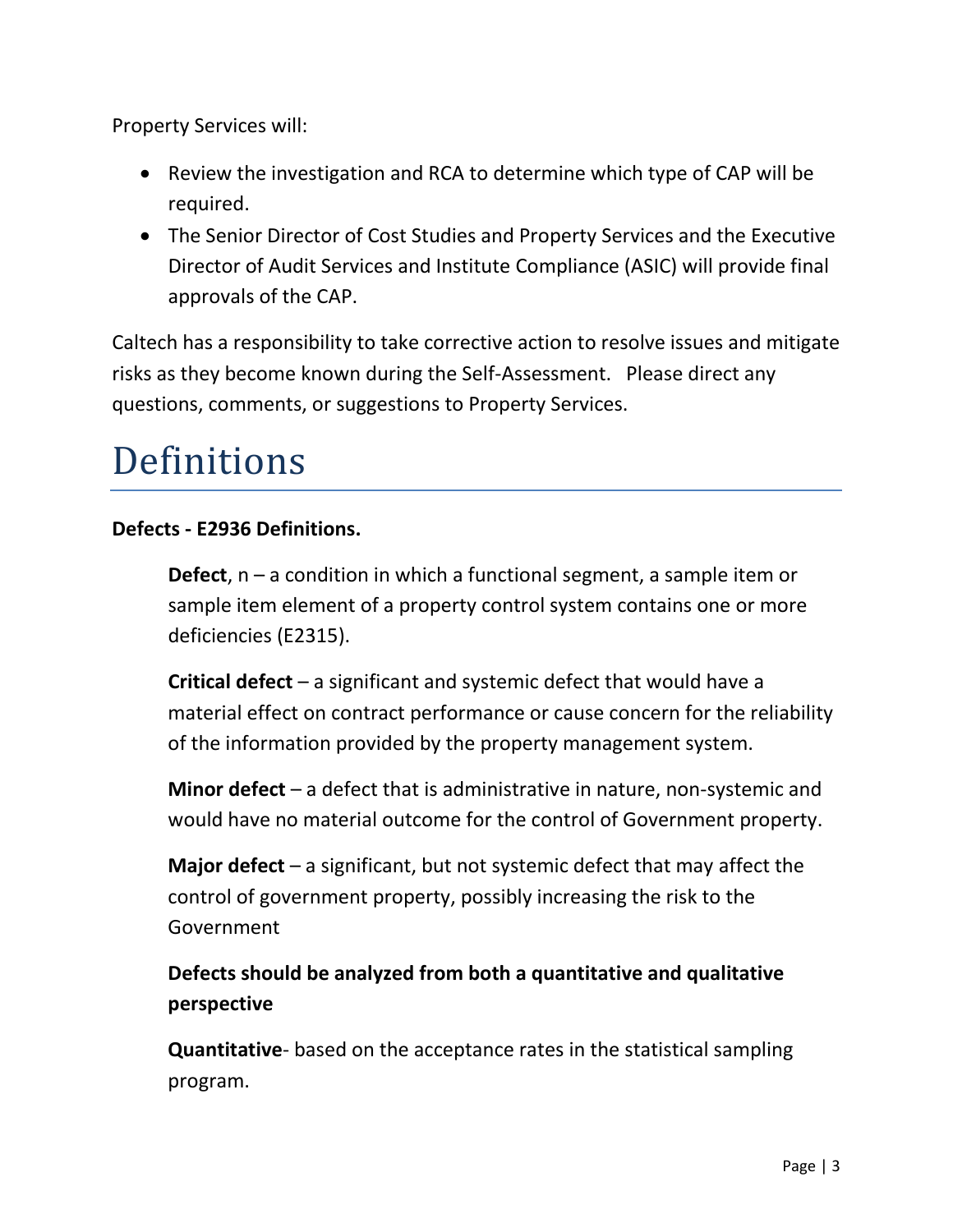**Qualitative**- the relative significance and materiality of the defects.

**Significant Deficiency** – According to DFARS 252.242-7005, "Significant deficiency" means a shortcoming in the system that materially affects the ability of officials of the Department of Defense to rely upon information produced by the system that is needed for management purposes. This is a high bar that should not be hastily applied.

Other Definitions

**Adequacy -** sufficient to satisfy a requirement or meet a need.

**Compliance -** following applicable internal control procedures, rules, or laws.

**Government Furnished Material (GFM) –** property that is given to the Institute by the Federal government and for which ownership remains with the Federal government. GFM may be incorporated or attached to an end item to be delivered under a contract or may be consumed or expended in the performance of an agreement.

**Government Furnished Property (GFP) -** property that belongs to the Federal Government and is used pursuant to the ongoing agreement identified by the sponsor.

**Government Owned Equipment (GOE) -** all property acquired by a contractor where title is retained by the Federal government.

**Government Owned Property (GOP) –** all property where title is retained by the Federal government. Government owned property includes government furnished property (GFP) and government owned equipment (GOE).

**Government Property Administrator (GPA)** – authorized representative of the contracting officer appointed in accordance with government agency procedures. He or she is responsible for administering the contract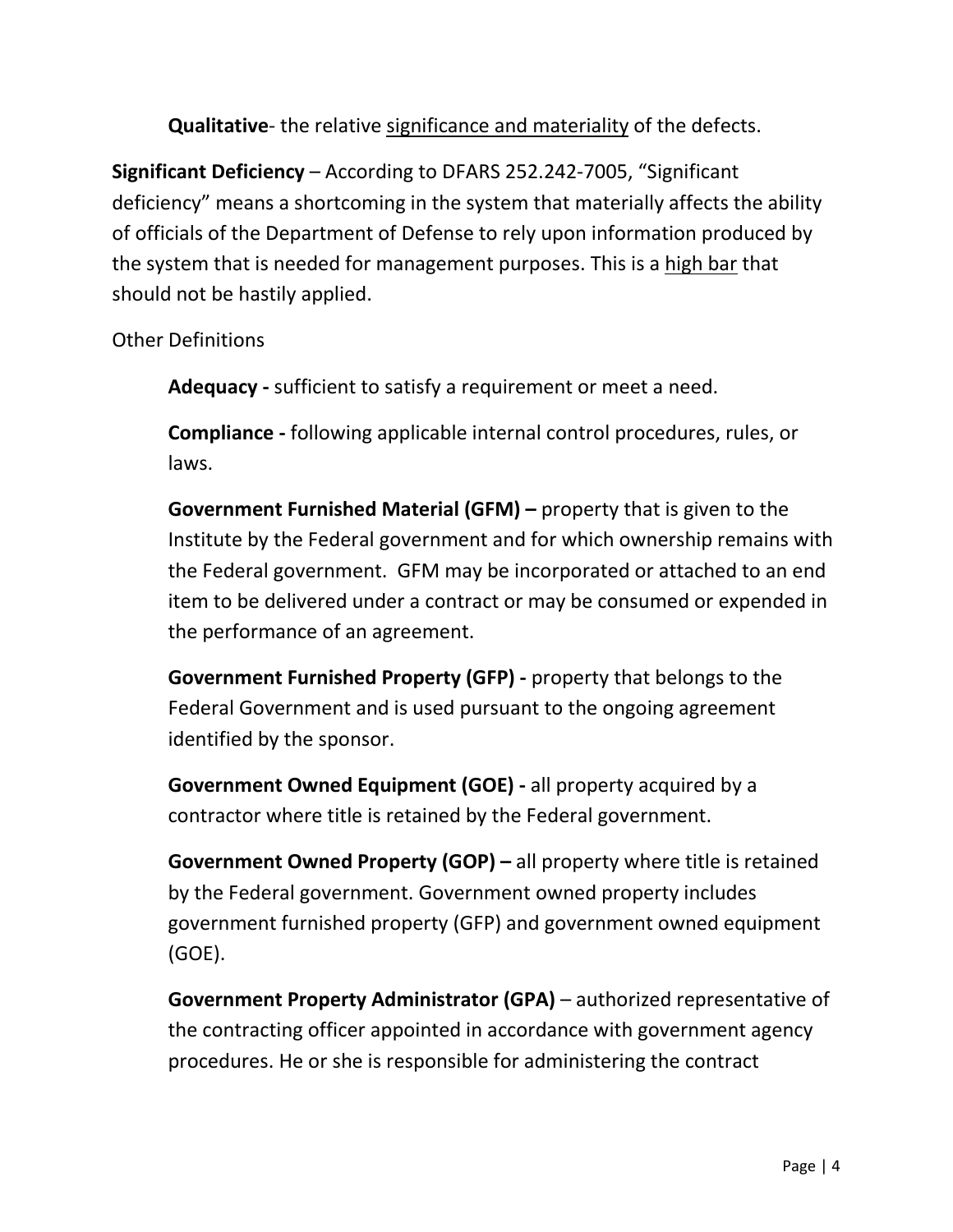requirements and obligations relating to Government property in the possession of a contractor.

**Materiality –** when considered individually or in aggregate could reasonably be expected to influence the decisions of the "intended users" or stakeholders.

**Non-Systemic Discrepancy**- involves a discrepancy or occurrence that is an isolated incident.

**Significance – t**he relative importance of a matter within the context in which it is being considered.

**Systemic Discrepancy** – involves discrepancies throughout the entire system

## ASTM Standards

E2279 Standard Practice for Establishing the Guiding Principles of Property Management

E2605-8 Standard Practice for Receiving of Assets

E2132-11 Standard Practice for Inventory Verification: Electronic and Physical Inventory of Assets

E2604-9 Standard Practice for Data Characteristics of Equipment Records

E2453-05 Standard Practice for Determining the Life-Cycle Cost of Ownership of Personal Property

E2131-09 Standard Practice for Addressing and Reporting Loss, Damage, or Destruction of Tangible Property

E2676-09 Standard Practice for Tangible Property Mobility (MI)

E2674-09 Standard Practice for Assessment of Impact of Mobile Data Storage Device (MDSD) Loss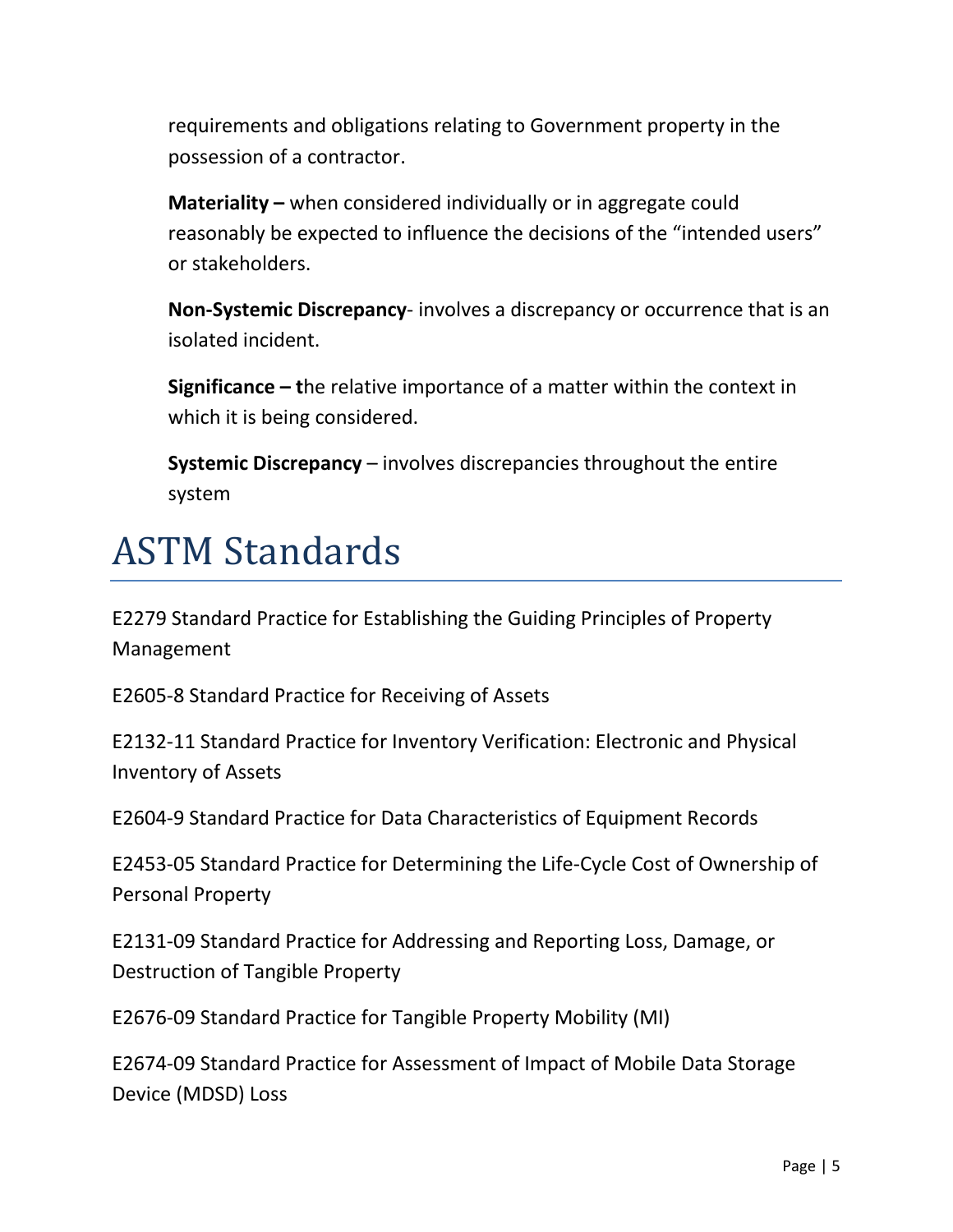E2497-11 Standard Practice for Calculation of Asset Movement Velocity (AMV)

E2606-08 Standard Practice for Receipt Notification as a Result of Tangible Property Movement

E2631-09 Standard Practice for Physical Placement of an Entity-Controlled Supplemental Identification Label

E2672-09 Standard Practice for Identification and Categorization of Tooling

E2221 Administrative Control of Property

## Information needed for the Assessment

Gather the following documents before the start of the assessment:

- I. Export or download a file with current relevant information from Oracle Fixed Assets (OFA) or Equipment Tracking System to MS Excel. Use this report to identify government equipment currently under the responsibility of Caltech.
- II. Office of Sponsored Research (OSR)/Subcontractor/Project Accounting (PA) file for each unique contract or subcontract associated with equipment purchased during the assessment period (month, quarter, or year). In addition to the terms and conditions of the agreement, this file should, if applicable, contain the following items:
	- a. Subcontractor Self-Assessment Questionnaire
	- b. List of all Government Furnished Property
	- c. DD 250 Material Inspection and Receiving Report
	- d. DD 1149 Requisition and Invoice/Shipping Document
	- e. NF 1018 NASA Property in the Custody of Contractors
- III. Procurement documents for each new acquisition made during the assessed period (Purchasing Services' subcontracts group).
- IV. Fabrication request forms (Property Services)
- V. Packing slips for each of the new acquisitions (End-users/Requesters)
- VI. Donation/Loan documents (Property Services or End-users)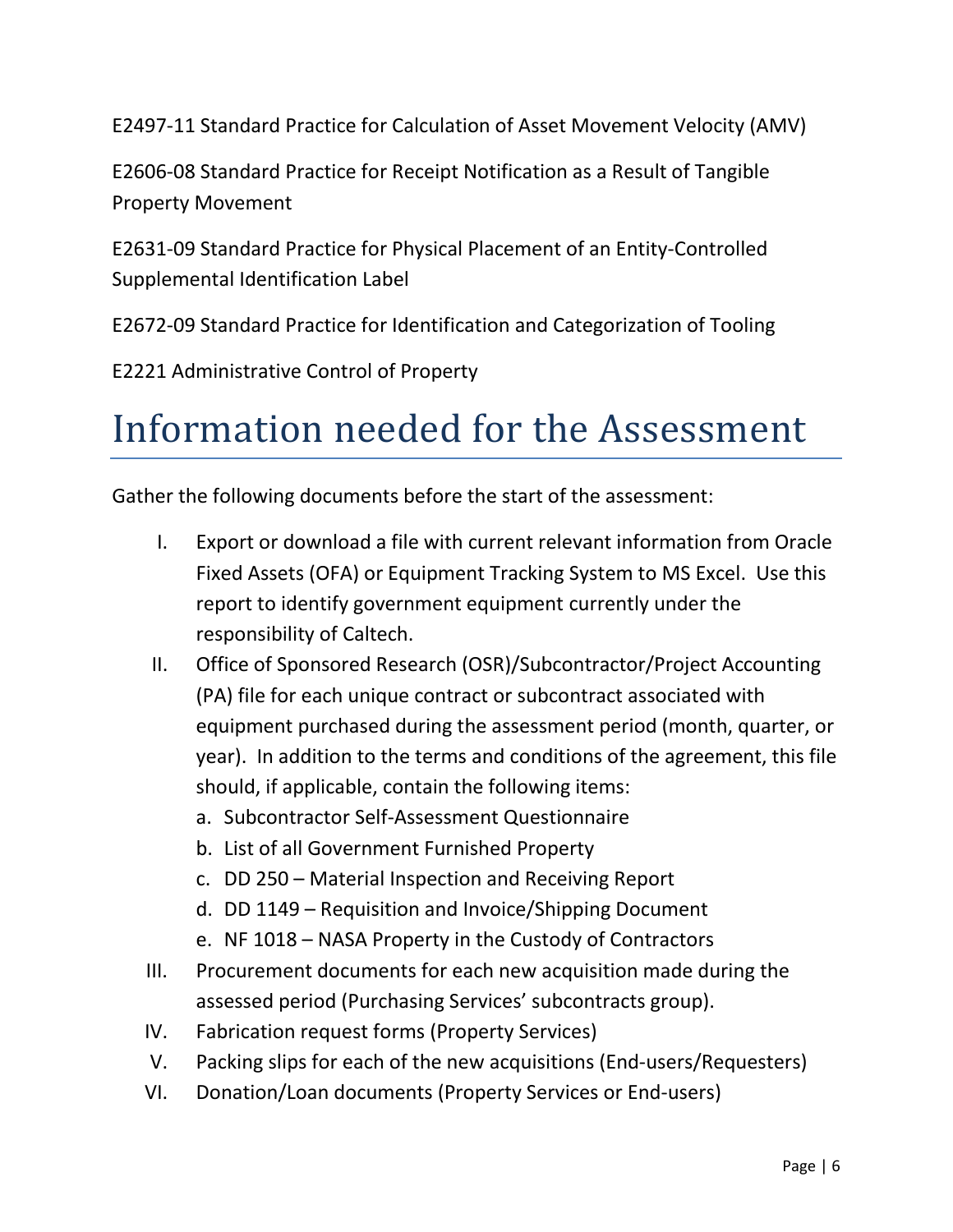- VII. Asset Information Forms for each property movement, transfer, or retirement that took place during the assessment period (Property Services)
- VIII. Loss, Damage, Destruction, or Theft (LDDT) reports/forms for each incident that occurred during the assessment period (Property Services).
	- IX. Inventory reports (Property Services)
	- X. Closeout reports (Property Services)
	- XI. Annual/Year end property reports (Property Services)
		- a. NF 1018 NASA Property in the Custody of Contractors
		- b. IUID (Item Unique Identification ) registry
		- c. Other custom reports

## Self-Assessment Process

#### **Process: Acquisition and Procurement Practices**

Caltech uses the acquisition and procurement process to acquire equipment and materials. Caltech acquires property through purchases, loans, donations, contractual transfers, and fabrications. The Institute is obligated to ensure government or sponsor owned property under its responsibility is used and cared for in accordance with the terms and conditions of the applicable agreement.

#### *Metrics*

- I. Prior approvals (when required) The percentage of acquisitions of Government Owned Equipment with no documentation of Caltech acquiring prior approval from the sponsor.
- II. Screening The percentage of acquisitions of Government Owned Equipment with acquisition cost of \$10,000 or more with no documentation of the required pre-acquisition equipment screening.
- III. Ownership The percentage of Government Owned Equipment misclassified as Caltech Owned and vice versa.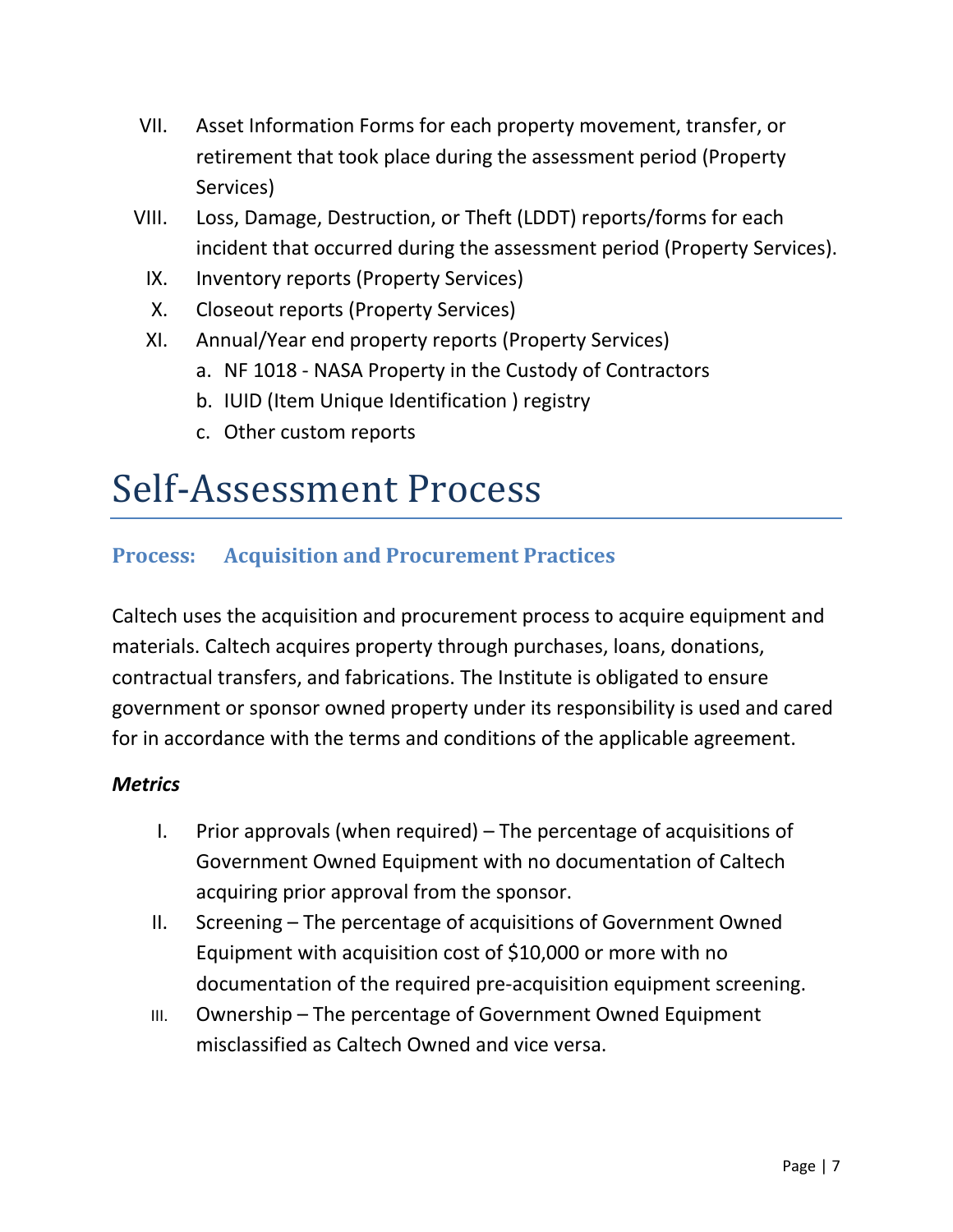#### *Supporting Documents*

- I. Government Furnished Materials (GFM)/Government Furnished Property (GFP) contract/subcontracts documents (OSR and Subcontracts Files) – These documents will list any furnished property Caltech will need to be responsible for.
- II. Procurement documents In addition to other potentially relevant information, these documents will include information about equipment screenings and equipment classification at the time of acquisition.
- III. Fabrication request forms In addition to other potentially relevant information, these forms will contain information about the fabricated equipment, proposed budget, and funding sources.
- IV. Packing slips The packing slips will contain information about when the equipment was received, who received it, and what quantity was received in addition to other potentially relevant information.
- V. Donation/loan documents These documents will contain any use restrictions, loan periods, the involved agencies and individuals in addition to other potentially relevant information.

#### *Outcomes*

Any percentage other than 100 percent compliance (supported by documentation) is a minor defect. Any noncompliance in the ownership metric will be considered a major defect.

- I. Acquisitions are properly supported via authorizations, documented, and are made according to each individual sponsor's terms and conditions.
- II. Equipment screenings were performed, when required, and documented.
- III. Equipment ownership or title classification is in accordance with the each individual sponsored agreement's terms and conditions.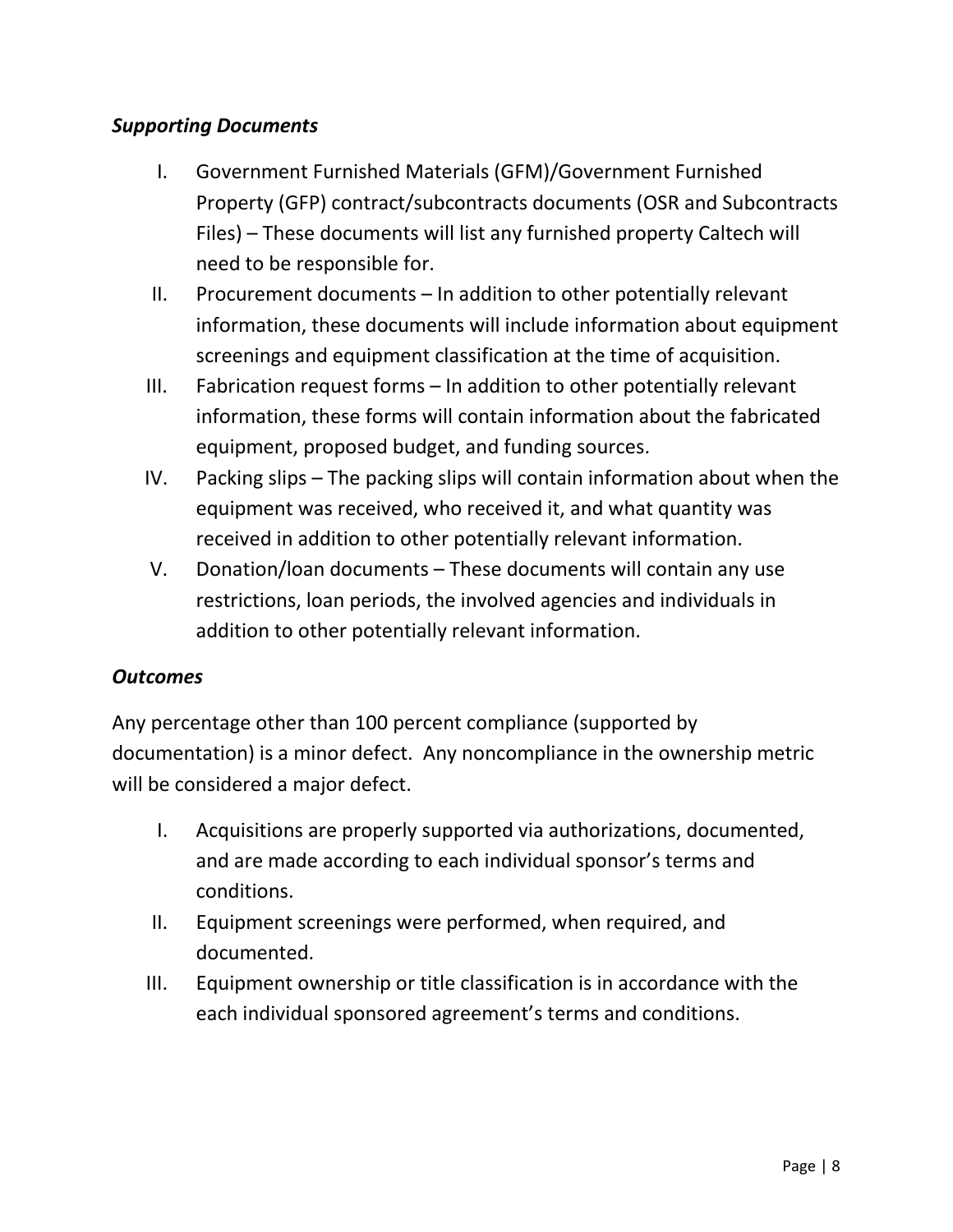#### *Population*

Population will include acquisitions (including fabricated, furnished, or loaned equipment) over the last fiscal year funded by the federal government with an acquisition cost of \$10,000, or more.

#### *Acquisition Process Assessment Procedures*

- I. Property Services runs a report from Oracle Fixed Assets to identify Government Owned Equipment acquired during the assessment period.
- II. For each unique contract or subcontract, Property services compiles all necessary supporting documents from the document's owners/ custodians.
- III. Property Services forwards the documents from the previous two steps to Cost Studies, who will then test the metrics for compliance.

#### *Additional references*

See Appendix A for the full text of the following:

• FAR 52.245-1 (f)(1)(i) Acquisition of property.

#### **Process: Receiving and Acceptance**

Receiving is the process by which an equipment or material is physically received by Caltech. Acceptance is the process by which the Institute acknowledges that the property has been received in an acceptable condition and assumes responsibility and accountability for the property. This is when nonconforming products are discovered, identified, controlled, and addressed.

#### *Metrics*

I. Receipts of items are properly identified and documented – The endusers will need to check each shipment to verify the shipment was delivered to the right destination.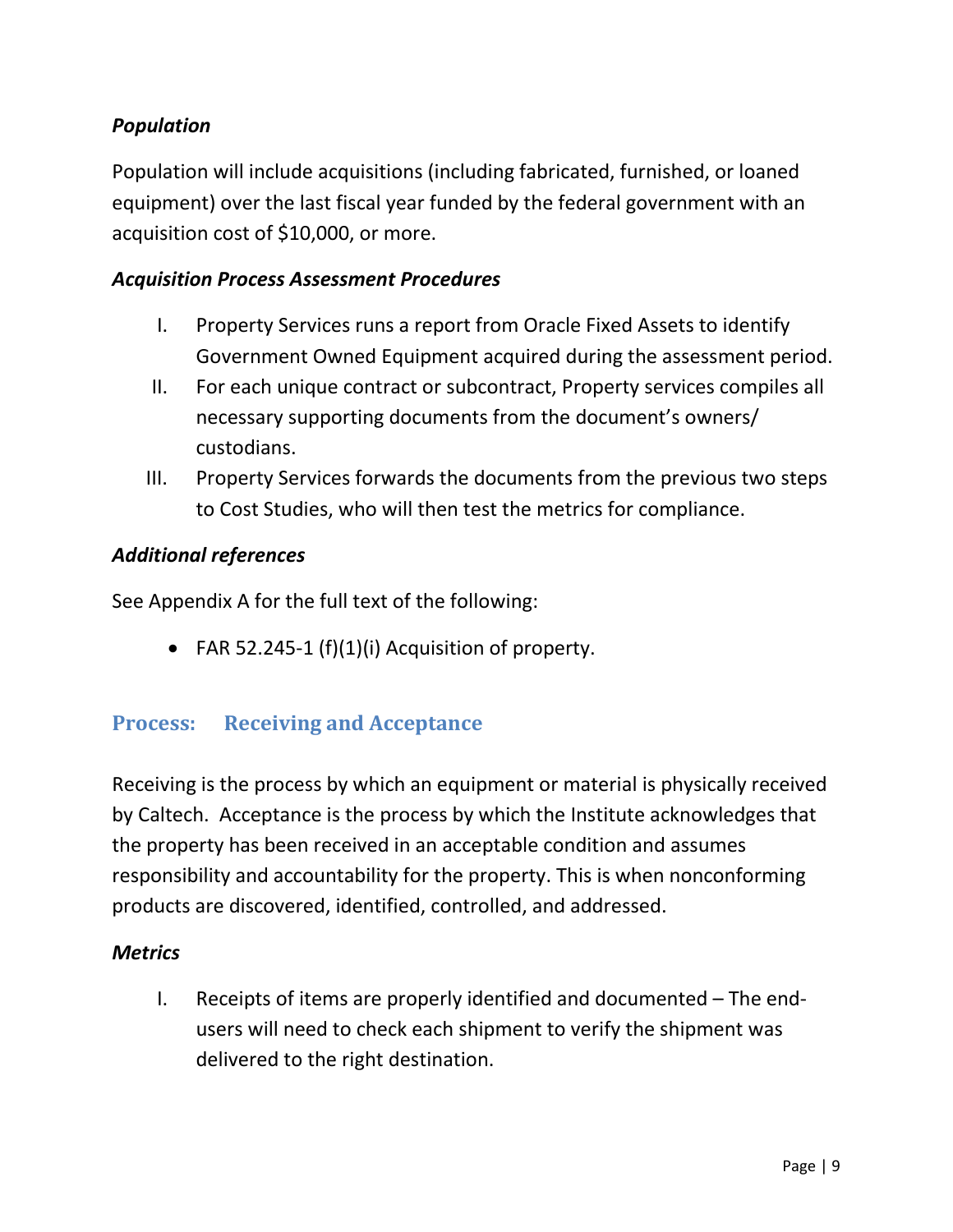- II. Inspections are performed and documented The end-users will need to inspect the property to check for damage.
- III. Notifications to involved parties The end-users have to notify Property Services as soon as they have received, inspected, and accepted any Government Owned Equipment.
- IV. Information needed to maintain equipment is documented and forwarded to the end-users, if needed. (Sponsor)
- V. Written statement to Government Property Administrator (GPA) acknowledging receipt of Government property – Property Services will tag all GFE, if necessary, add the property records to Oracle Fixed Assets, and notify the GPA acknowledging receipt of the GFP and that Caltech has official custody of the GFP.

#### *Supporting Documents*

- I. DD 250
- II. DD 1149
- III. Packing slips
- IV. Donation/loan documents

#### *Outcomes*

Any percentage other than 100 percent compliance (supported by documentation) is a minor defect. Any noncompliance in the notification metric test will be considered a major defect.

- I. Timely and accurate receiving and identification of property in addition to the reporting of discrepancies.
- II. Prompt acknowledgement of received GFE and GFM
- III. DD 250s and/or DD 1149s documentation for all GFP

#### *Population*

All of government or sponsor owned equipment received during the last fiscal year.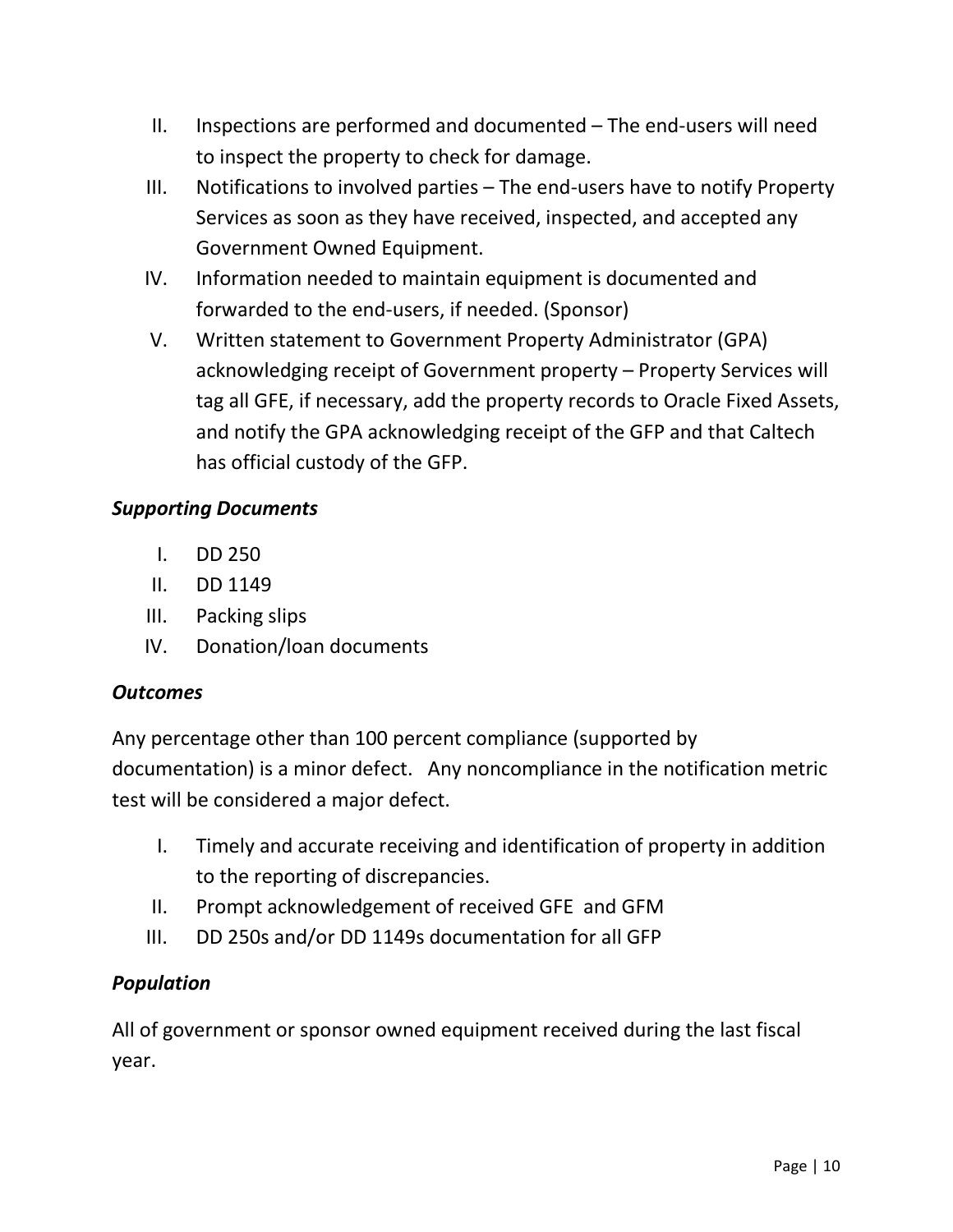#### *Receiving Process Assessment Procedures*

- I. Property Services runs a report from Oracle Fixed Assets to identify Government Owned Equipment acquired during the assessment period.
- II. Property Services gathers all supporting documents from the end-users for each acquisition (or group of acquisitions)
- III. Property Services forwards the documents from the previous two steps to Cost Studies, who will then test the metrics for compliance

#### *Additional references*

See Appendix A for the full text of the following:

- FAR 52.245-1 (f)(1)(ii) Receipt of Government property.
- FAR 52.245-1 (f)(1)(ii)(A) Government-furnished property.
- FAR 52.245-1 (f)(1)(ii)(B) Contractor-acquired property.

#### **Process: Records**

The government requires Caltech to maintain responsible management policies and develop information systems to manage property. These systems should allow for physical and financial control, accountability, movement, inventory, utilization, maintenance, calibration, disposal, reporting of administrative information, and property reports.

#### *Metrics*

- I. Timeliness, completeness, and accuracy of property records.
- II. Authorized and documented property movements, transfers, retirements, and necessary documentation for stored equipment.
- III. Supporting Documents
	- a. Property records (Oracle Fixed Assets and Equipment Tracking System)
	- b. GFM/GFP contract/subcontracts documents (OSR documents)
	- c. Fabrication Request Forms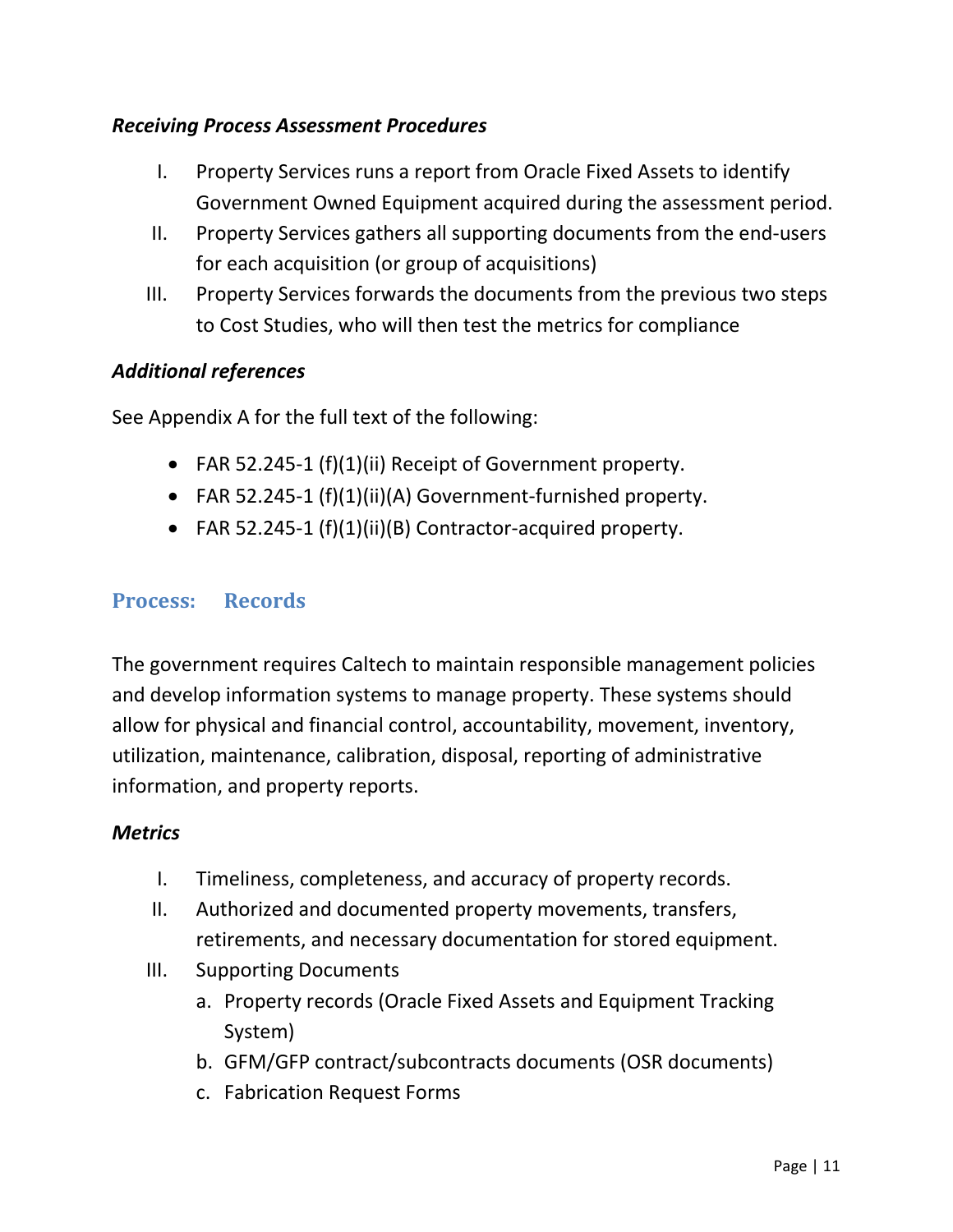- d. Packing slips
- e. Asset Information Forms
- f. Donation/loan documents
- g. LDDT forms

#### *Outcomes*

To ensure that Government property records are complete and accurate. Any percentage other than 100 percent compliance (supported by documentation) is a minor defect. Equipment records with justified reasons for not having serial number information (i.e. the serial number was inaccessible, or the equipment was custom built with no serial number) will not be considered as defects.

- I. Ensure Caltech property records are accurate, current, and complete. Property records must be maintained that include a description or the property, a serial number or other identification number, the funding source identification, who holds title, quantity, acquisition date, and the cost of the property.
- II. Acquisitions, movements, transfers, or location changes are documented and promptly updated in the property records.
- III. Records contain data elements necessary to account for and control all Government property in Caltech's possession.

#### *Population*

All Government or sponsor owned equipment under Caltech's responsibility.

#### *Record Process Assessment Procedures*

- I. Property Services runs a report from Oracle Fixed Assets to identify Government Owned Equipment acquired during the assessed period. Property Services will also generate from Oracle Fixed Assets a report of transfers (movements) and retirements of Government Owned Equipment (GOE) during this same assessment period.
- II. Property Services gathers all supporting documents from the end-users for each acquisition (or group of acquisitions). Property Services will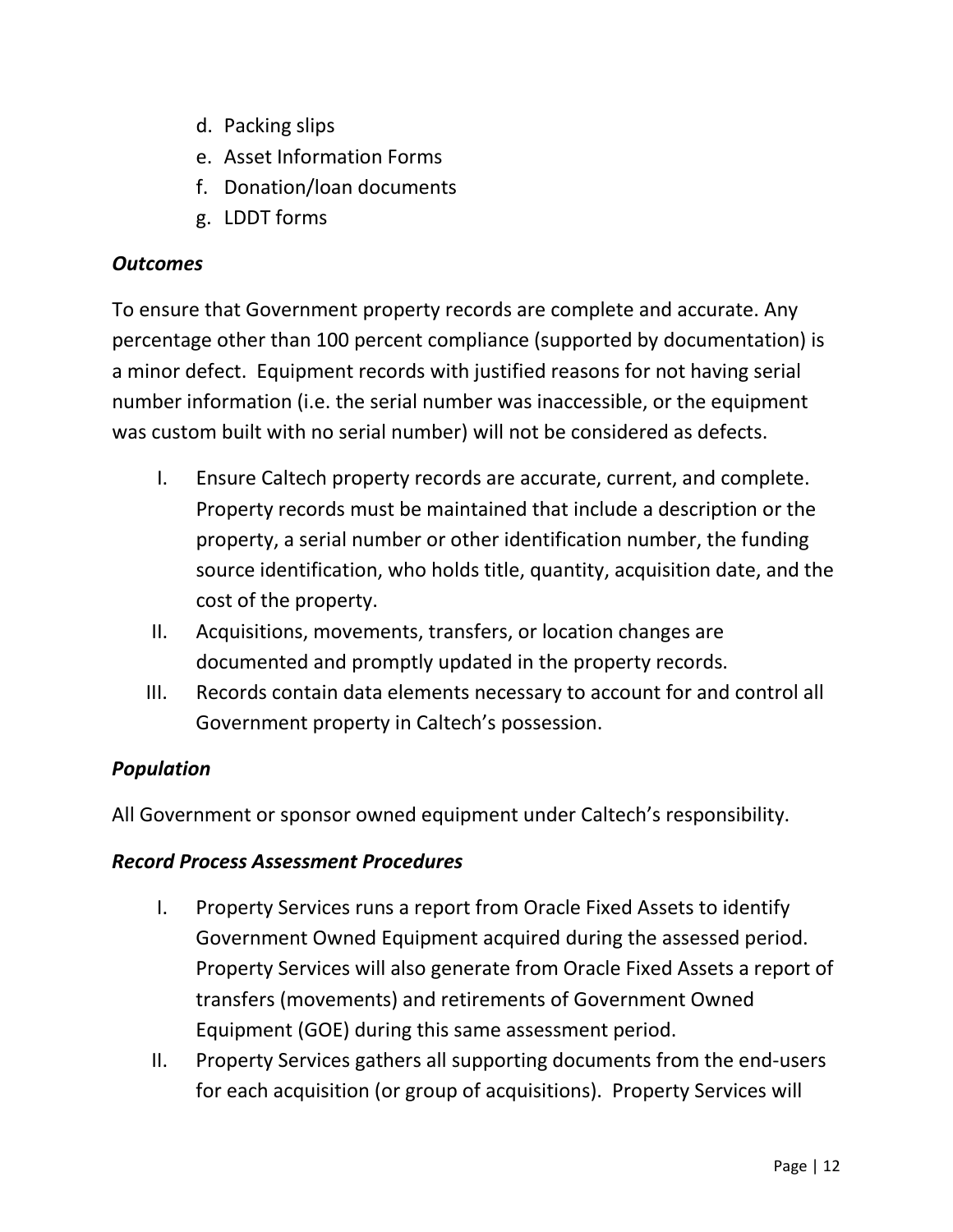also compile supporting documents for transfers, retirements, donations, loans, etc. for review.

III. Property Services forwards the documents from the previous two steps to Cost Studies, who will then test the metrics for compliance

#### *Additional references*

See Appendix A for the full text of the following:

- FAR 52.245-1 (f)(1)(iii) Records of Government property.
- FAR 52.245-1  $(f)(1)(iii)(A)$

See Appendix B for the full text of the following:

• 2 CFR, Part 200.313 Equipment

#### **Process: Physical Inventory**

A physical inventory is the process of physically locating and counting the property under Caltech's responsibility and comparing it with the Institute's official property records. According to ASTM E2221-02, physical inventories should be performed by personnel identified in the Property Inventory (PI) plan and inventory results should be independently verified unless otherwise agreed upon and documented in the PI plan.

#### *Metrics*

- I. Physical inventories of Government Owned Property (GOP) are conducted on time according to the Institute's policies and procedures.
- II. Accuracy of physical inventory of Government Owned Equipment (GOE) found by asset count (line items).
- III. Timely reporting of physical inventories completion to Government Property Administrators.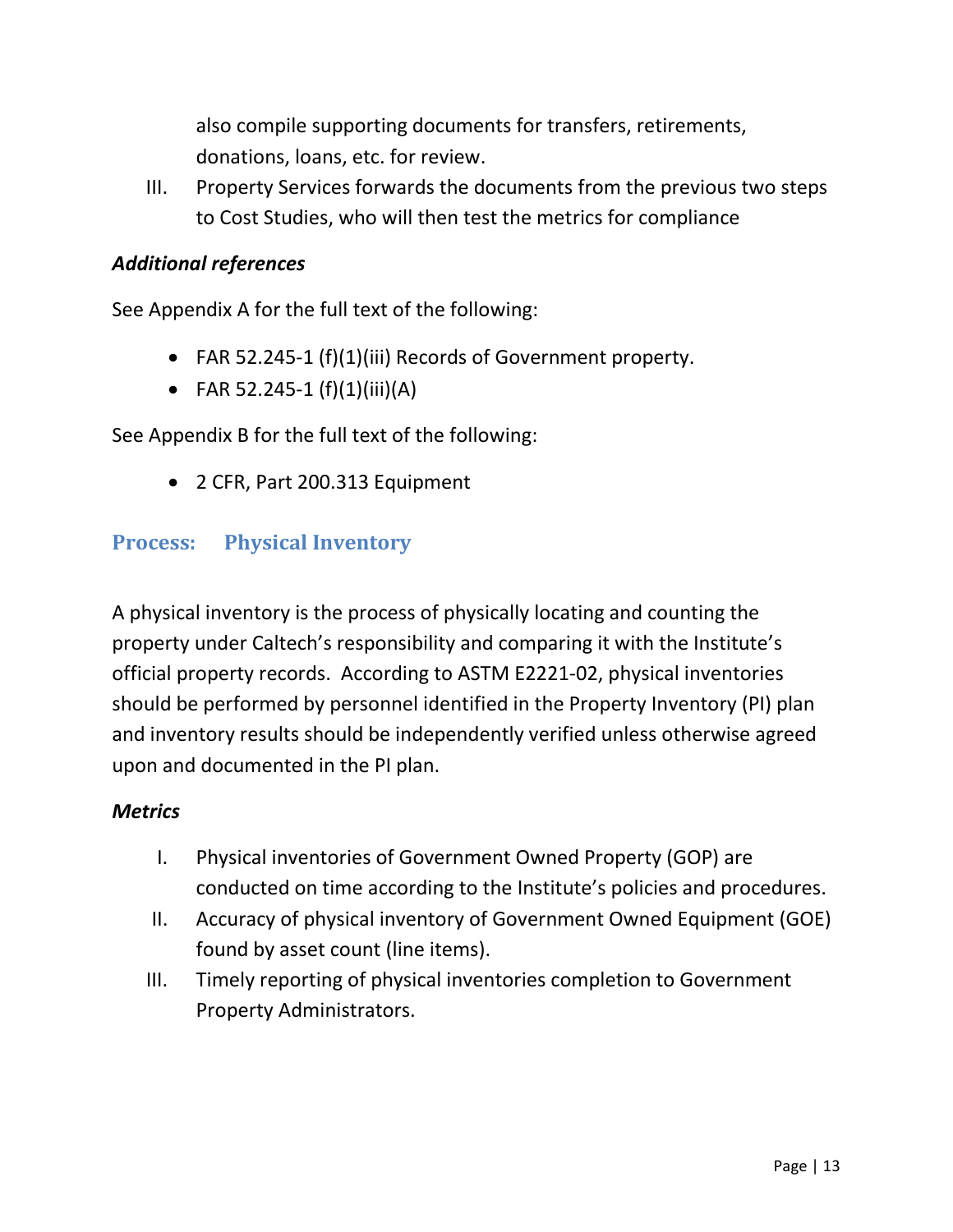#### *Outcomes*

Failure to inventory Government Owned Property as prescribed in the Institute's policies and/or during contract/subcontract closure will be considered a defect. Any noncompliance on retirement, movements, and transfers requirements (supported by documentations) will be a major defect.

- I. Physical inventory of Government Owned Property was conducted periodically and/or at the end of the agreements (contract or subcontract closeout).
- II. Transfers of government equipment were approved (see FAR 52.245- 1(f)(vii) Relief of responsibility and liability) and documented.
- III. Retirements of government equipment were approved (see FAR 52.245- 1(f)(vii) Relief of responsibility and liability) and documented.
- IV. Utilizations of government property were as authorized.
- V. Government equipment is stored appropriately assuring the property's physical safety and suitability for use.

#### *Supporting Documents*

- I. Oracle Fixed Assets and Equipment Tracking System
- II. Asset Information Forms
- III. DD 250
- IV. DD 1149
- V. LDDT forms

#### *Population*

The population will consist of all of Government or sponsored owned property under Caltech's responsibility or custody.

#### *Inventory Process Assessment Procedures*

I. Property Services prepares a report of the latest physical inventories completed before the self-assessment. The inventories will be either the ones performed periodically or the ones performed at contract/subcontract completion or termination.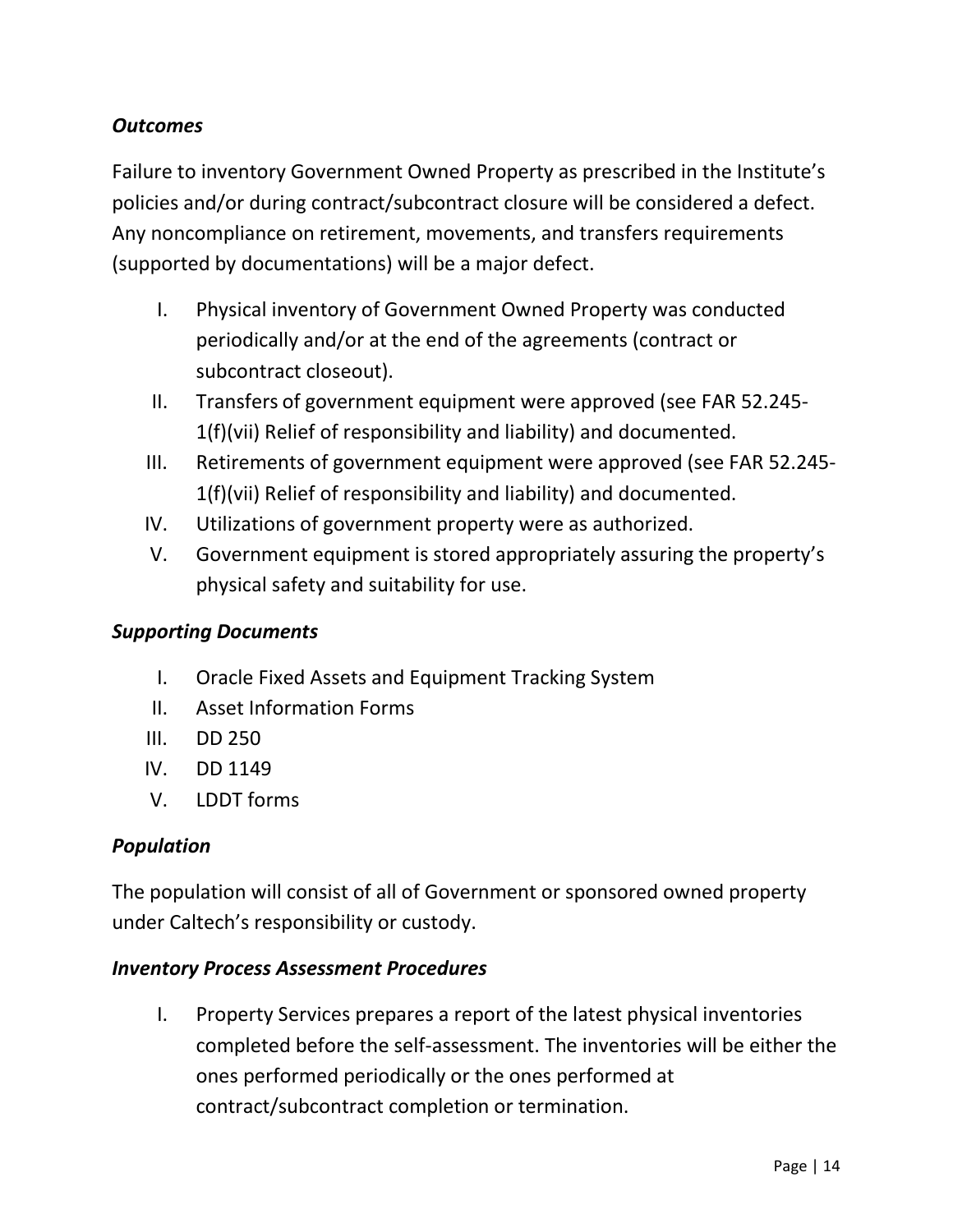- II. Property Services also compiles supporting documents for transfers, retirements, donations, loans, etc. involving Government Owned Equipment.
- III. Property Services obtains a copy of the letter or email sent to GPA (ONR) disclosing physical inventory completion and results.
- IV. Property Services forwards the documents from the previous three steps to Cost Studies, who will then test the metrics for compliance.

#### *Additional references*

See Appendix A for the full text of the following:

- FAR 52.245-1 (f) $(1)(iv)$  Physical inventory.
- FAR 52.245-1 (f)(1)(vii) Relief of stewardship responsibility and liability.
- FAR 52.245-1 (f)(1)(viii)(A) and (B) Utilizing Government property.
- FAR 52.245-1  $(f)(1)(ix)$  Maintenance.

See Appendix B for the full text of the following:

• 2 CFR, Part 200.313

See Appendix C for the full text of the following:

• DFARS 252.242-7004 Material Management and Accounting System

#### **Process: Subcontractor Control**

Subcontractor management is the process of establishing and managing the guidelines and regulations projecting Caltech's and its sponsors' interests when a scope of work within a project has been delegated to another contractor.

#### *Metrics*

I. Subcontractor Self-Assessment Questionnaire for each new agreement (Subcontractor Risk Assessment).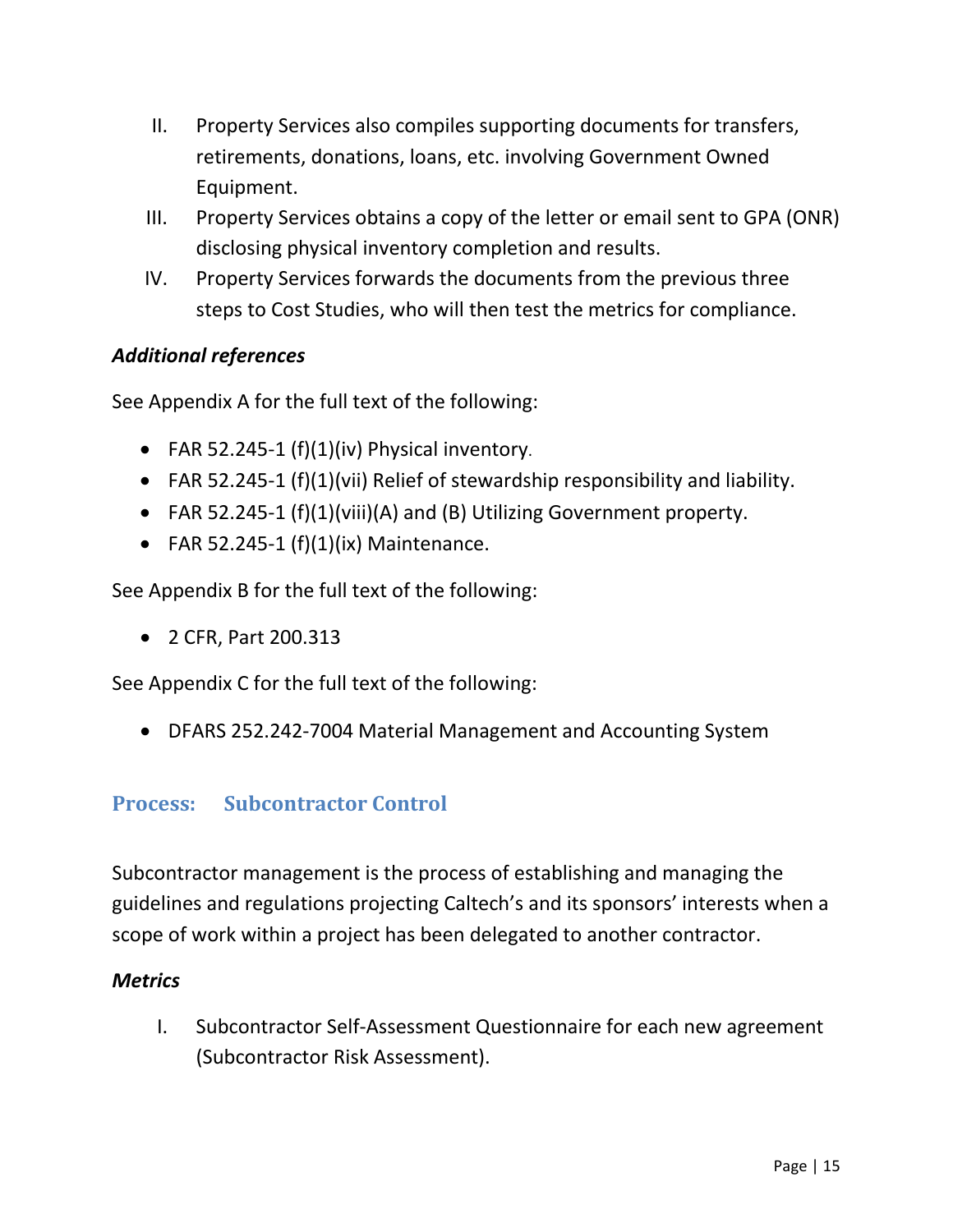- II. Annual property inventory reports per the agreements terms and conditions.
- III. Accuracy of Property Records by data element including quantity and dollar values.
- IV. Prior approvals, if needed, before purchase or Government Owned Property.
- V. Timely reports of LDDT, transfers, movements, and dispositions.

#### *Outcomes*

Any percentage other than 100 percent compliance (supported by documentation) is a minor defect. Noncompliance in the risk assessment metric test will be considered a major defect.

- I. Caltech reviewed and approved (or disapproved) of the subcontractor's Property Management System (Risk Assessment)
- II. Caltech reviewed subcontractor's property records for compliance with T&Cs of the agreement.
- III. Property reports were received as required by the T&Cs of the agreement.

#### *Supporting Documents*

- I. Subcontractor Self-Assessment Questionnaire
- II. GFM/GFP contract/subcontracts documents
- III. NF 1018
- IV. DD 250
- V. DD 1149
- VI. Closeout Reports

#### *Population*

All government subcontract issued by Caltech during the last fiscal year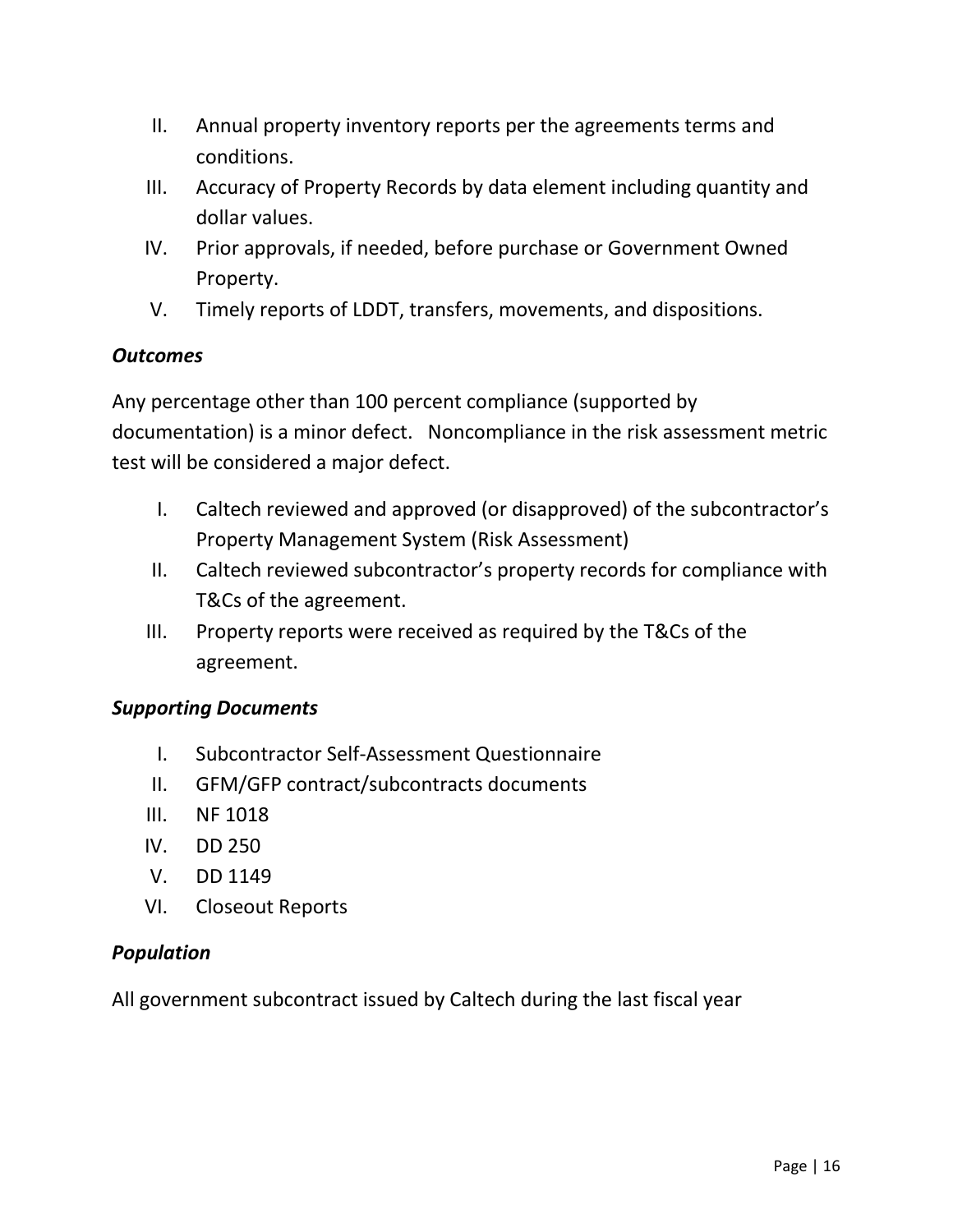#### *Subcontractor Control Process Assessment Procedures*

- I. Property Services works with Procurement Services to obtain a list of active subcontracts. The list will only include subcontracts with budgets for acquisition of Government Owned Property.
- II. Property Services compiles documentation to support subcontractor's risk assessment, property records, inventory, and closeout reports. Property Services will also include any property system audits and/or system analysis (PCSA) outcome reports obtained from subcontractors with Government Owned Property.
- III. Property Services forwards the documents from the previous two steps to Cost Studies, who will then test the metrics for compliance.

#### *Additional references*

See Appendix A for the full text of the following:

• FAR 52.245-1  $(f)(1)(v)(A)$  and  $(B)$  Subcontractor control.

#### **Process: Reports**

Caltech sponsors require the Institute to be accountable for all property acquired, loaned, or furnished under an agreement. Sponsors also require property reporting at the agreement level. Reporting may be using government forms or special Institute created reports on an annual basis, at end of project, or some other period specified by the agreement. Caltech's Property System must support the accuracy and timeliness of the information reported.

#### *Metrics*

- I. Closeout Reports Government contract and Subcontract property closeouts need to be submitted within the prescribed time period.
- II. Year End Reports Government contract and Subcontract property reports need to be submitted within the prescribed time period and frequency.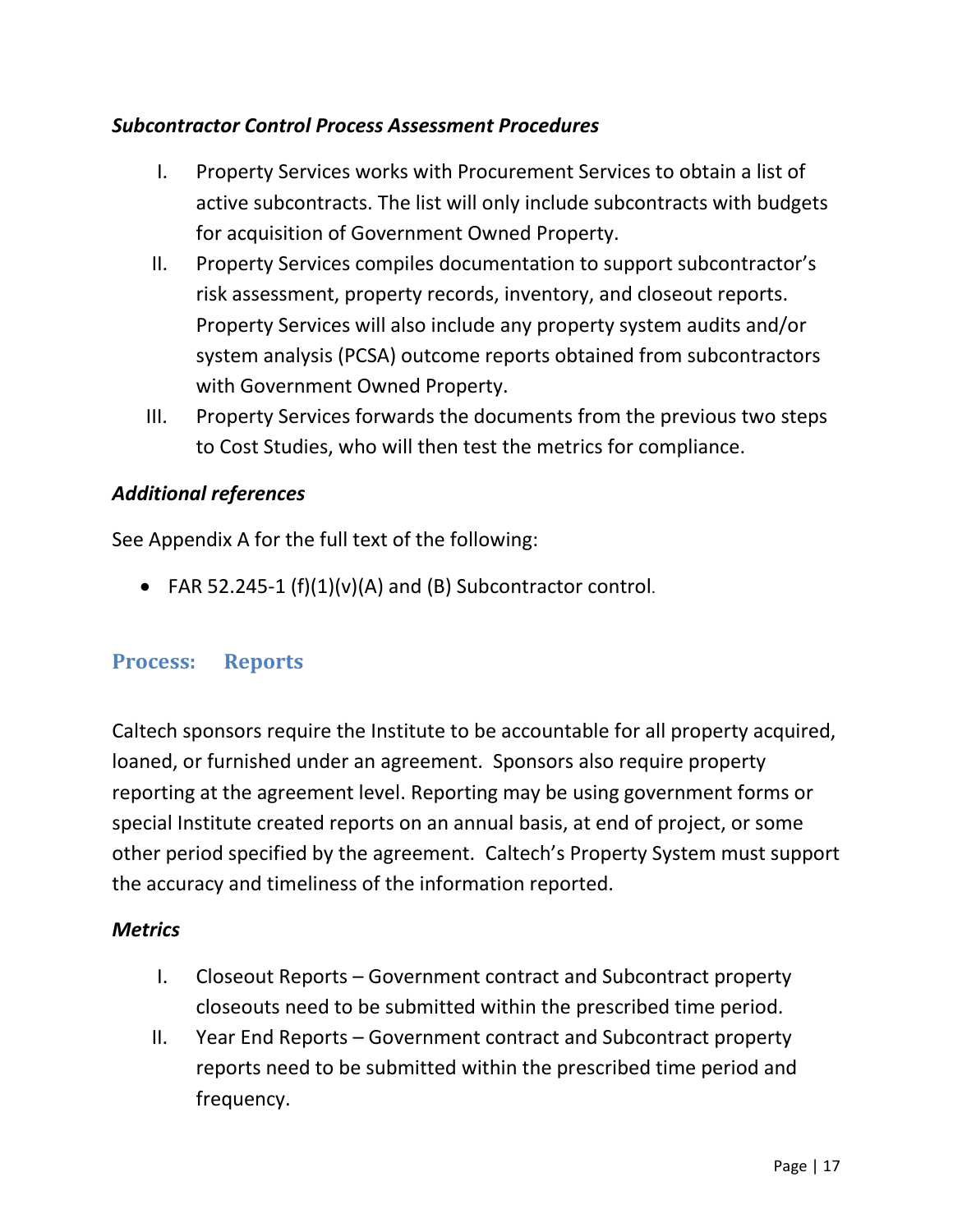*III.* Annual Inventory Reports (including WIP) – Inventory completion, discrepancy, and LDDT reports needs to be submitted to the GPA or the prime contractor's Property Manager.

#### *Supporting Documents*

- I. Property Services' files
- II. GFM/GFP contract/subcontracts documents
- III. OSR files or PA files
- IV. NF 1018
- V. IUID
- VI. LDDT

#### *Outcomes*

Any percentage other than 100 percent compliance (supported by documentations) is a minor defect.

- I. Property reports are submitted as required in the sponsoring agreement (annual inventories, closeout inventories, LDDTs, etc.).
- II. Shipment of government property is documented and parties involved in the transactions are promptly notified.
- III. Ensure a process to create and distribute property reports punctually. The data should reflect timely submission of property reports as required by sponsor agreements or regulation at specified intervals (i.e. monthly, quarterly, annually, etc.)

#### *Population*

All active and closed (within last fiscal year) government contracts under Caltech's responsibility.

#### *Reports Process Assessment Procedures*

I. Property Services works with OSR and Procurement Services to generate a list of active contracts and subcontracts.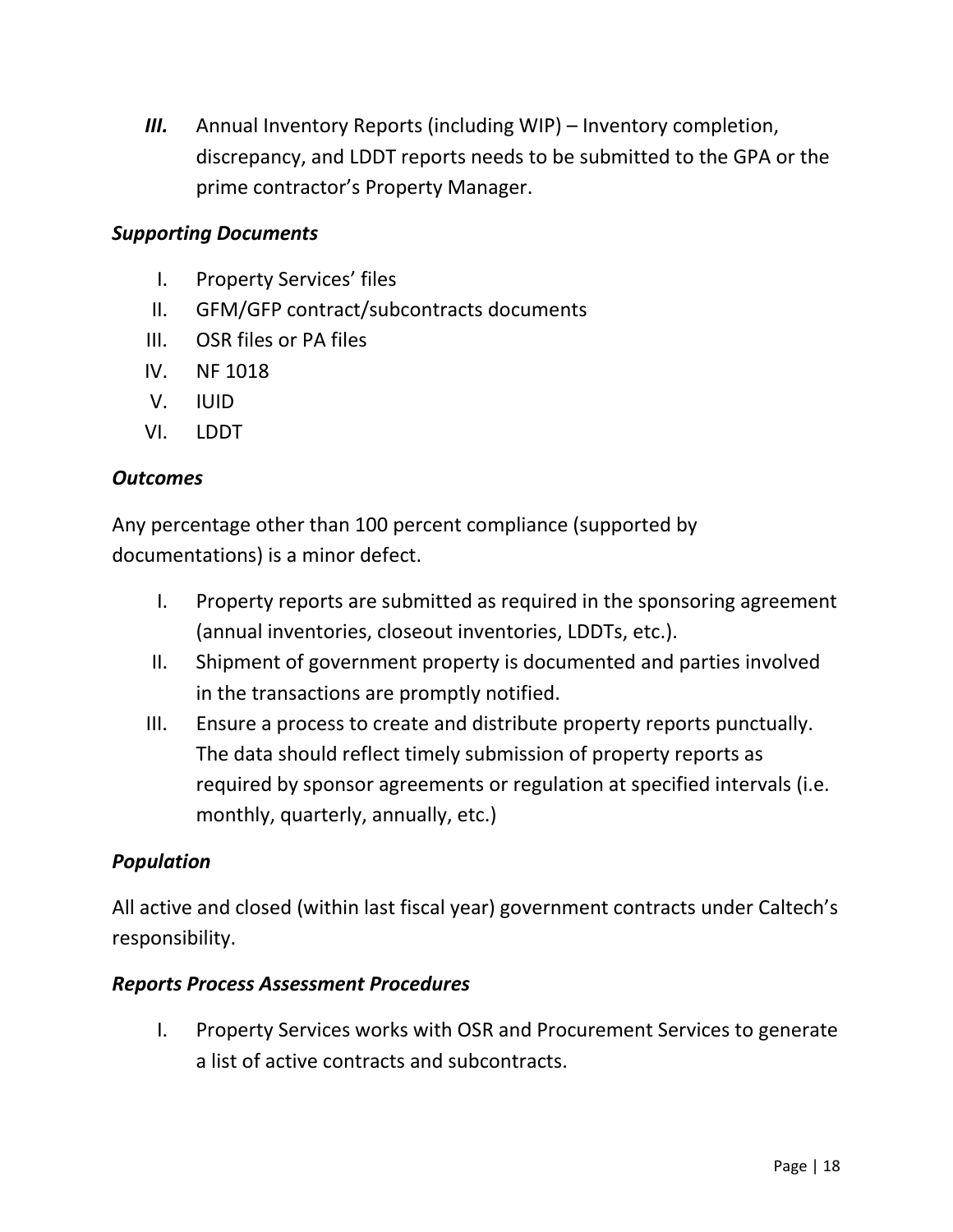- II. Property Services compiles all LDDTs, annual, inventories, and closeout reports prepared and submitted during the assessed period.
- III. Property Services forwards the documents from the previous two steps to Cost Studies, who will then test the metrics for compliance.

#### *Additional references*

See Appendix A for the full text of the following:

• FAR 52.245-1  $(f)(1)(vi)$  Reports.

#### **Process: Closeout**

Caltech is required to promptly perform and report to its sponsors property closeouts, which includes reporting, investigating, and securing closure of all loss, damage, destruction, or theft cases; physical inventorying all property upon termination or completion of agreements; and disposing of items at the time they are determined to be excess to agreement needs.

#### *Metrics*

- I. Timeliness of closeouts (both standards and early terminations) The basis of this metric is to obtain verification that property steps are taken in the contract or subcontract closeout process as well as measuring the timeliness of each action.
- II. Accuracy of records to reflect relief of stewardships This metric tie in with the Records and Inventory processes.
- III. Count of Government owned property found after closeout This metric will provide quantitative verification regarding completeness of contract or subcontract closeout.

#### *Supporting Documents*

- I. Oracle Fixed Assets
- II. OSR or PA files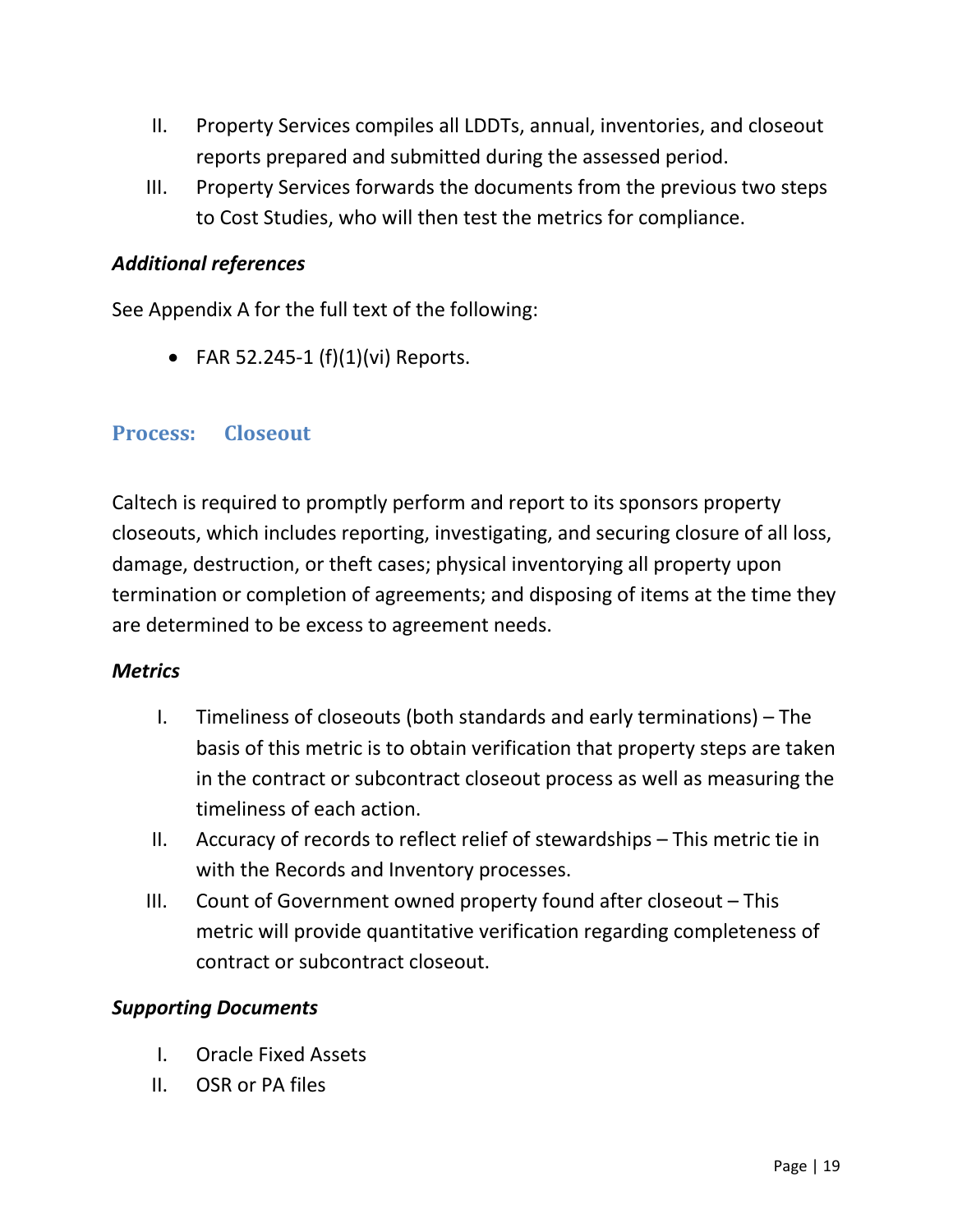- III. Property Services' Closeout files
- IV. NF 1018
- V. DD 250
- VI. DD 1149
- VII. LDDT

#### *Outcomes*

Any percentage other than 100 percent compliance (supported by documentation) is a minor defect

- I. Closeouts are submitted on time.
- II. Records are updated to reflect changes in ownerships during the closeout.
- III. No Government Owned Property should be assigned to any closed government contracts or subcontracts.

#### *Population*

All closeouts completed during the previous 12 months

#### *Subcontractor Control Process Assessment Procedures*

- I. Property Services works with Procurement Services and OSR to obtain a list of contracts and subcontracts closed within 12 months prior to the assessment month.
- II. Using the list above, Property Services generates a list of property associated with the contract and subcontracts.
- III. For each closed agreement, Property compiles supporting documents.
- IV. Property Services forward the documents from the previous three steps to Cost Studies, who will then test the metrics for compliance.

#### *Additional references*

See Appendix A for the full text of the following:

- FAR 52.245-1 (f)(1)(vii) Relief of stewardship responsibility and liability.
- FAR 52.245-1  $(f)(1)(x)$  Property closeout.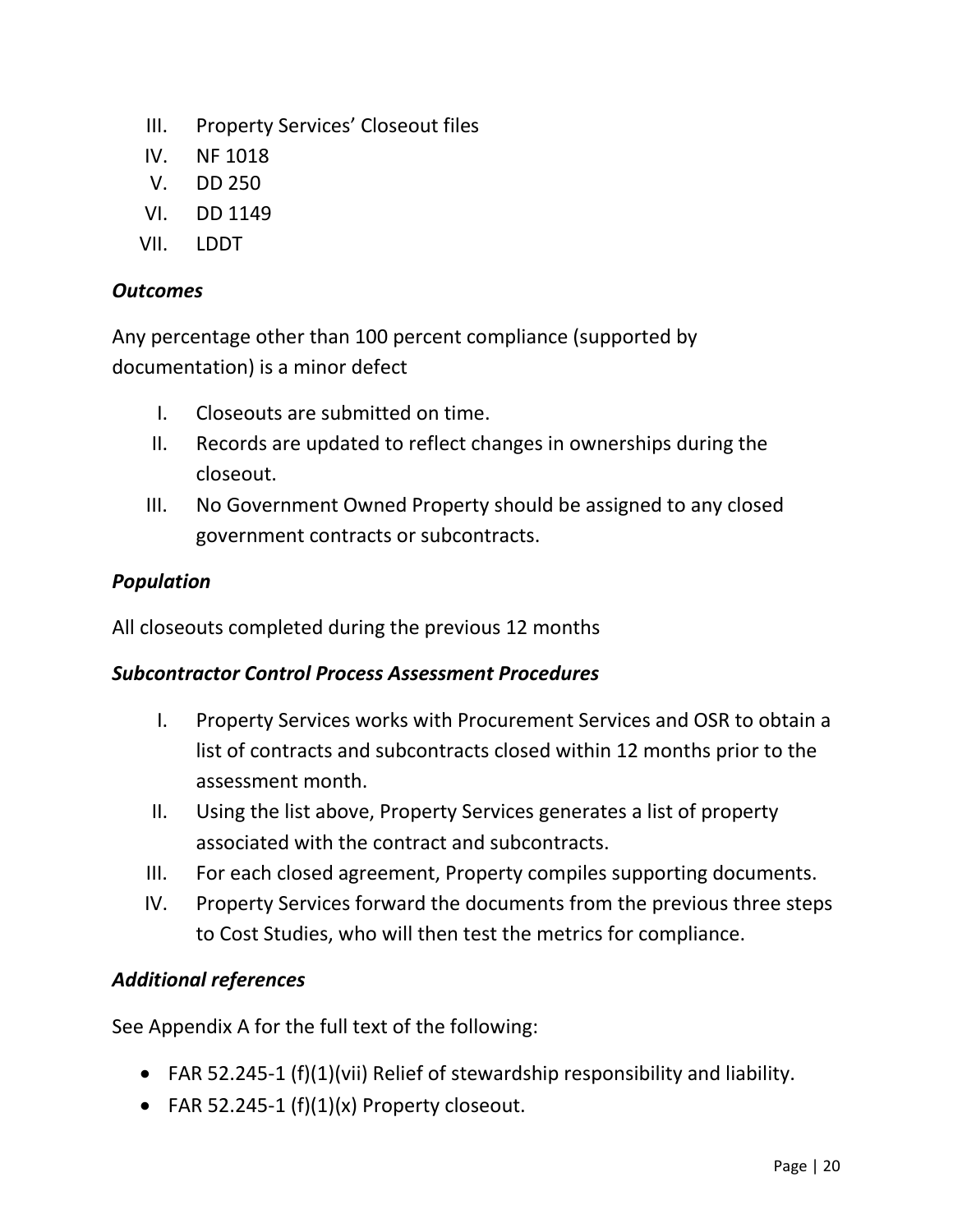#### **Appendix A**

#### **Federal Acquisition Regulations (FAR) 52.245-1 -- Government Property (April 2, 2012)**

As prescribed in [45.107](http://farsite.hill.af.mil/reghtml/regs/far2afmcfars/fardfars/far/45.htm#P86_13697) (a), insert the following clause:

Government Property (Apr 2012)

(a) *Definitions.* As used in this clause—

"Cannibalize" means to remove parts from Government property for use or for installation on other Government property.

"Contractor-acquired property" means property acquired, fabricated, or otherwise provided by the Contractor for performing a contract, and to which the Government has title.

"Contractor inventory" means—

(1) Any property acquired by and in the possession of a Contractor or subcontractor under a contract for which title is vested in the Government and which exceeds the amounts needed to complete full performance under the entire contract;

(2) Any property that the Government is obligated or has the option to take over under any type of contract, e.g., as a result either of any changes in the specifications or plans thereunder or of the termination of the contract (or subcontract thereunder), before completion of the work, for the convenience or at the option of the Government; and

(3) Government-furnished property that exceeds the amounts needed to complete full performance under the entire contract.

"Contractor's managerial personnel" means the Contractor's directors, officers, managers, superintendents, or equivalent representatives who have supervision or direction of—

(1) All or substantially all of the Contractor's business;

(2) All or substantially all of the Contractor's operation at any one plant or separate location; or

(3) A separate and complete major industrial operation.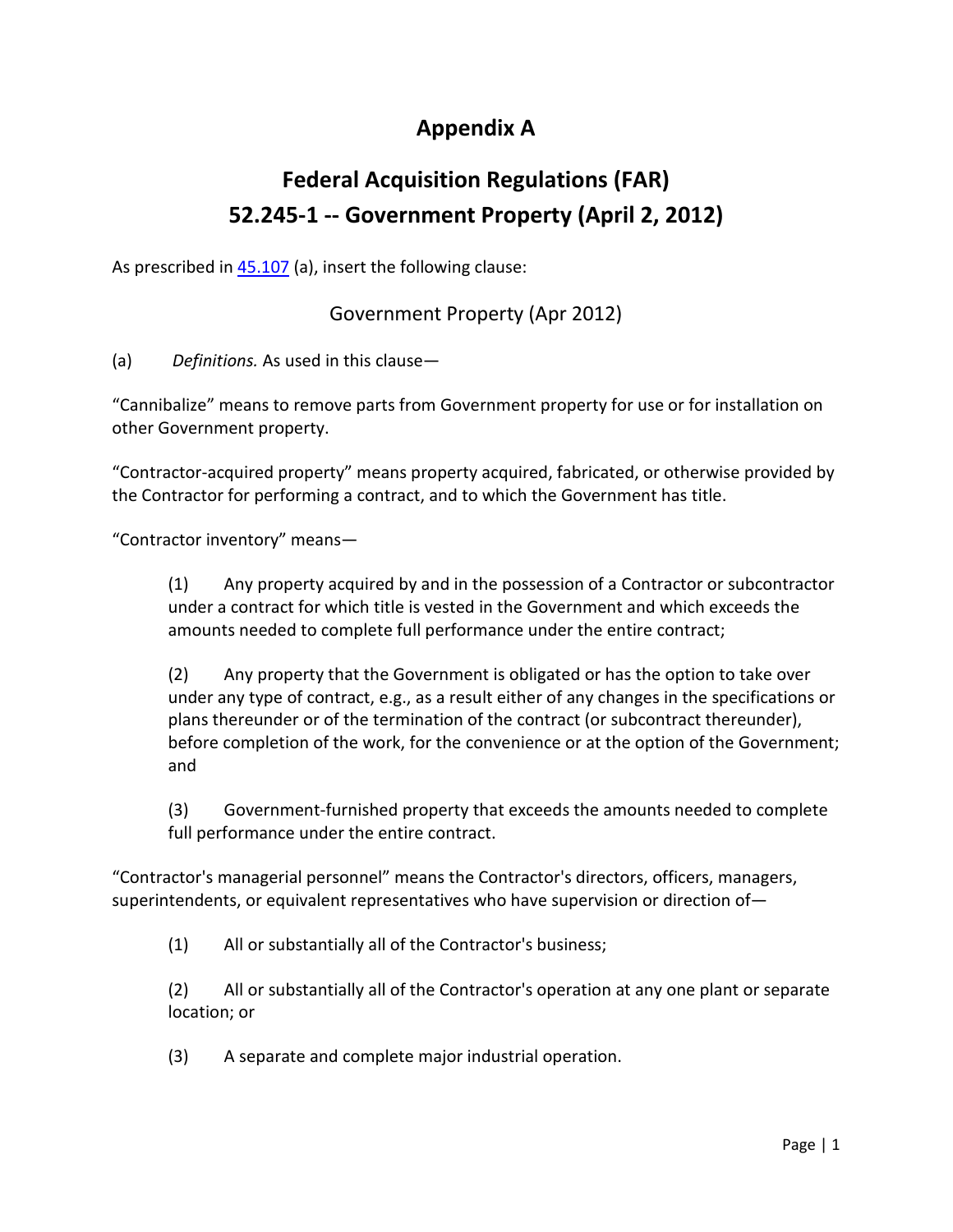"Demilitarization" means rendering a product unusable for, and not restorable to, the purpose for which it was designed or is customarily used.

"Discrepancies incident to shipment" means any differences (*e.g.*, count or condition) between the items documented to have been shipped and items actually received.

"Equipment" means a tangible item that is functionally complete for its intended purpose, durable, nonexpendable, and needed for the performance of a contract. Equipment is not intended for sale, and does not ordinarily lose its identity or become a component part of another article when put into use. Equipment does not include material, real property, special test equipment or special tooling.

"Government-furnished property" means property in the possession of, or directly acquired by, the Government and subsequently furnished to the Contractor for performance of a contract. Government-furnished property includes, but is not limited to, spares and property furnished for repair, maintenance, overhaul, or modification. Government-furnished property also includes contractor-acquired property if the contractor-acquired property is a deliverable under a cost contract when accepted by the Government for continued use under the contract.

"Government property" means all property owned or leased by the Government. Government property includes both Government-furnished and Contractor-acquired property. Government property includes material, equipment, special tooling, special test equipment, and real property. Government property does not include intellectual property and software.

"Loss of Government Property" means unintended, unforeseen or accidental loss, damage or destruction to Government property that reduces the Government's expected economic benefits of the property. Loss of Government property does not include purposeful destructive testing, obsolescence, normal wear and tear or manufacturing defects. Loss of Government property includes, but is not limited to—

- (1) Items that cannot be found after a reasonable search:
- (2) Theft:

(3) Damage resulting in unexpected harm to property requiring repair to restore the item to usable condition; or

(4) Destruction resulting from incidents that render the item useless for its intended purpose or beyond economical repair.

"Material" means property that may be consumed or expended during the performance of a contract, component parts of a higher assembly, or items that lose their individual identity through incorporation into an end item. Material does not include equipment, special tooling, special test equipment or real property.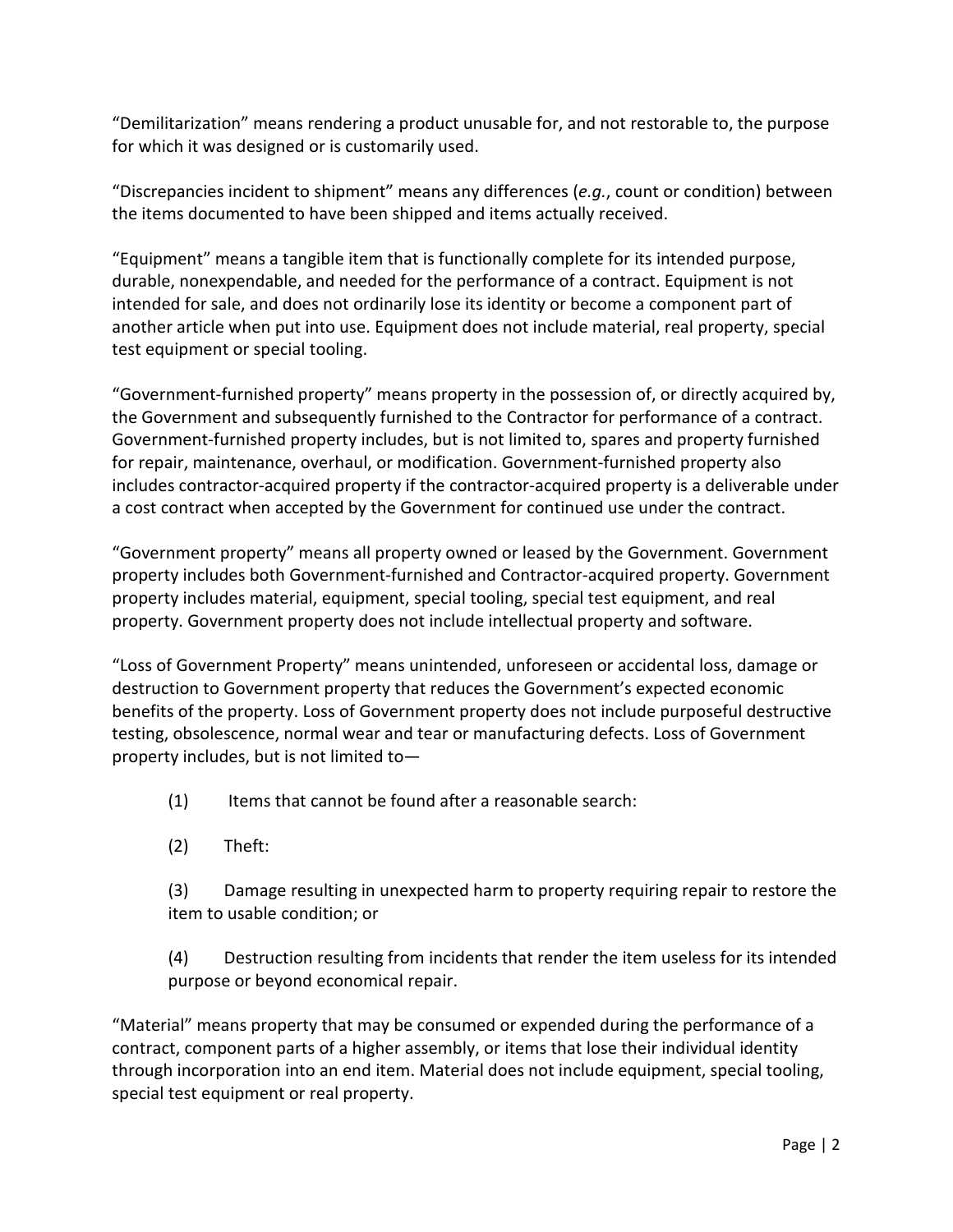"Nonseverable" means property that cannot be removed after construction or installation without substantial loss of value or damage to the installed property or to the premises where installed.

"Precious metals" means silver, gold, platinum, palladium, iridium, osmium, rhodium, and ruthenium.

"Production scrap" means unusable material resulting from production, engineering, operations and maintenance, repair, and research and development contract activities. Production scrap may have value when re-melted or reprocessed, e.g., textile and metal clippings, borings, and faulty castings and forgings.

"Property" means all tangible property, both real and personal.

"Property Administrator" means an authorized representative of the Contracting Officer appointed in accordance with agency procedures, responsible for administering the contract requirements and obligations relating to Government property in the possession of a Contractor.

"Property records" means the records created and maintained by the contractor in support of its stewardship responsibilities for the management of Government property.

"Provide" means to furnish, as in Government-furnished property, or to acquire, as in contractor-acquired property.

"Real property." See Federal Management Regulation 102-71.20 (41 CFR 102-71.20).

"Sensitive property" means property potentially dangerous to the public safety or security if stolen, lost, or misplaced, or that shall be subject to exceptional physical security, protection, control, and accountability. Examples include weapons, ammunition, explosives, controlled substances, radioactive materials, hazardous materials or wastes, or precious metals.

"Unit acquisition cost" means—

(1) For Government-furnished property, the dollar value assigned by the Government and identified in the contract; and

(2) For contractor-acquired property, the cost derived from the Contractor's records that reflect consistently applied generally accepted accounting principles.

#### (b) *Property management*.

(1) The Contractor shall have a system of internal controls to manage (control, use, preserve, protect, repair and maintain) Government property in its possession. The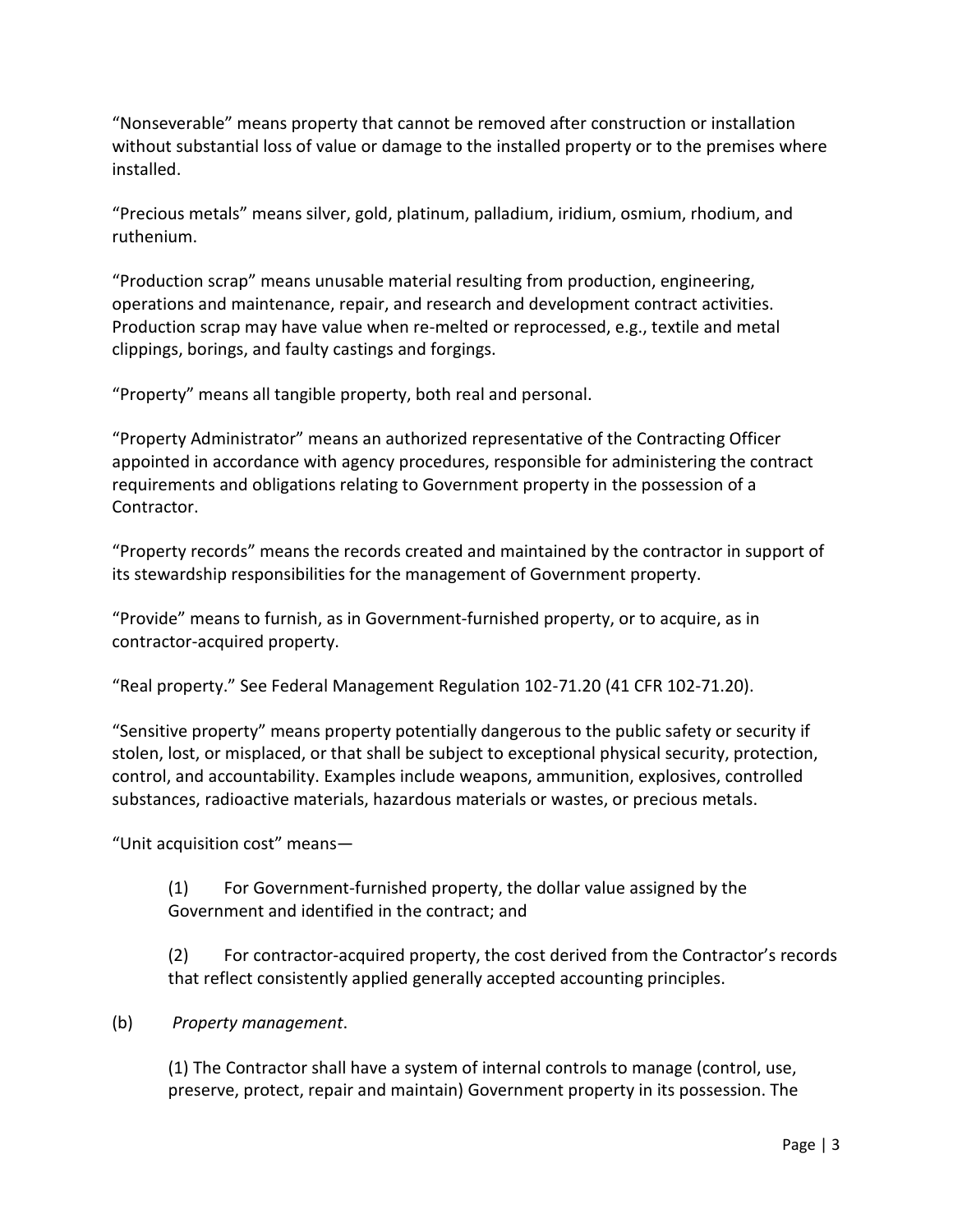system shall be adequate to satisfy the requirements of this clause. In doing so, the Contractor shall initiate and maintain the processes, systems, procedures, records, and methodologies necessary for effective and efficient control of Government property. The Contractor shall disclose any significant changes to its property management system to the Property Administrator prior to implementation of the changes. The Contractor may employ customary commercial practices, voluntary consensus standards, or industry-leading practices and standards that provide effective and efficient Government property management that are necessary and appropriate for the performance of this contract (except where inconsistent with law or regulation).

(2) The Contractor's responsibility extends from the initial acquisition and receipt of property, through stewardship, custody, and use until formally relieved of responsibility by authorized means, including delivery, consumption, expending, sale (as surplus property), or other disposition, or via a completed investigation, evaluation, and final determination for lost property. This requirement applies to all Government property under the Contractor's accountability, stewardship, possession or control, including its vendors or subcontractors (see paragraph (f)(1)(v) of this clause).

(3) The Contractor shall include the requirements of this clause in all subcontracts under which Government property is acquired or furnished for subcontract performance.

(4) The Contractor shall establish and maintain procedures necessary to assess its property management system effectiveness and shall perform periodic internal reviews, surveillances, self assessments, or audits. Significant findings or results of such reviews and audits pertaining to Government property shall be made available to the Property Administrator.

#### (c) *Use of Government property*.

(1) The Contractor shall use Government property, either furnished or acquired under this contract, only for performing this contract, unless otherwise provided for in this contract or approved by the Contracting Officer.

(2) Modifications or alterations of Government property are prohibited, unless they are—

(i) Reasonable and necessary due to the scope of work under this contract or its terms and conditions;

- (ii) Required for normal maintenance; or
- (iii) Otherwise authorized by the Contracting Officer.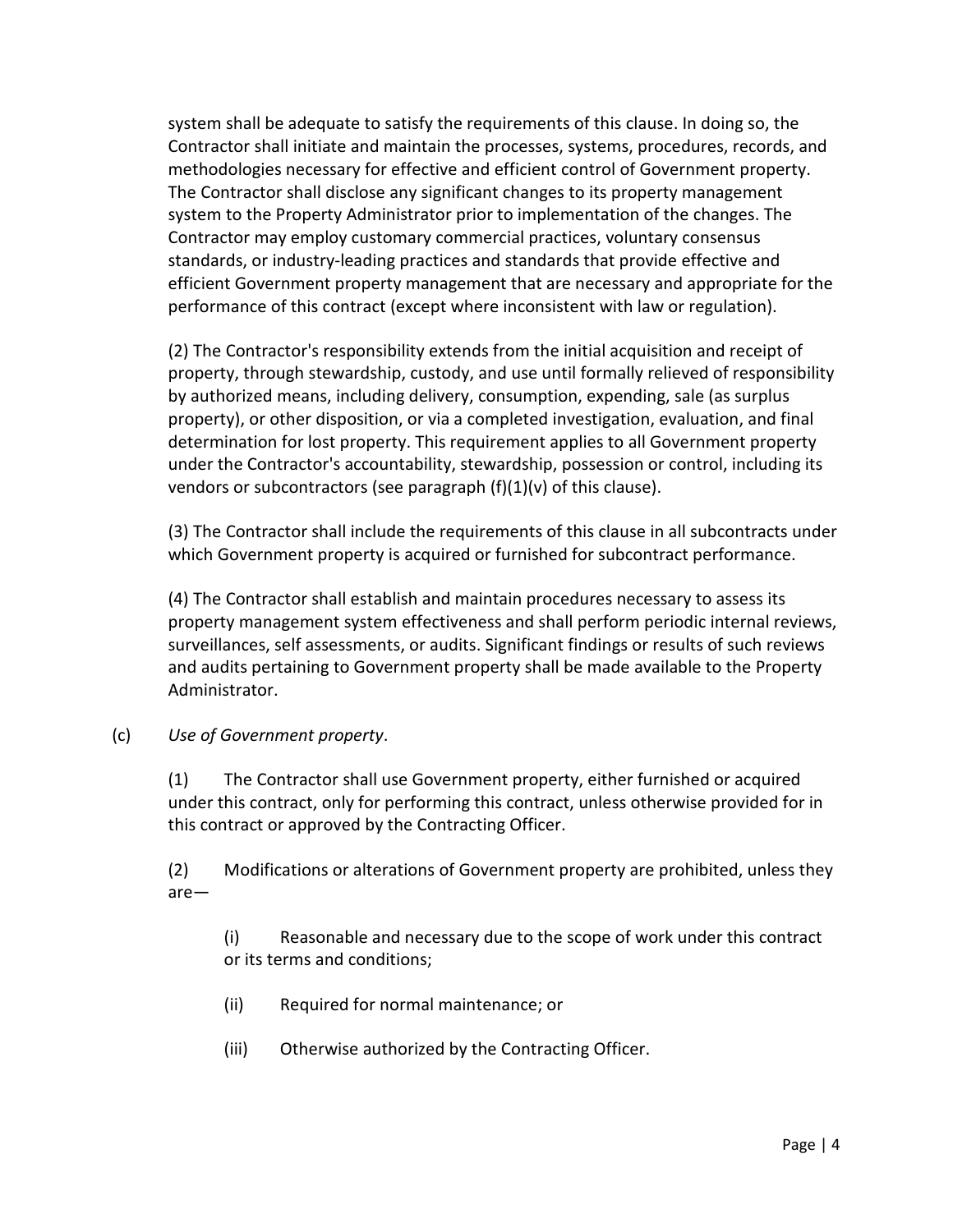(3) The Contractor shall not cannibalize Government property unless otherwise provided for in this contract or approved by the Contracting Officer.

#### (d) *Government-furnished property*.

(1) The Government shall deliver to the Contractor the Government-furnished property described in this contract. The Government shall furnish related data and information needed for the intended use of the property. The warranties of suitability of use and timely delivery of Government-furnished property do not apply to property acquired or fabricated by the Contractor as contractor-acquired property and subsequently transferred to another contract with this Contractor.

(2) he delivery and/or performance dates specified in this contract are based upon the expectation that the Government-furnished property will be suitable for contract performance and will be delivered to the Contractor by the dates stated in the contract.

(i) If the property is not delivered to the Contractor by the dates stated in the contract, the Contracting Officer shall, upon the Contractor's timely written request, consider an equitable adjustment to the contract.

(ii) In the event property is received by the Contractor, or for Governmentfurnished property after receipt and installation, in a condition not suitable for its intended use, the Contracting Officer shall, upon the Contractor's timely written request, advise the Contractor on a course of action to remedy the problem. Such action may include repairing, replacing, modifying, returning, or otherwise disposing of the property at the Government's expense. Upon completion of the required action(s), the Contracting Officer shall consider an equitable adjustment to the contract (see also paragraph (f)(1)(ii)(A) of this clause).

(iii) The Government may, at its option, furnish property in an "as-is" condition. The Contractor will be given the opportunity to inspect such property prior to the property being provided. In such cases, the Government makes no warranty with respect to the serviceability and/or suitability of the property for contract performance. Any repairs, replacement, and/or refurbishment shall be at the Contractor's expense.

 $(3)(i)$  The Contracting Officer may by written notice, at any time  $-$ 

(A) Increase or decrease the amount of Government-furnished property under this contract;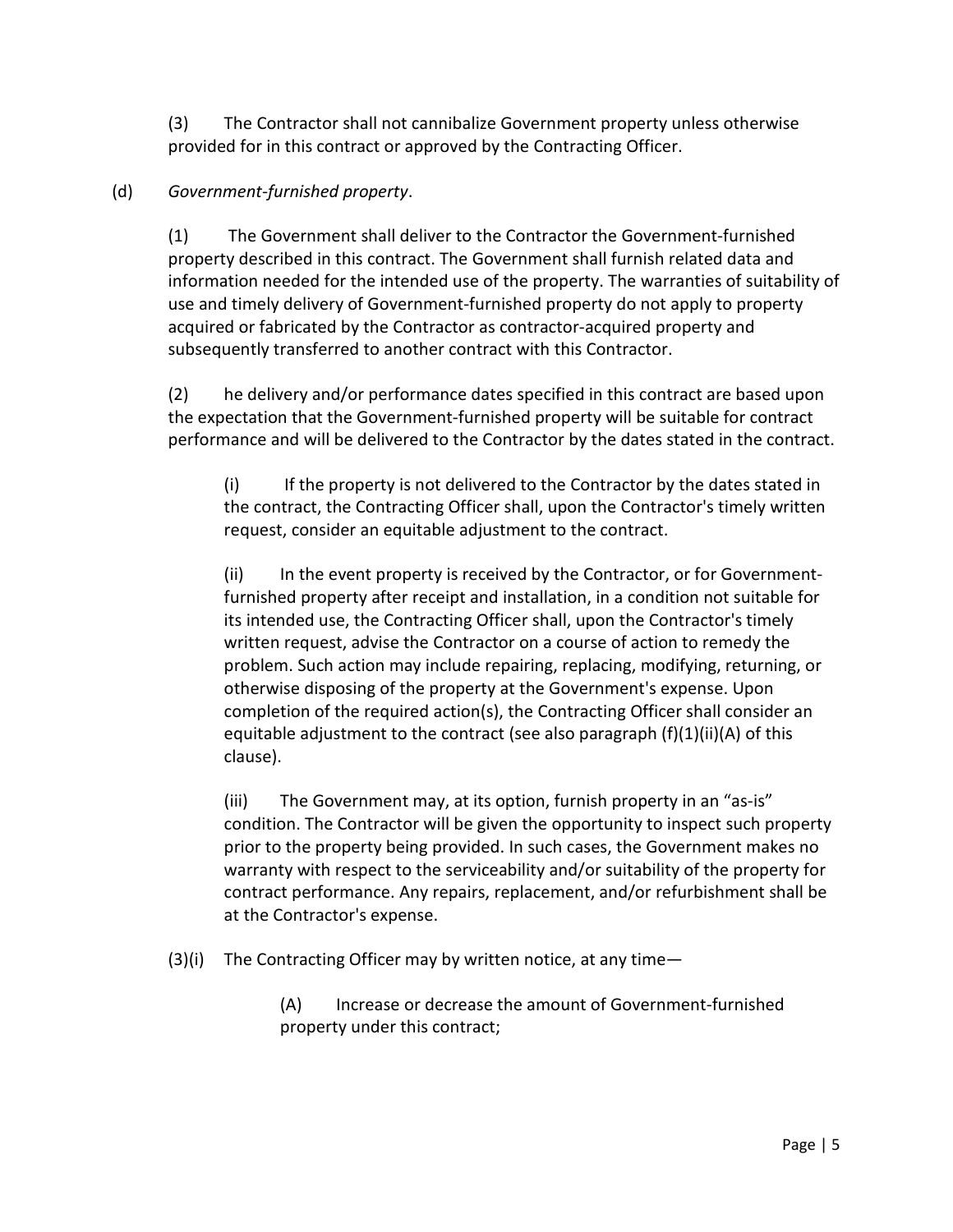(B) Substitute other Government-furnished property for the property previously furnished, to be furnished, or to be acquired by the Contractor for the Government under this contract; or

(C) Withdraw authority to use property.

(ii) Upon completion of any action(s) under paragraph  $(d)(3)(i)$  of this clause, and the Contractor's timely written request, the Contracting Officer shall consider an equitable adjustment to the contract.

#### (e) *Title to Government property*.

(1) All Government-furnished property and all property acquired by the Contractor, title to which vests in the Government under this paragraph (collectively referred to as "Government property"), is subject to the provisions of this clause. The Government shall retain title to all Government-furnished property. Title to Government property shall not be affected by its incorporation into or attachment to any property not owned by the Government, nor shall Government property become a fixture or lose its identity as personal property by being attached to any real property.

(2) Title vests in the Government for all property acquired or fabricated by the Contractor in accordance with the financing provisions or other specific requirements for passage of title in the contract. Under fixed price type contracts, in the absence of financing provisions or other specific requirements for passage of title in the contract, the Contractor retains title to all property acquired by the Contractor for use on the contract, except for property identified as a deliverable end item. If a deliverable item is to be retained by the Contractor for use after inspection and acceptance by the Government, it shall be made accountable to the contract through a contract modification listing the item as Government-furnished property.

(3) *Title under Cost-Reimbursement or Time-and-Material Contracts or Cost-Reimbursable contract line items under Fixed-Price contracts*.

(i) Title to all property purchased by the Contractor for which the Contractor is entitled to be reimbursed as a direct item of cost under this contract shall pass to and vest in the Government upon the vendor's delivery of such property.

(ii) Title to all other property, the cost of which is reimbursable to the Contractor, shall pass to and vest in the Government upon—

(A) Issuance of the property for use in contract performance;

(B) Commencement of processing of the property for use in contract performance; or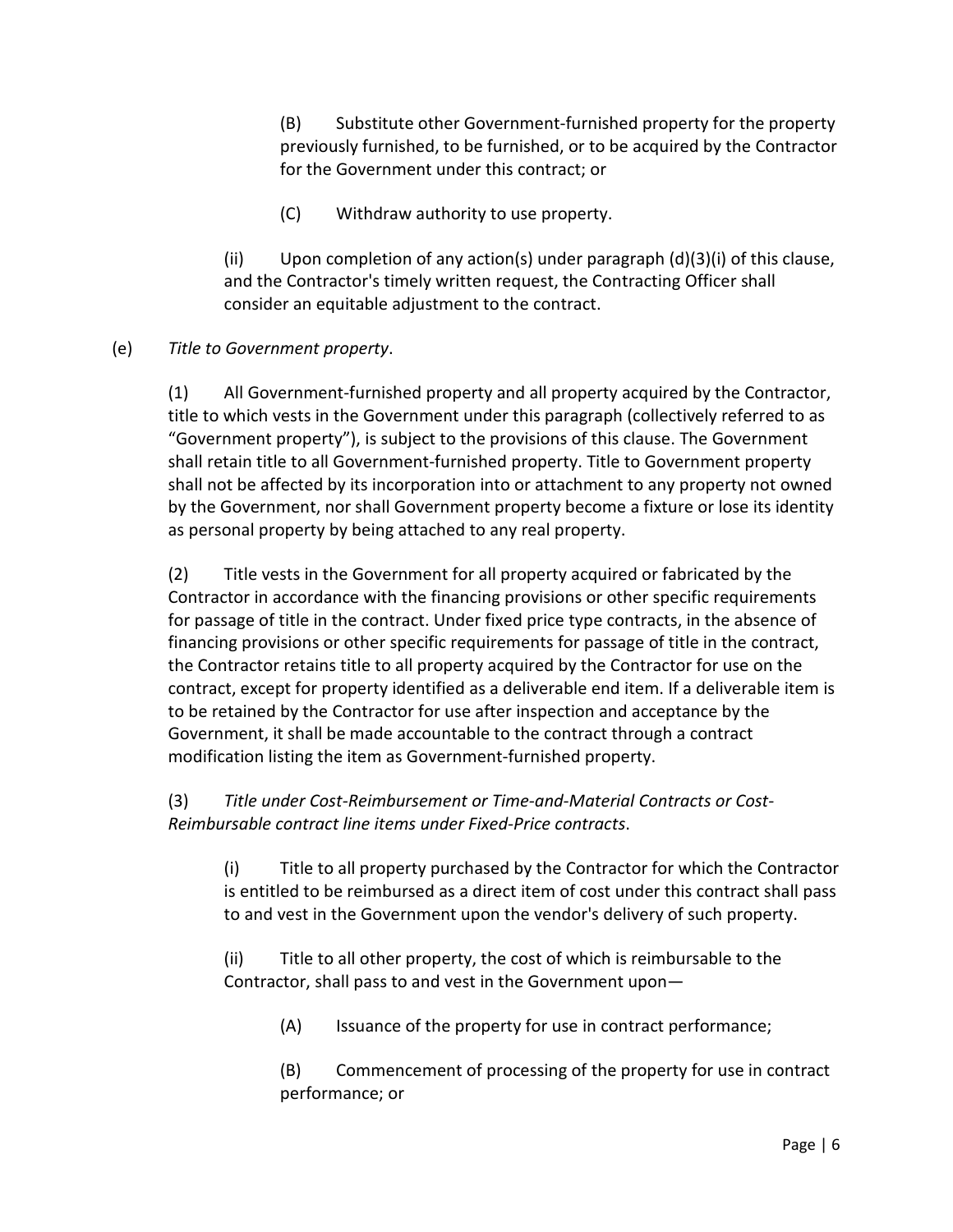(C) Reimbursement of the cost of the property by the Government, whichever occurs first.

(iii) All Government-furnished property and all property acquired by the Contractor, title to which vests in the Government under this paragraph (e)(3)(iii) (collectively referred to as "Government property)", are subject to the provisions of this clause.

#### (f) *Contractor plans and systems*.

(1) Contractors shall establish and implement property management plans, systems, and procedures at the contract, program, site or entity level to enable the following outcomes:

(i) *Acquisition of Property*. The Contractor shall document that all property was acquired consistent with its engineering, production planning, and property control operations.

(ii) *Receipt of Government Property*. The Contractor shall receive Government property and document the receipt, record the information necessary to meet the record requirements of paragraph  $(f)(1)(iii)(A)(1)$  through (5) of this clause, identify as Government owned in a manner appropriate to the type of property (*e.g*., stamp, tag, mark, or other identification), and manage any discrepancies incident to shipment.

(A) *Government-furnished property*. The Contractor shall furnish a written statement to the Property Administrator containing all relevant facts, such as cause or condition and a recommended course(s) of action, if overages, shortages, or damages and/or other discrepancies are discovered upon receipt of Government-furnished property.

(B) *Contractor-acquired property*. The Contractor shall take all actions necessary to adjust for overages, shortages, damage and/or other discrepancies discovered upon receipt, in shipment of Contractoracquired property from a vendor or supplier, so as to ensure the proper allocability and allowability of associated costs.

(iii) *Records of Government property*. The Contractor shall create and maintain records of all Government property accountable to the contract, including Government-furnished and Contractor-acquired property.

(A) Property records shall enable a complete, current, auditable record of all transactions and shall, unless otherwise approved by the Property Administrator, contain the following: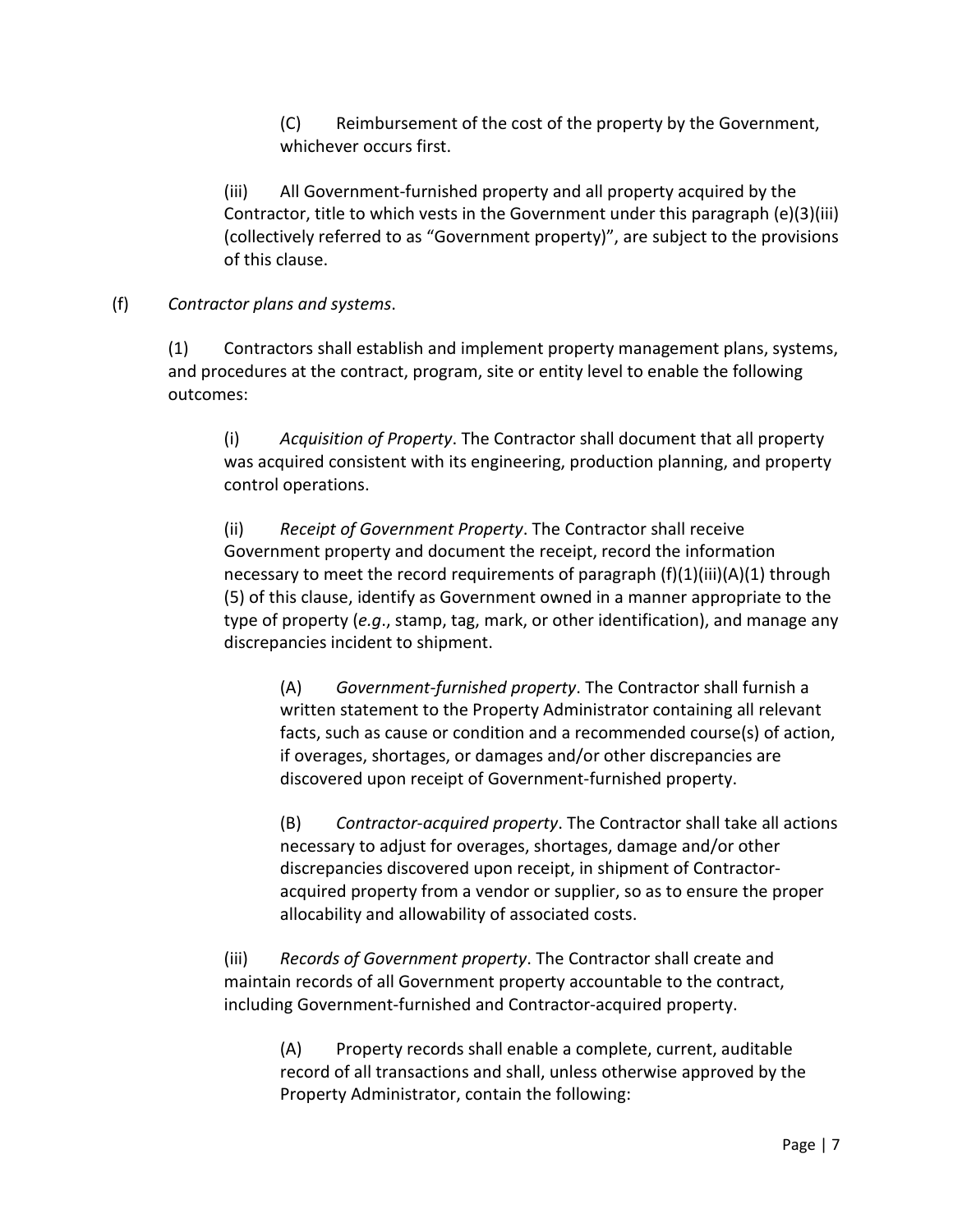(*1*) The name, part number and description, National Stock Number (if needed for additional item identification tracking and/or disposition) and other data elements as necessary and required in accordance with the terms and conditions of the contract.

(*2*) Quantity received (or fabricated), issued, and balance-onhand.

(*3*) Unit acquisition cost.

(*4*) Unique-item identifier or equivalent (if available and necessary for individual item tracking).

(*5*) Unit of measure.

(*6*) Accountable contract number or equivalent code designation.

- (*7*) Location.
- (*8*) Disposition.
- (*9*) Posting reference and date of transaction.

(*10*) Date placed in service (if required in accordance with the terms and conditions of the contract).

(B) *Use of a Receipt and Issue System for Government Material*. When approved by the Property Administrator, the Contractor may maintain, in lieu of formal property records, a file of appropriately cross-referenced documents evidencing receipt, issue, and use of material that is issued for immediate consumption.

(iv) *Physical inventory*. The Contractor shall periodically perform, record, and disclose physical inventory results. A final physical inventory shall be performed upon contract completion or termination. The Property Administrator may waive this final inventory requirement, depending on the circumstances (*e.g*., overall reliability of the Contractor's system or the property is to be transferred to a follow-on contract).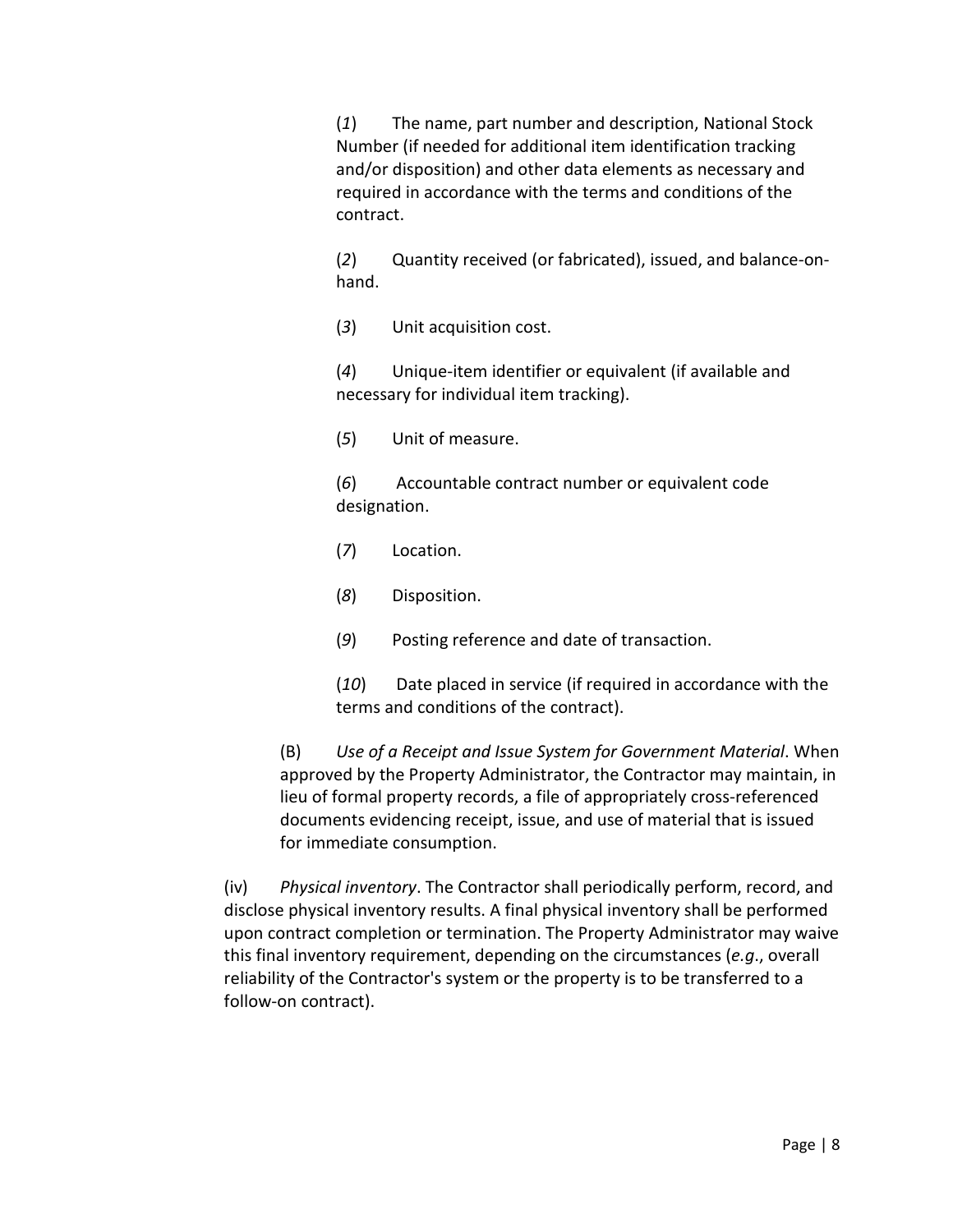#### (v) *Subcontractor control*.

(A) The Contractor shall award subcontracts that clearly identify items to be provided and the extent of any restrictions or limitations on their use. The Contractor shall ensure appropriate flow down of contract terms and conditions (*e.g.*, extent of liability for loss of Government property).

(B) The Contractor shall assure its subcontracts are properly administered and reviews are periodically performed to determine the adequacy of the subcontractor's property management system.

(vi) *Reports*. The Contractor shall have a process to create and provide reports of discrepancies, loss of Government property, physical inventory results, audits and self-assessments, corrective actions, and other property related reports as directed by the Contracting Officer.

(vii) *Relief of stewardship responsibility and liability*. The Contractor shall have a process to enable the prompt recognition, investigation, disclosure and reporting of loss of Government property, including losses that occur at subcontractor or alternate site locations.

(A) This process shall include the corrective actions necessary to prevent recurrence.

(B) Unless otherwise directed by the Property Administrator, the Contractor shall investigate and report to the Government all incidents of property loss as soon as the facts become know. Such reports shall, at a minimum, contain the following information:

(1) Date of incident (if known).

(2) The data elements required under paragraph  $(f)(1)(iii)(A)$  of this clause.

- (3) Quantity.
- (4) Accountable contract number.
- (5) A statement indicating current or future need.

(6) Unit acquisition cost, or if applicable, estimated sales proceeds, estimated repair or replacement costs.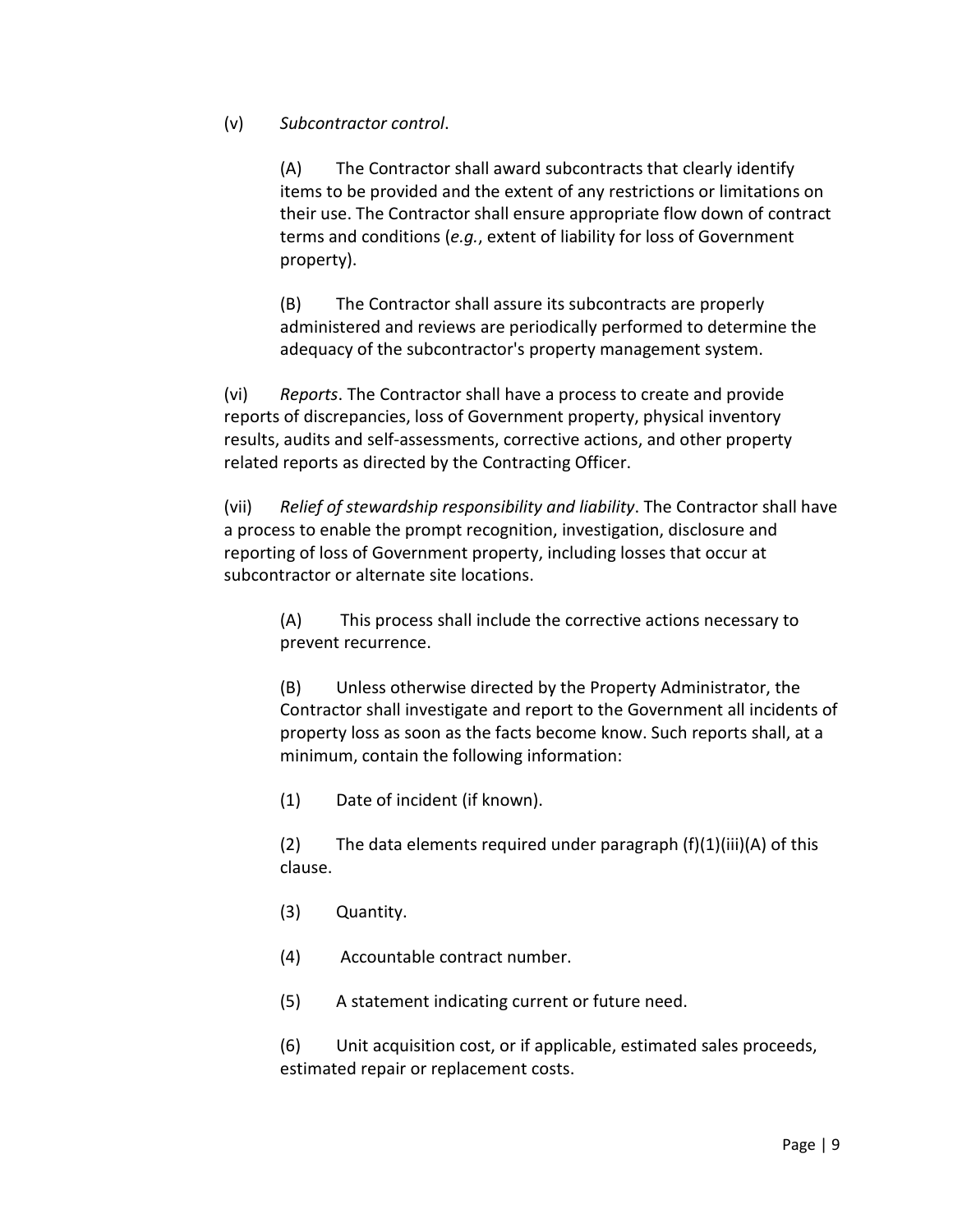(7) All known interests in commingled material of which includes Government material.

(8) Cause and corrective action taken or to be taken to prevent recurrence.

(9) A statement that the Government will receive compensation covering the loss of Government property, in the event the Contractor was or will be reimbursed or compensated.

(10) Copies of all supporting documentation.

(11) Last know location.

(12) A statement that the property did or did not contain sensitive, export controlled, hazardous, or toxic material, and that the appropriate agencies and authorities were notified.

(C) Unless the contract provides otherwise, the Contractor shall be relieved of stewardship responsibility and liability for property when—

(1) Such property is consumed or expended, reasonably and properly, or otherwise accounted for, in the performance of the contract, including reasonable inventory adjustments of material as determined by the Property Administrator;

(2) Property Administrator grants relief of responsibility and liability for loss of Government property;

(3) Property is delivered or shipped from the Contractor's plant, under Government instructions, except when shipment is to a subcontractor or other location of the Contractor; or

 $(4)$  Property is disposed of in accordance with paragraphs (j) and  $(k)$ of this clause.

#### (viii) *Utilizing Government property*.

(A) The Contractor shall utilize, consume, move, and store Government Property only as authorized under this contract. The Contractor shall promptly disclose and report Government property in its possession that is excess to contract performance.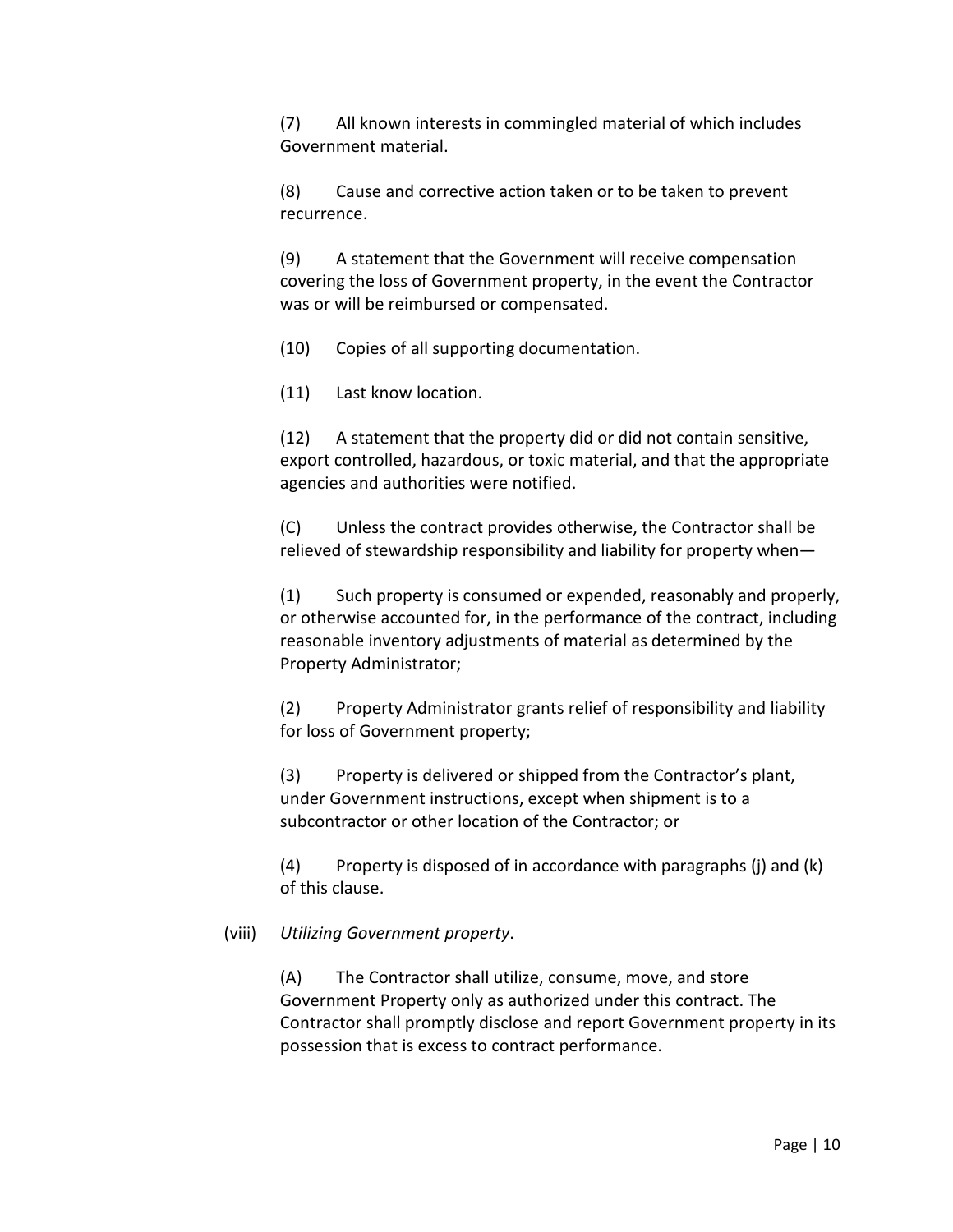(B) Unless otherwise authorized in this contract or by the Property Administrator the Contractor shall not commingle Government material with material not owned by the Government.

(ix) *Maintenance*. The Contractor shall properly maintain Government property. The Contractor's maintenance program shall enable the identification, disclosure, and performance of normal and routine preventative maintenance and repair. The Contractor shall disclose and report to the Property Administrator the need for replacement and/or capital rehabilitation.

(x) *Property closeout*. The Contractor shall promptly perform and report to the Property Administrator contract property closeout, to include reporting, investigating and securing closure of all loss of Government property cases; physically inventorying all property upon termination or completion of this contract; and disposing of items at the time they are determined to be excess to contractual needs.

(2) The Contractor shall establish and maintain Government accounting source data, as may be required by this contract, particularly in the areas of recognition of acquisitions, loss of Government property, and disposition of material and equipment.

(g) *Systems analysis*.

(1) The Government shall have access to the contractor's premises and all Government property, at reasonable times, for the purposes of reviewing, inspecting and evaluating the Contractor's property management plan(s), systems, procedures, records, and supporting documentation that pertains to Government property. This access includes all site locations and, with the Contractor's consent, all subcontractor premises.

(2) Records of Government property shall be readily available to authorized Government personnel and shall be appropriately safeguarded.

(3) Should it be determined by the Government that the Contractor's (or subcontractor's) property management practices are inadequate or not acceptable for the effective management and control of Government property under this contract, or present an undue risk to the Government, the Contractor shall prepare a corrective action plan when requested by the Property Administrator and take all necessary corrective actions as specified by the schedule within the corrective action plan.

(4) The Contractor shall ensure Government access to subcontractor premises, and all Government property located at subcontractor premises, for the purposes of reviewing, inspecting and evaluating the subcontractor's property management plan,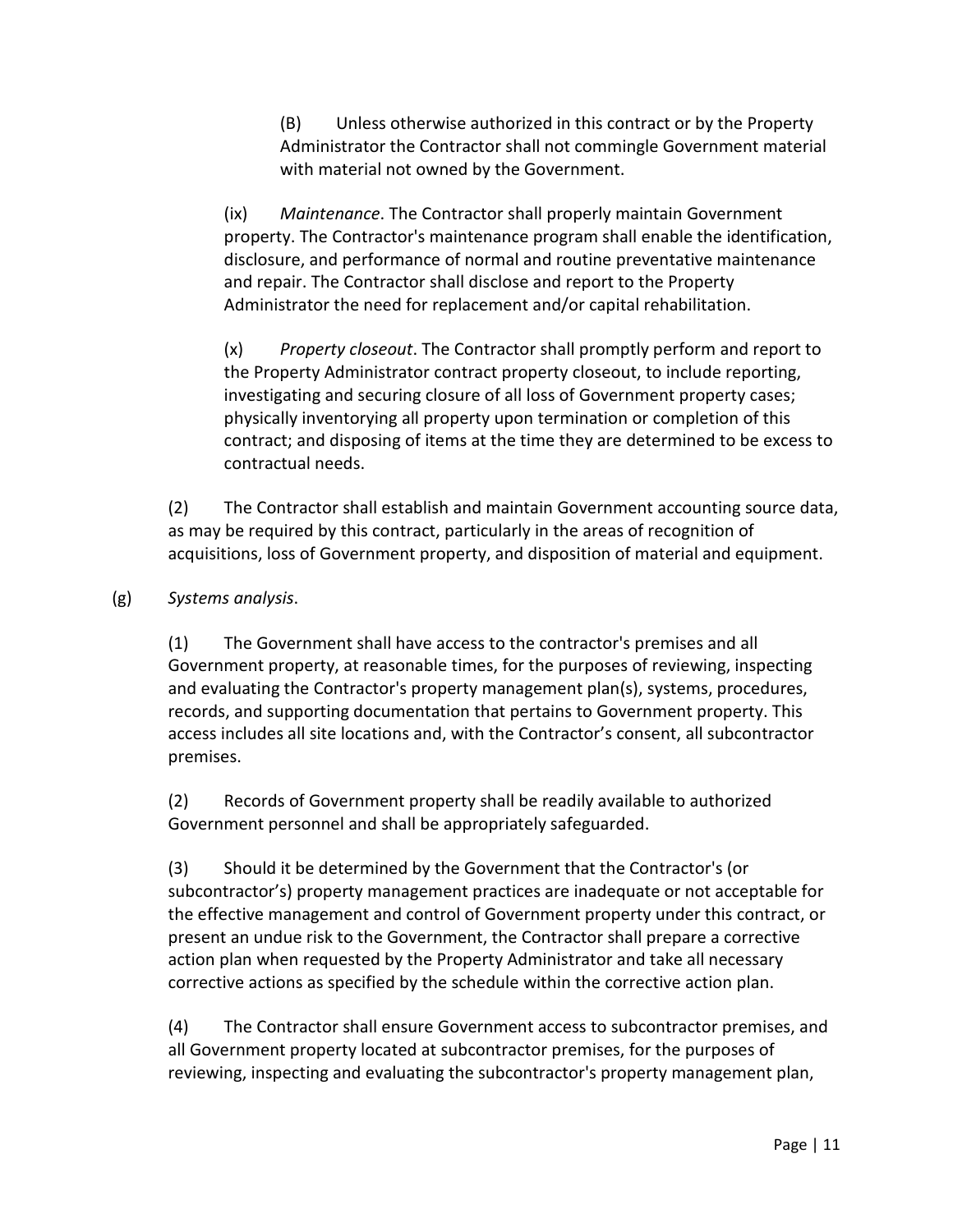systems, procedures, records, and supporting documentation that pertains to Government property.

#### (h) *Contractor Liability for Government Property*.

(1) Unless otherwise provided for in the contract, the Contractor shall not be liable for loss of Government property furnished or acquired under this contract, except when any one of the following applies—

(i) The risk is covered by insurance or the Contractor is otherwise reimbursed (to the extent of such insurance or reimbursement). The allowability of insurance costs shall be determined in accordance with 31.205-19.

(ii) Loss of Government property that is the result of willful misconduct or lack of good faith on the part of the Contractor's managerial personnel.

(iii) The Contracting Officer has, in writing, revoked the Government's assumption of risk for loss of Government property due to a determination under paragraph (g) of this clause that the Contractor's property management practices are inadequate, and/or present an undue risk to the Government, and the Contractor failed to take timely corrective action. If the Contractor can establish by clear and convincing evidence that the loss of Government property occurred while the Contractor had adequate property management practices or the loss did not result from the Contractor's failure to maintain adequate property management practices, the Contractor shall not be held liable.

(2) The Contractor shall take all reasonable actions necessary to protect the property from further loss. The Contractor shall separate the damaged and undamaged property, place all the affected property in the best possible order, and take such other action as the Property Administrator directs.

(3) The Contractor shall do nothing to prejudice the Government's rights to recover against third parties for any loss of Government property.

(4) The Contractor shall reimburse the Government for loss of Government property, to the extent that the Contractor is financially liable for such loss, as directed by the Contracting Officer.

(5) Upon the request of the Contracting Officer, the Contractor shall, at the Government's expense, furnish to the Government all reasonable assistance and cooperation, including the prosecution of suit and the execution of instruments of assignment in favor of the Government in obtaining recovery.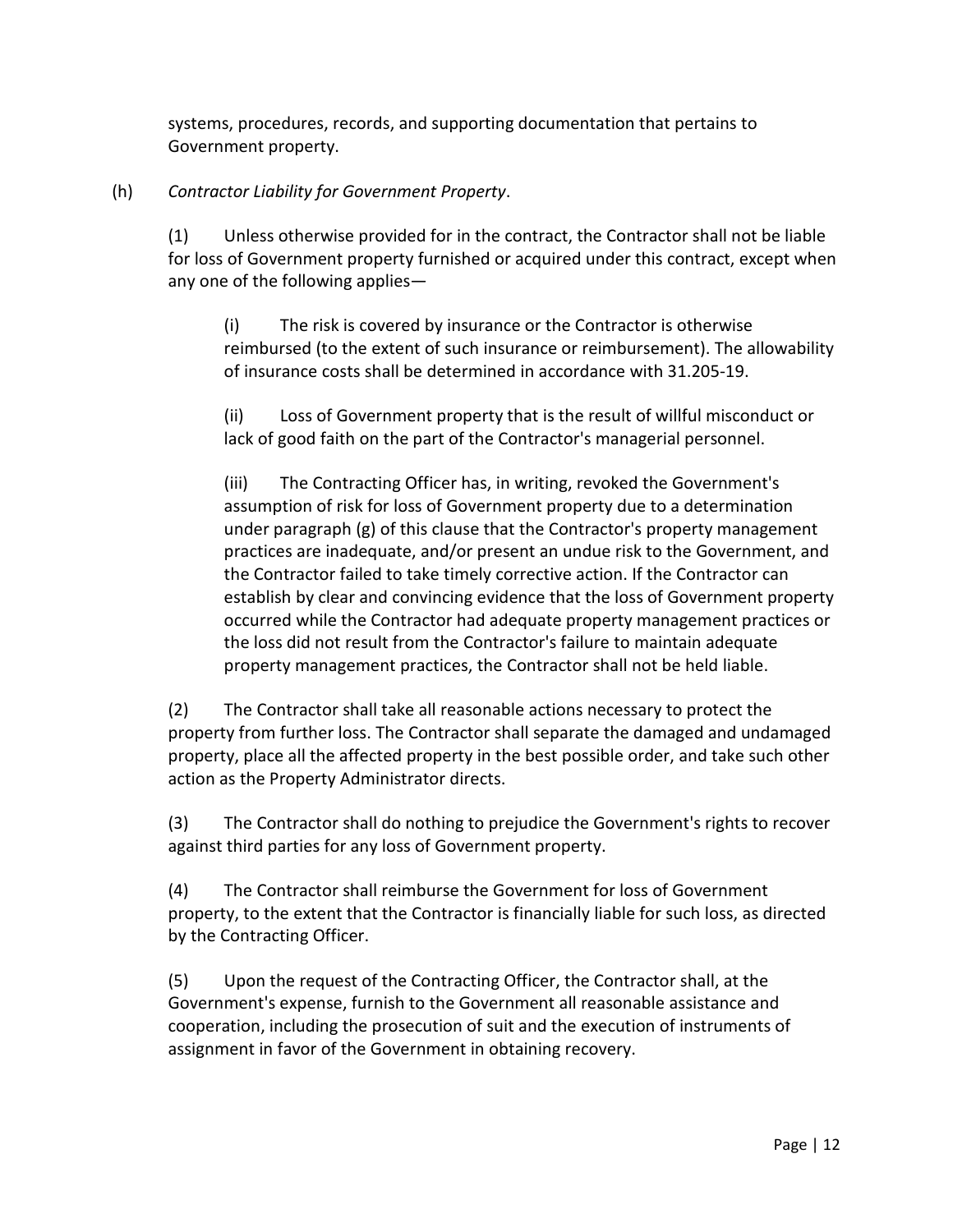(i) *Equitable adjustment*. Equitable adjustments under this clause shall be made in accordance with the procedures of the Changes clause. However, the Government shall not be liable for breach of contract for the following:

(1) Any delay in delivery of Government-furnished property.

(2) Delivery of Government-furnished property in a condition not suitable for its intended use.

(3) An increase, decrease, or substitution of Government-furnished property.

(4) Failure to repair or replace Government property for which the Government is responsible.

(j) *Contractor inventory disposal*. Except as otherwise provided for in this contract, the Contractor shall not dispose of Contractor inventory until authorized to do so by the Plant Clearance Officer or authorizing official.

#### (1) *Predisposal requirements*.

(i) If the Contractor determines that the property has the potential to fulfill requirements under other contracts, the Contractor, in consultation with the Property Administrator, shall request that the Contracting Officer transfer the property to the contract in question, or provide authorization for use, as appropriate. In lieu of transferring the property, the Contracting Officer may authorize the Contractor to credit the costs of Contractor-acquired property (material only) to the losing contract, and debit the gaining contract with the corresponding cost, when such material is needed for use on another contract. Property no longer needed shall be considered contractor inventory.

(ii) For any remaining Contractor-acquired property, the Contractor may purchase the property at the unit acquisition cost if desired or make reasonable efforts to return unused property to the appropriate supplier at fair market value (less, if applicable, a reasonable restocking fee that is consistent with the supplier's customary practices.)

#### (2) *Inventory disposal schedules*.

(i) Absent separate contract terms and conditions for property disposition, and provided the property was not reutilized, transferred, or otherwise disposed of, the Contractor, as directed by the Plant Clearance Officer or authorizing official, shall use Standard Form 1428, Inventory Disposal Schedule or electronic equivalent, to identify and report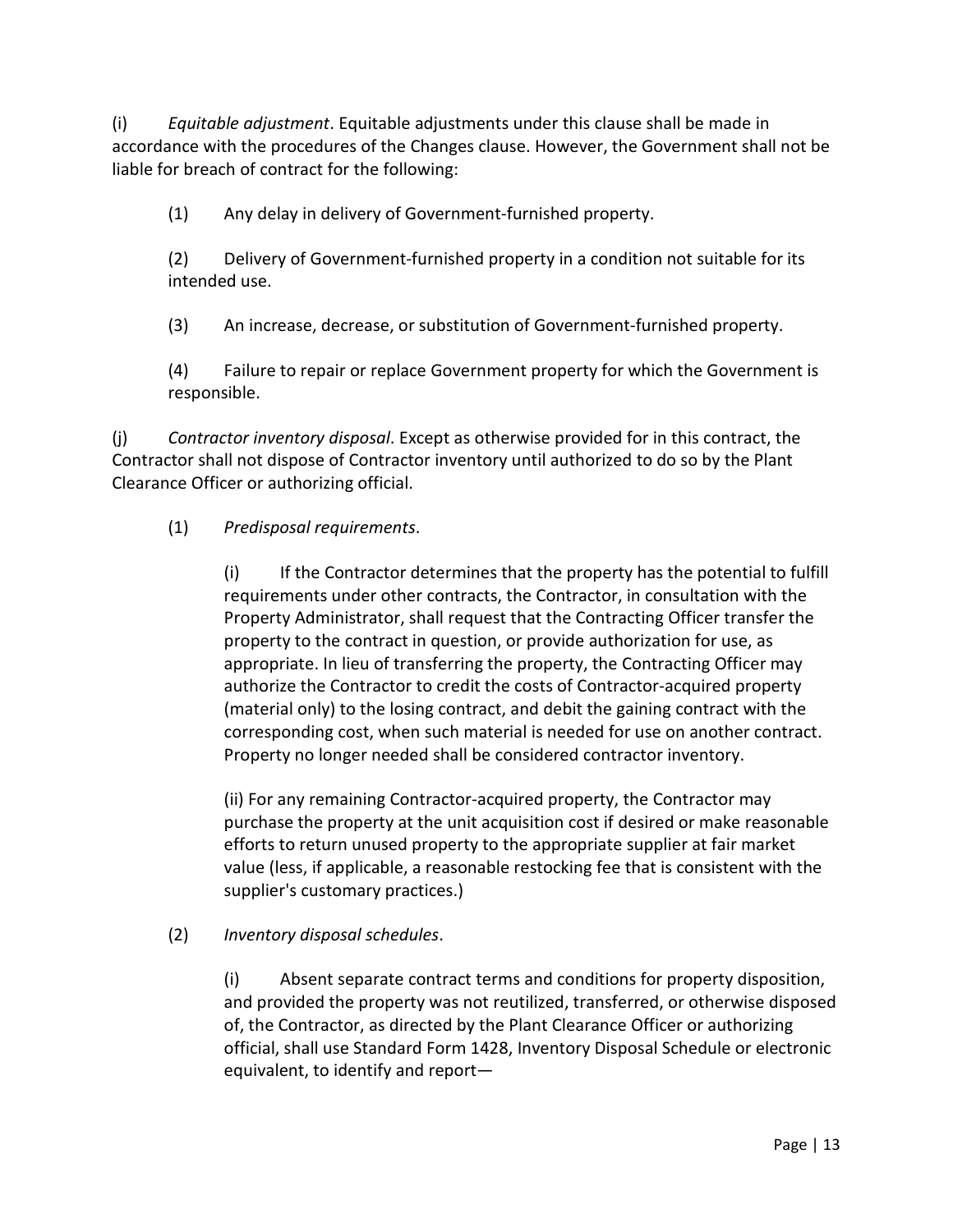(A) Government-furnished property that is no longer required for performance of this contract;

(B) Contractor-acquired property, to which the Government has obtained title under paragraph (e) of this clause, which is no longer required for performance of that contract; and

(C) Termination inventory.

(ii) The Contractor may annotate inventory disposal schedules to identify property the Contractor wishes to purchase from the Government, in the event that the property is offered for sale.

(iii) Separate inventory disposal schedules are required for aircraft in any condition, flight safety critical aircraft parts, and other items as directed by the Plant Clearance Officer

(iv) The Contractor shall provide the information required by FAR 52.245-  $1(f)(1)(iii)$  along with the following:

(A) Any additional; information that may facilitate understanding of the property's intended use.

(B) For work-in-progress, the estimated percentage of completion.

(C) For precious metals in raw or bulk form, the type of metal and estimated weight.

(D) For hazardous material or property contaminated with hazardous material, the type of hazardous material.

(E) For metals in mill product form, the form, shape, treatment, hardness, temper, specification (commercial or Government) and dimensions (thickness, width and length).

(v) Property with the same description, condition code, and reporting location may be grouped in a single line item.

(vi) Scrap should be reported by "lot" along with metal content, estimated weight and estimated value.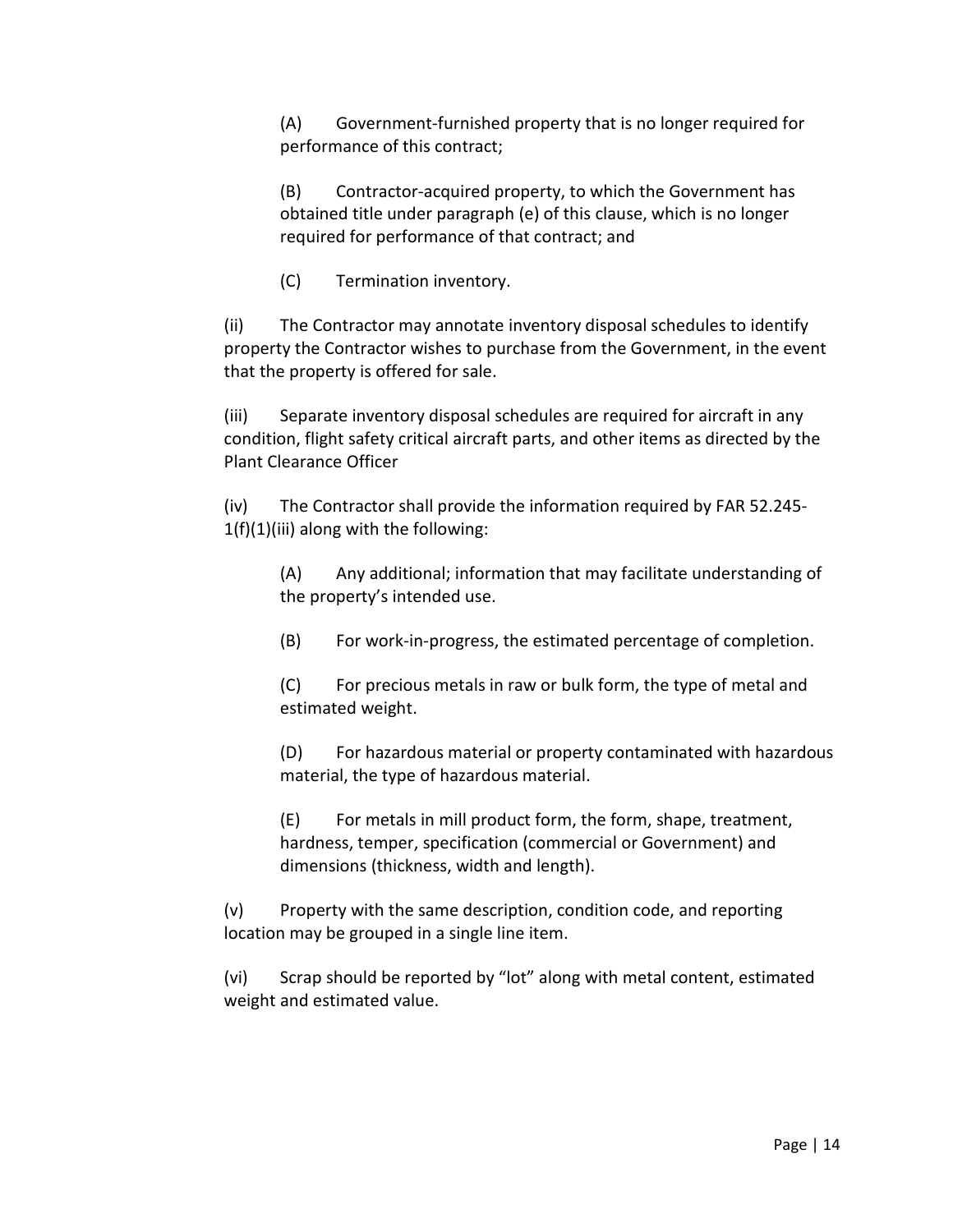#### (3) *Submission requirements*.

(i) The Contractor shall submit inventory disposal schedules to the Plant Clearance Officer no later than—

(A) 30 days following the Contractor's determination that a property item is no longer required for performance of this contract;

(B) 60 days, or such longer period as may be approved by the Plant Clearance Officer, following completion of contract deliveries or performance; or

(C) 120 days, or such longer period as may be approved by the Termination Contracting Officer, following contract termination in whole or in part.

(ii) Unless the Plant Clearance Officer determines otherwise, the Contractor need not identify or report production scrap on inventory disposal schedules, and may process and dispose of production scrap in accordance with its own internal scrap procedures. The processing and disposal of other types of Government-owned scrap will be conducted in accordance with the terms and conditions of the contract or Plant Clearance Officer direction, as appropriate.

(4) *Corrections*. The Plant Clearance Officer may—

(i) Reject a schedule for cause (*e.g*., contains errors, determined to be inaccurate); and

(ii) Require the Contractor to correct an inventory disposal schedule.

(5) *Postsubmission adjustments*. The Contractor shall notify the Plant Clearance Officer at least 10 working days in advance of its intent to remove an item from an approved inventory disposal schedule. Upon approval of the Plant Clearance Officer, or upon expiration of the notice period, the Contractor may make the necessary adjustments to the inventory schedule.

(6) *Storage*.

(i) The Contractor shall store the property identified on an inventory disposal schedule pending receipt of disposal instructions. The Government's failure to furnish disposal instructions within 120 days following acceptance of an inventory disposal schedule may entitle the Contractor to an equitable adjustment for costs incurred to store such property on or after the 121st day.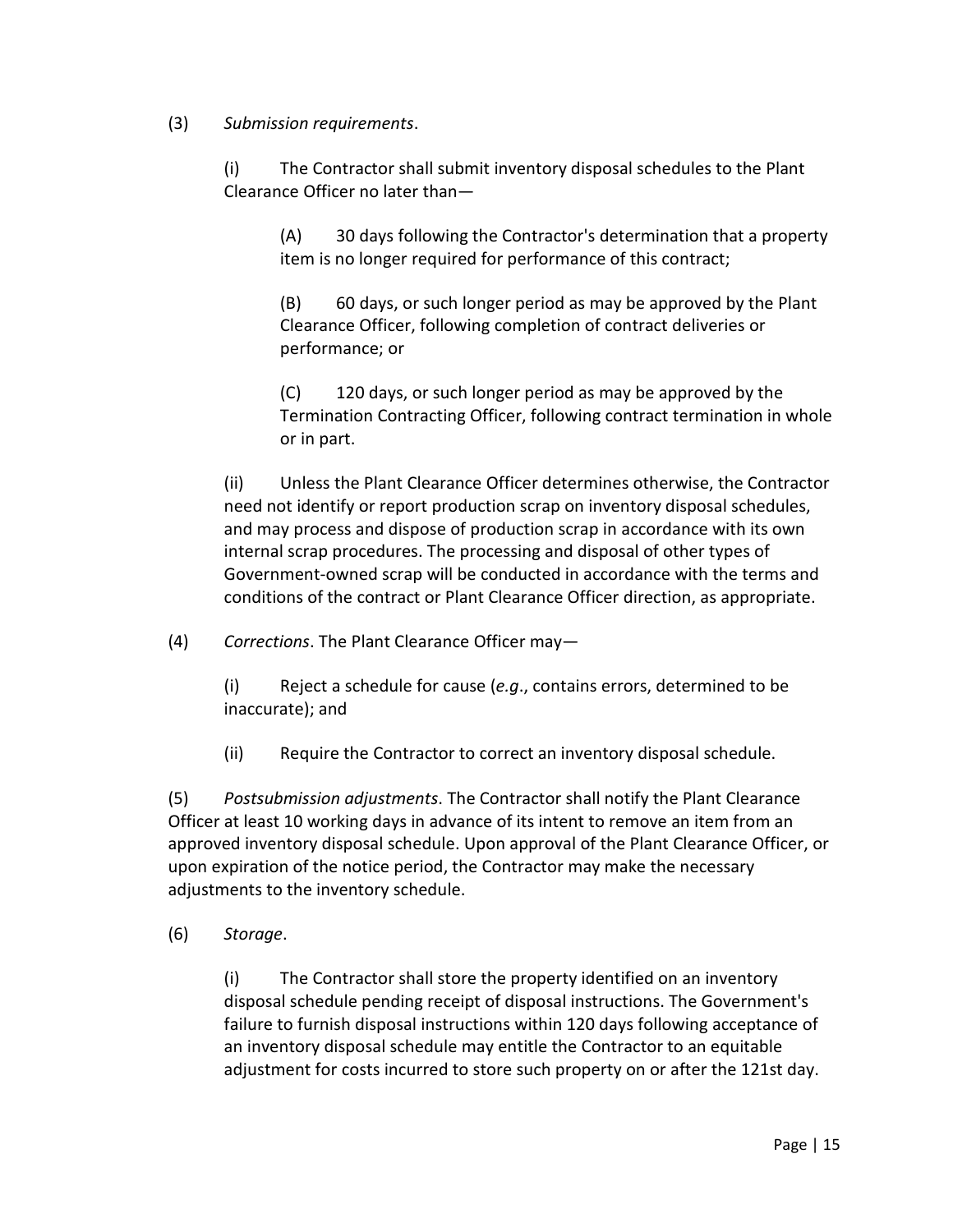(ii) The Contractor shall obtain the Plant Clearance Officer's approval to remove Government property from the premises where the property is currently located prior to receipt of final disposition instructions. If approval is granted, any costs incurred by the Contractor to transport or store the property shall not increase the price or fee of any Government contract. The storage area shall be appropriate for assuring the property's physical safety and suitability for use. Approval does not relieve the Contractor of any liability for such property under this contract.

#### (7) *Disposition instructions.*

(i) The Contractor shall prepare for shipment, deliver f.o.b. origin, or dispose of Contractor inventory as directed by the Plant Clearance Officer. Unless otherwise directed by the Contracting Officer or by the Plant Clearance Officer, the Contractor shall remove and destroy any markings identifying the property as U.S. Government-owned property prior to its disposal.

(ii) The Contracting Officer may require the Contractor to demilitarize the property prior to shipment or disposal. In such cases, the Contractor may be entitled to an equitable adjustment under paragraph (i) of this clause.

(8) *Disposal proceeds*. As directed by the Contracting Officer, the Contractor shall credit the net proceeds from the disposal of Contractor inventory to the contract, or to the Treasury of the United States as miscellaneous receipts.

(9) *Subcontractor inventory disposal schedules*. The Contractor shall require its Subcontractors to submit inventory disposal schedules to the Contractor in accordance with the requirements of paragraph (j)(3) of this clause.

#### (k) *Abandonment of Government property*.

(1) The Government shall not abandon sensitive property or termination inventory without the Contractor's written consent.

(2) The Government, upon notice to the Contractor, may abandon any nonsensitive property in place, at which time all obligations of the Government regarding such property shall cease.

(3) Absent contract terms and conditions to the contrary, the Government may abandon parts removed and replaced from property as a result of normal maintenance actions, or removed from property as a result of the repair, maintenance, overhaul, or modification process.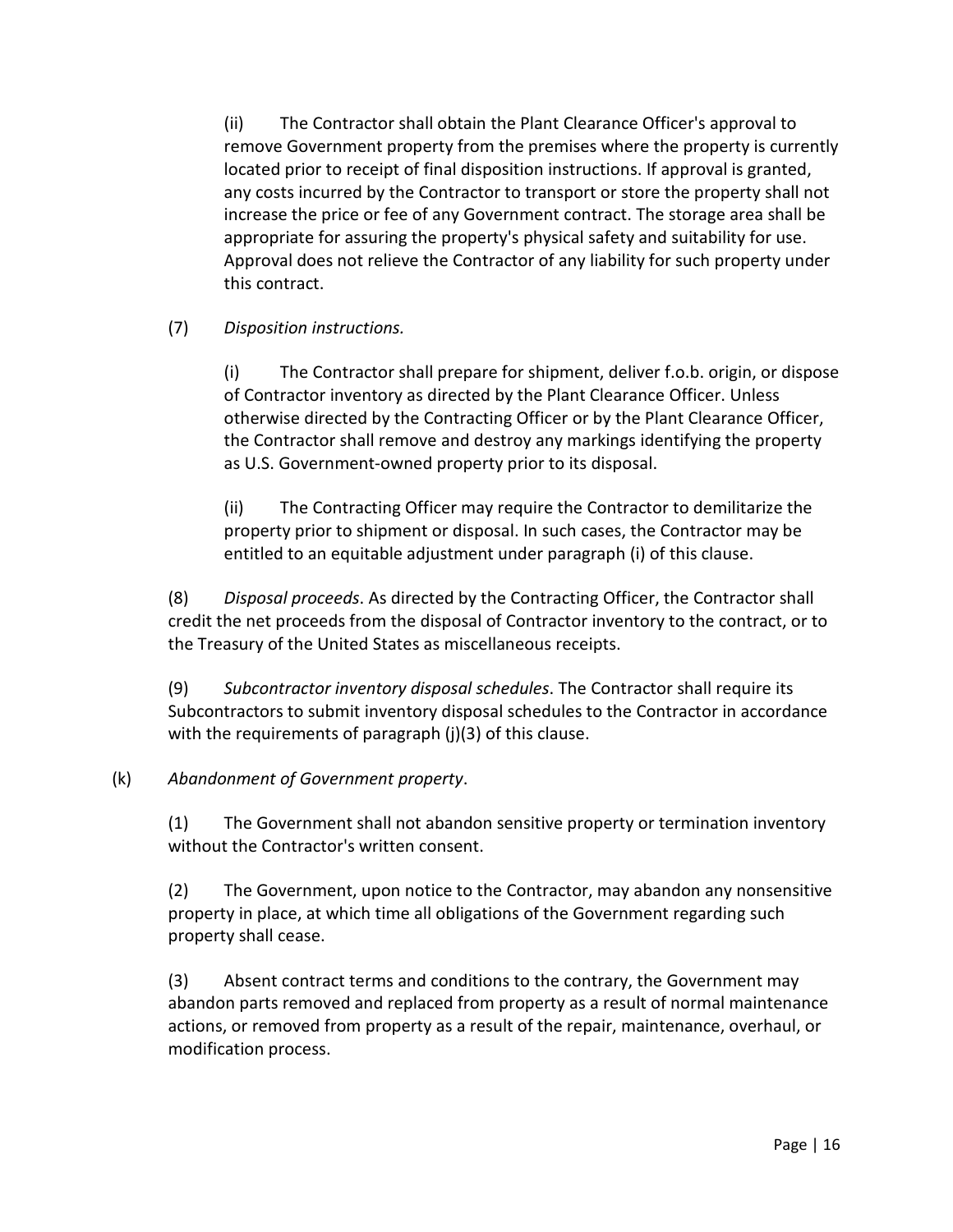(4) The Government has no obligation to restore or rehabilitate the Contractor's premises under any circumstances; however, if Government-furnished property is withdrawn or is unsuitable for the intended use, or if other Government property is substituted, then the equitable adjustment under paragraph (i) of this clause may properly include restoration or rehabilitation costs.

(l) *Communication*. All communications under this clause shall be in writing.

(m) *Contracts outside the United States*. If this contract is to be performed outside of the United States and its outlying areas, the words "Government" and "Government-furnished" (wherever they appear in this clause) shall be construed as "United States Government" and "United States Government-furnished," respectively.

(End of clause)

*Alternate I (APR 2012)***.** As prescribed in [45.107](http://farsite.hill.af.mil/reghtml/regs/far2afmcfars/fardfars/far/45.htm#P86_13697) (a)(2), substitute the following for paragraph (h)(1) of the basic clause:

(h)(1) The Contractor assumes the risk of, and shall be responsible for, any loss of Government property upon its delivery to the Contractor as Government-furnished property. However, the Contractor is not responsible for reasonable wear and tear to Government property or for Government property properly consumed in performing this contract.

*Alternate II (APR 2012)*. As prescribed in [45.107](http://farsite.hill.af.mil/reghtml/regs/far2afmcfars/fardfars/far/45.htm#P86_13697) (a)(3), substitute the following for paragraph (e)(3) of the basic clause:

(e)(3) Title to property (and other tangible personal property) purchased with funds available for research and having a unit acquisition cost of less than \$5,000 shall vest in the Contractor upon acquisition or as soon thereafter as feasible; provided that the Contractor obtained the Contracting Officer's approval before each acquisition. Title to property purchased with funds available for research and having a unit acquisition cost of \$5,000 or more shall vest as set forth in this contract. If title to property vests in the Contractor under this paragraph, the Contractor agrees that no costs shall be allowed for any depreciation, amortization, or use under any existing or future Government contract or subcontract thereunder. The Contractor shall furnish the Contracting Officer a list of all property to which title is vested in the Contractor under this paragraph within 10 days following the end of the calendar quarter during which it was received. Vesting title under this paragraph is subject to civil rights legislation, 42 U.S.C. 2000d. Before title is vested and by signing this contract, the Contractor accepts and agrees that—

"No person in the United States or its outlying areas shall, on the ground of race, color, or national origin, be excluded from participation in, be denied the benefits of, or be otherwise subjected to discrimination under this contemplated financial assistance (title to property)."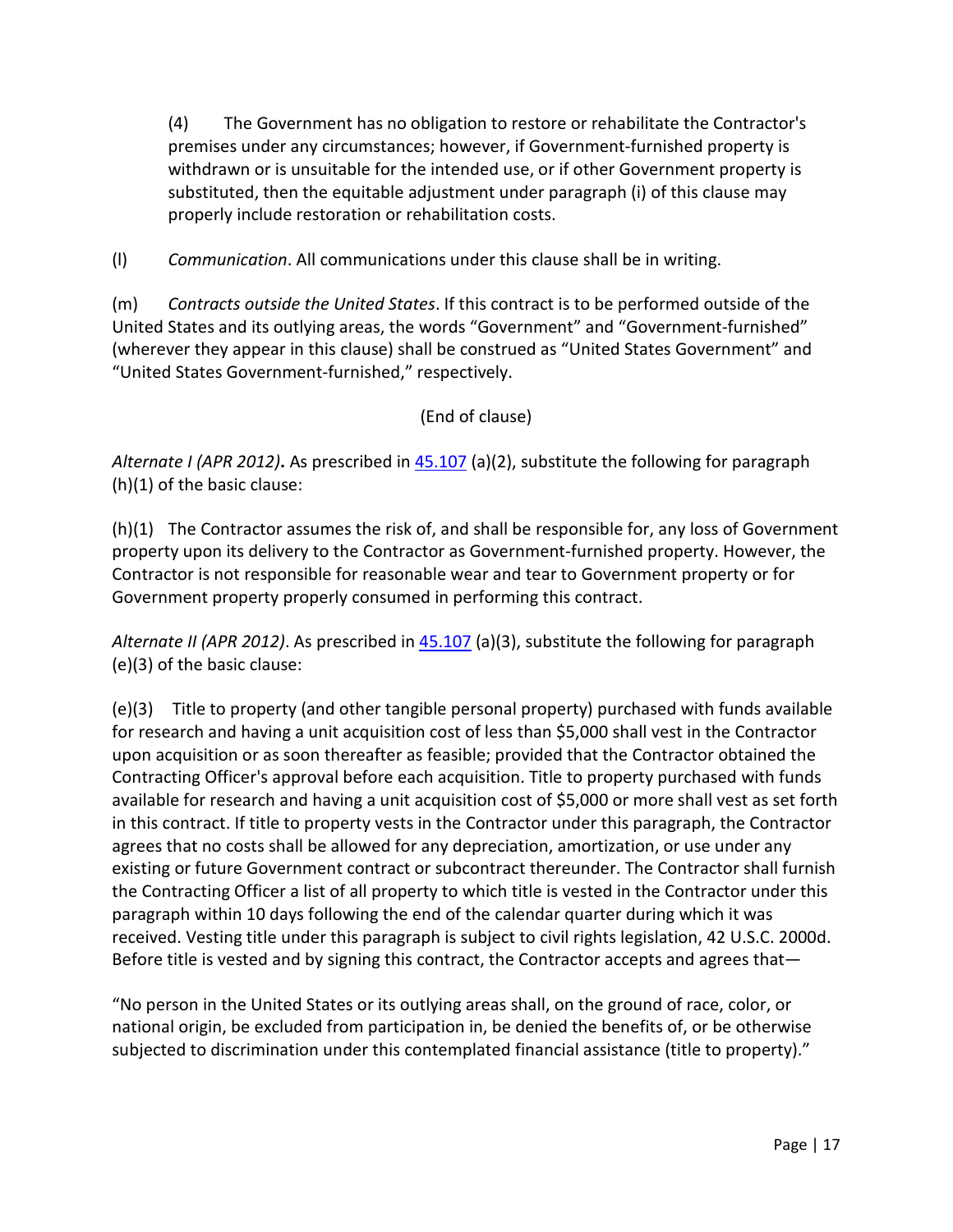#### **Appendix B**

#### **Relevant Excerpts From 2 CFR, Part 200 Uniform Administrative Requirements, Cost Principles, and Audit Requirements for Federal Awards (December 26, 2014)**

#### **Subpart A – Acronyms and Definitions**

#### **§ 200.1 Definitions.**

These are the definitions for terms used in this Part. Different definitions may be found in Federal statutes or regulations that apply more specifically to particular programs or activities. These definitions could be supplemented by additional instructional information provided in government wide standard information collections.

#### **§ 200.2 Acquisition cost.**

Acquisition cost means the cost of the asset including the cost to ready the asset for its intended use. Acquisition cost for equipment, for example, means the net invoice price of the equipment, including the cost of any modifications, attachments, accessories, or auxiliary apparatus necessary to make it usable for the purpose for which it is acquired. Acquisition costs for software includes those development costs capitalized in accordance with generally accepted accounting principles (GAAP). Ancillary charges, such as taxes, duty, protective in transit insurance, freight, and installation may be included in or excluded from the acquisition cost in accordance with the non-Federal entity's regular accounting practices.

#### **§ 200.12 Capital assets.**

Capital assets means tangible or intangible assets used in operations having a useful life of more than one year which are capitalized in accordance with GAAP. Capital assets include:

(a) Land, buildings (facilities), equipment, and intellectual property (including software) whether acquired by purchase, construction, manufacture, lease-purchase, exchange, or through capital leases; and

(b) Additions, improvements, modifications, replacements, rearrangements, reinstallations, renovations or alterations to capital assets that materially increase their value or useful life (not ordinary repairs and maintenance).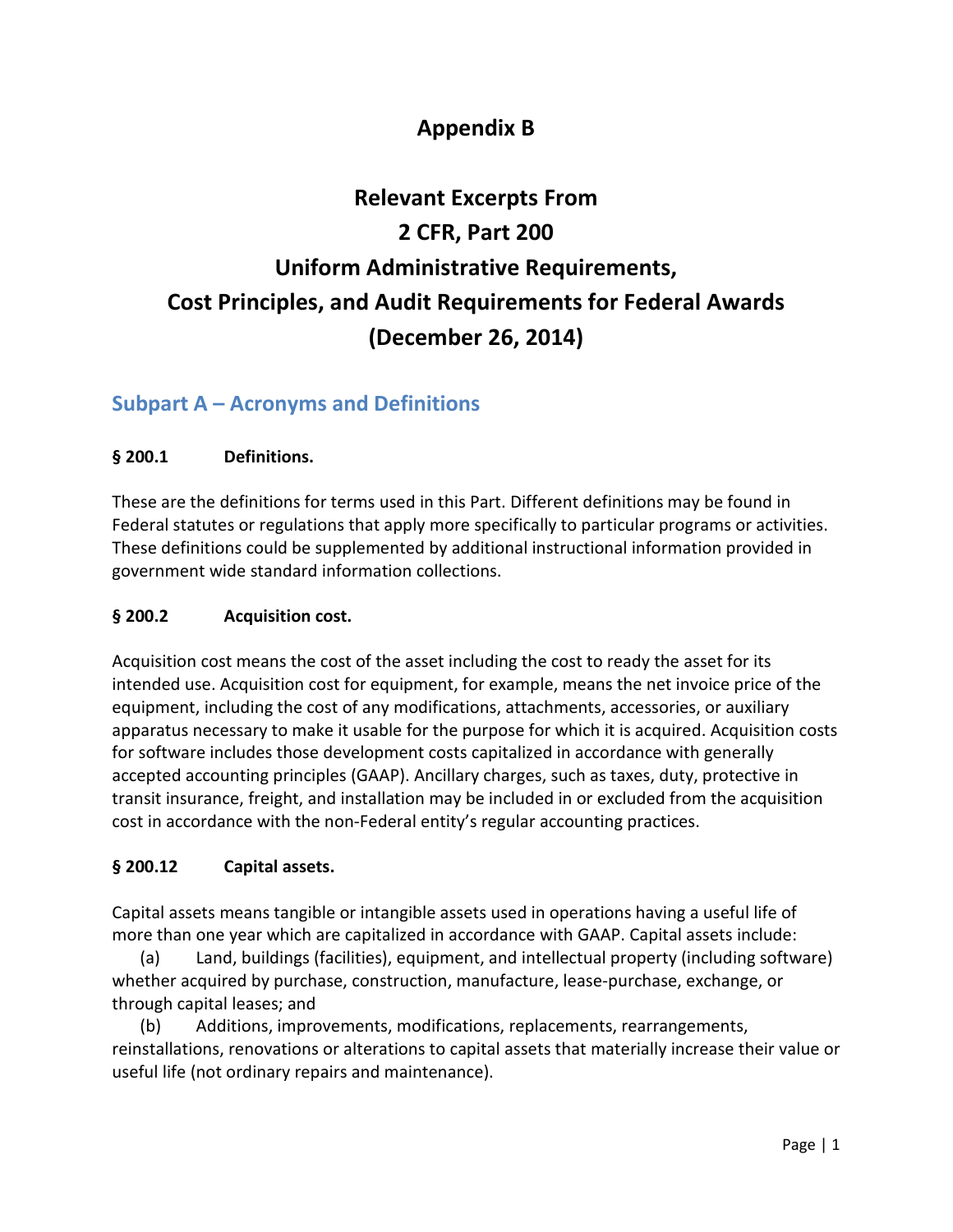#### **§ 200.13 Capital expenditures.**

Capital expenditures means expenditures to acquire capital assets or expenditures to make additions, improvements, modifications, replacements, rearrangements, reinstallations, renovations, or alterations to capital assets that materially increase their value or useful life.

#### **§ 200.20 Computing devices.**

Computing devices means machines used to acquire, store, analyze, process, and publish data and other information electronically, including accessories (or ''peripherals'') for printing, transmitting and receiving, or storing electronic information. See also §§ 200.94 Supplies and 200.58 Information technology systems.

#### **§ 200.33 Equipment.**

Equipment means tangible personal property (including information technology systems) having a useful life of more than one year and a per-unit acquisition cost which equals or exceeds the lesser of the capitalization level established by the non-Federal entity for financial statement purposes, or \$5,000. See also §§ 200.12 Capital assets, 200.20 Computing devices, 200.48 General purpose equipment, 200.58 Information technology systems, 200.89 Special purpose equipment, and 200.94 Supplies.

#### **§ 200.41 Federal interest.**

Federal interest means, for purposes of § 200.329 Reporting on real property or when used in connection with the acquisition or improvement of real property, equipment, or supplies under a Federal award, the dollar amount that is the product of the:

(a) Federal share of total project costs; and

(b) Current fair market value of the property, improvements, or both, to the extent the costs of acquiring or improving the property were included as project costs

#### **§ 200.48 General purpose equipment.**

General purpose equipment means equipment which is not limited to research, medical, scientific or other technical activities. Examples include office equipment and furnishings, modular offices, telephone networks, information technology equipment and systems, air conditioning equipment, reproduction and printing equipment, and motor vehicles. See also Equipment and Special Purpose Equipment.

#### **§ 200.58 Information technology systems.**

Information technology systems means computing devices, ancillary equipment, software, firmware, and similar procedures, services (including support services), and related resources. See also §§ 200.20 Computing devices and 200.33 Equipment.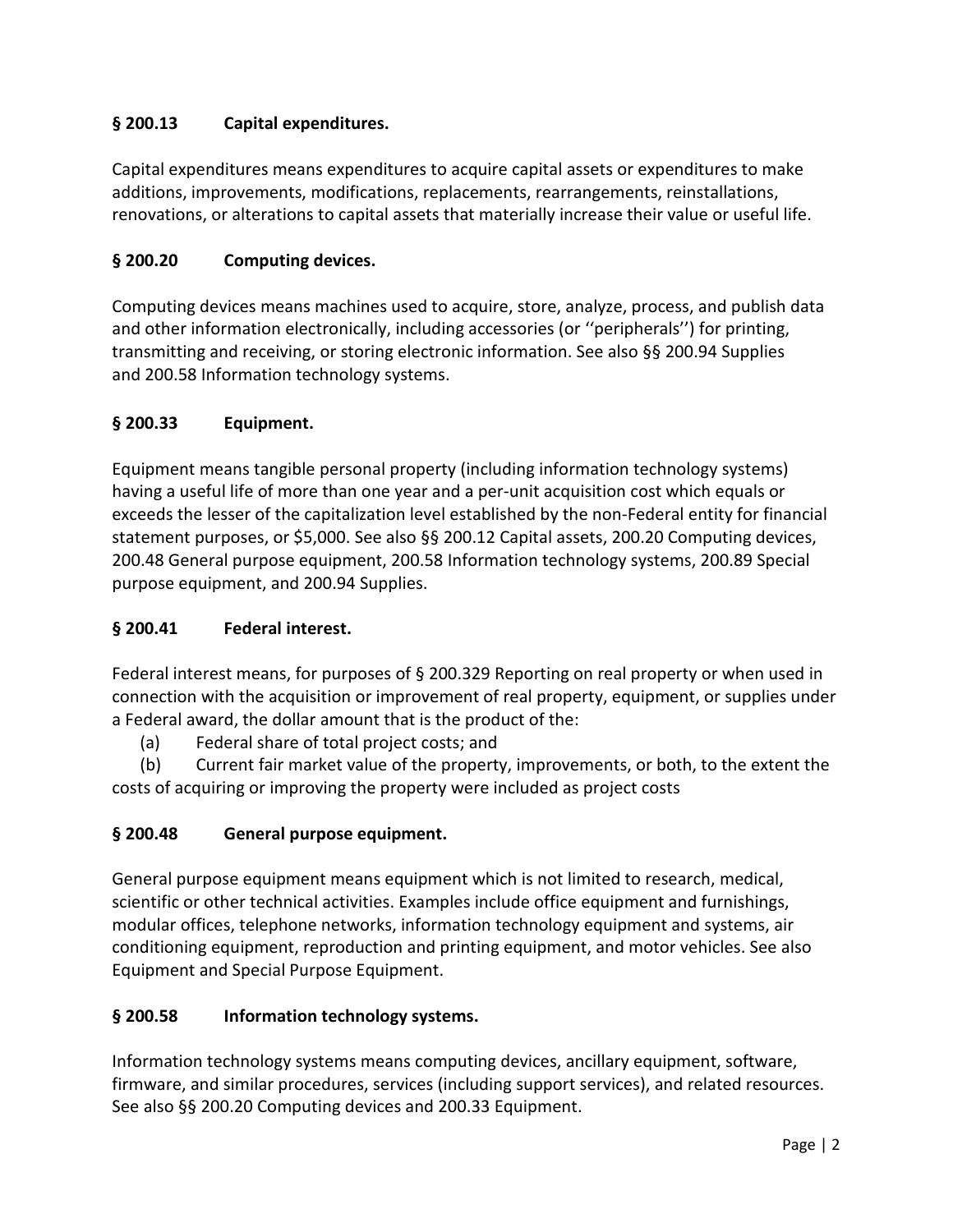#### **§ 200.59 Intangible property.**

Intangible property means property having no physical existence, such as trademarks, copyrights, patents and patent applications and property, such as loans, notes and other debt instruments, lease agreements, stock and other instruments of property ownership (whether the property is tangible or intangible).

#### **§ 200.78 Personal property.**

Personal property means property other than real property. It may be tangible, having physical existence, or intangible.

#### **§ 200.81 Property.**

Property means real property or personal property.

#### **§ 200.85 Real property.**

Real property means land, including land improvements, structures and appurtenances thereto, but excludes moveable machinery and equipment.

#### **§ 200.94 Supplies.**

Supplies means all tangible personal property other than those described in § 200.33 Equipment. A computing device is a supply if the acquisition cost is less than the lesser of the capitalization level established by the non-Federal entity for financial statement purposes or \$5,000, regardless of the length of its useful life. See also §§ 200.20 Computing devices and 200.33 Equipment.

#### **§ 200.96 Third-party in-kind contributions.**

Third-party in-kind contributions means the value of non-cash contributions (i.e., property or services) that—

(a) Benefit a federally assisted project or program; and

(b) Are contributed by non-Federal third parties, without charge, to a non- Federal entity under a Federal award.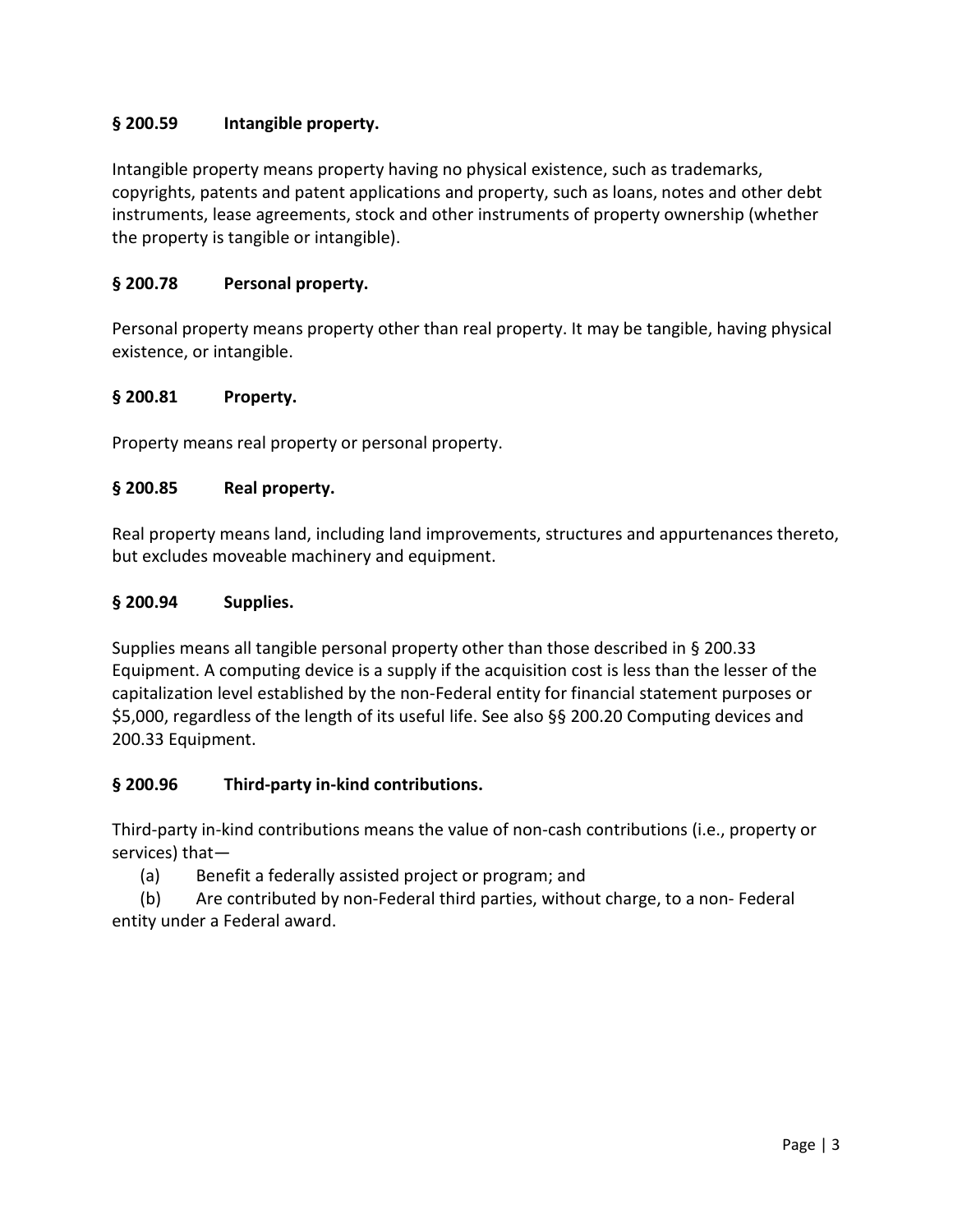#### **Subpart D - Post Federal Award Requirements**

#### **Property Standards**

#### **§ 200.310 Insurance coverage.**

The non-Federal entity must, at a minimum, provide the equivalent insurance coverage for real property and equipment acquired or improved with Federal funds as provided to property owned by the non-Federal entity. Federally-owned property need not be insured unless required by the terms and conditions of the Federal award.

#### **§ 200.311 Real property.**

(a) Title. Subject to the obligations and conditions set forth in this section, title to real property acquired or improved under a Federal award will vest upon acquisition in the non-Federal entity.

(b) Use. Except as otherwise provided by Federal statutes or by the Federal awarding agency, real property will be used for the originally authorized purpose as long as needed for that purpose, during which time the non-Federal entity must not dispose of or encumber its title or other interests.

(c) Disposition. When real property is no longer needed for the originally authorized purpose, the non-Federal entity must obtain disposition instructions from the Federal awarding agency or pass-through entity. The instructions must provide for one of the following alternatives:

(1) Retain title after compensating the Federal awarding agency. The amount paid to the Federal awarding agency will be computed by applying the Federal awarding agency's percentage of participation in the cost of the original purchase (and costs of any improvements) to the fair market value of the property. However, in those situations where non-Federal entity is disposing of real property acquired or improved with a Federal award and acquiring replacement real property under the same Federal award, the net proceeds from the disposition may be used as an offset to the cost of the replacement property.

(2) Sell the property and compensate the Federal awarding agency. The amount due to the Federal awarding agency will be calculated by applying the Federal awarding agency's percentage of participation in the cost of the original purchase (and cost of any improvements) to the proceeds of the sale after deduction of any actual and reasonable selling and fixing-up expenses. If the Federal award has not been closed out, the net proceeds from sale may be offset against the original cost of the property. When non-Federal entity is directed to sell property, sales procedures must be followed that provide for competition to the extent practicable and result in the highest possible return.

(3) Transfer title to the Federal awarding agency or to a third party designated/approved by the Federal awarding agency. The non-Federal entity is entitled to be paid an amount calculated by applying the non-Federal entity's percentage of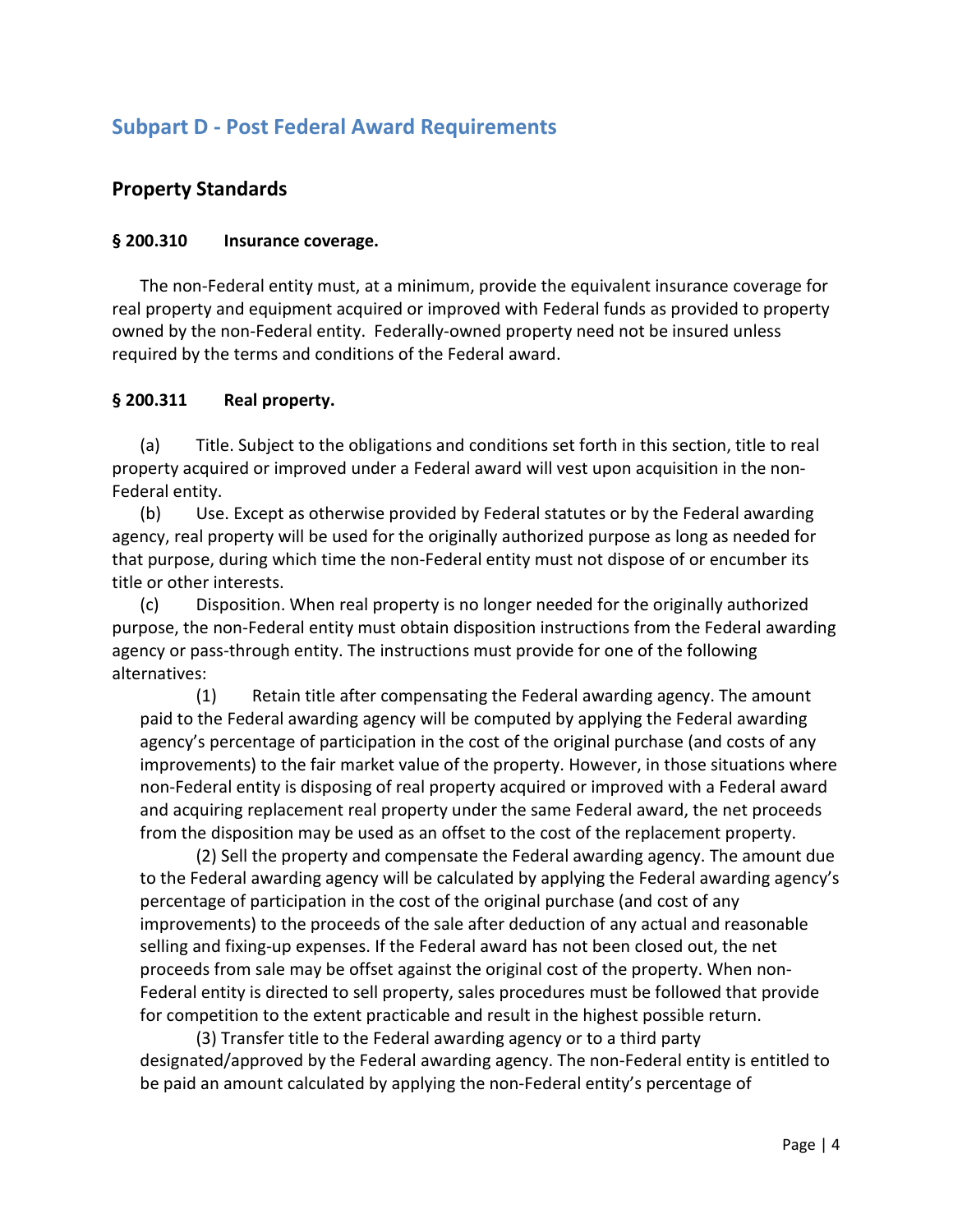participation in the purchase of the real property (and cost of any improvements) to the current fair market value of the property.

#### **§ 200.312 Federally-owned and exempt property.**

(a) Title to federally-owned property remains vested in the Federal government. The non-Federal entity must submit annually an inventory listing of federally-owned property in its custody to the Federal awarding agency. Upon completion of the Federal award or when the property is no longer needed, the non-Federal entity must report the property to the Federal awarding agency for further Federal agency utilization.

(b) If the Federal awarding agency has no further need for the property, it must declare the property excess and report it for disposal to the appropriate Federal disposal authority, unless the Federal awarding agency has statutory authority to dispose of the property by alternative methods (e.g., the authority provided by the Federal Technology Transfer Act (15 U.S.C. 3710 (i)) to donate research equipment to educational and non- profit organizations in accordance with

Executive Order 12999, ''Educational Technology: Ensuring Opportunity for All Children in the Next Century.''). The Federal awarding agency must issue appropriate instructions to the non- Federal entity.

(c) Exempt federally-owned property means property acquired under a Federal award the title based upon the explicit terms and conditions of the Federal award that indicate the Federal awarding agency has chosen to vest in the non-Federal entity without further obligation to the Federal government or under conditions the Federal agency considers appropriate. The Federal awarding agency may exercise this option when statutory authority exists. Absent statutory authority and specific terms and conditions of the Federal award, title to exempt federally-owned property acquired under the Federal award remains with the Federal government.

#### **§ 200.313 Equipment.**

See also § 200.439 Equipment and other capital expenditures.

(a) Title. Subject to the obligations and conditions set forth in this section, title to equipment acquired under a Federal award will vest upon acquisition in the non-Federal entity. Unless a statute specifically authorizes the Federal agency to vest title in the non-Federal entity without further obligation to the Federal government, and the Federal agency elects to do so, the title must be a conditional title. Title must vest in the non-Federal entity subject to the following conditions:

(1) Use the equipment for the authorized purposes of the project until funding for the project ceases, or until the property is no longer needed for the purposes of the project.

(2) Not encumber the property without approval of the Federal awarding agency or pass-through entity.

(3) Use and dispose of the property in accordance with paragraphs (b), (c) and (e) of this section.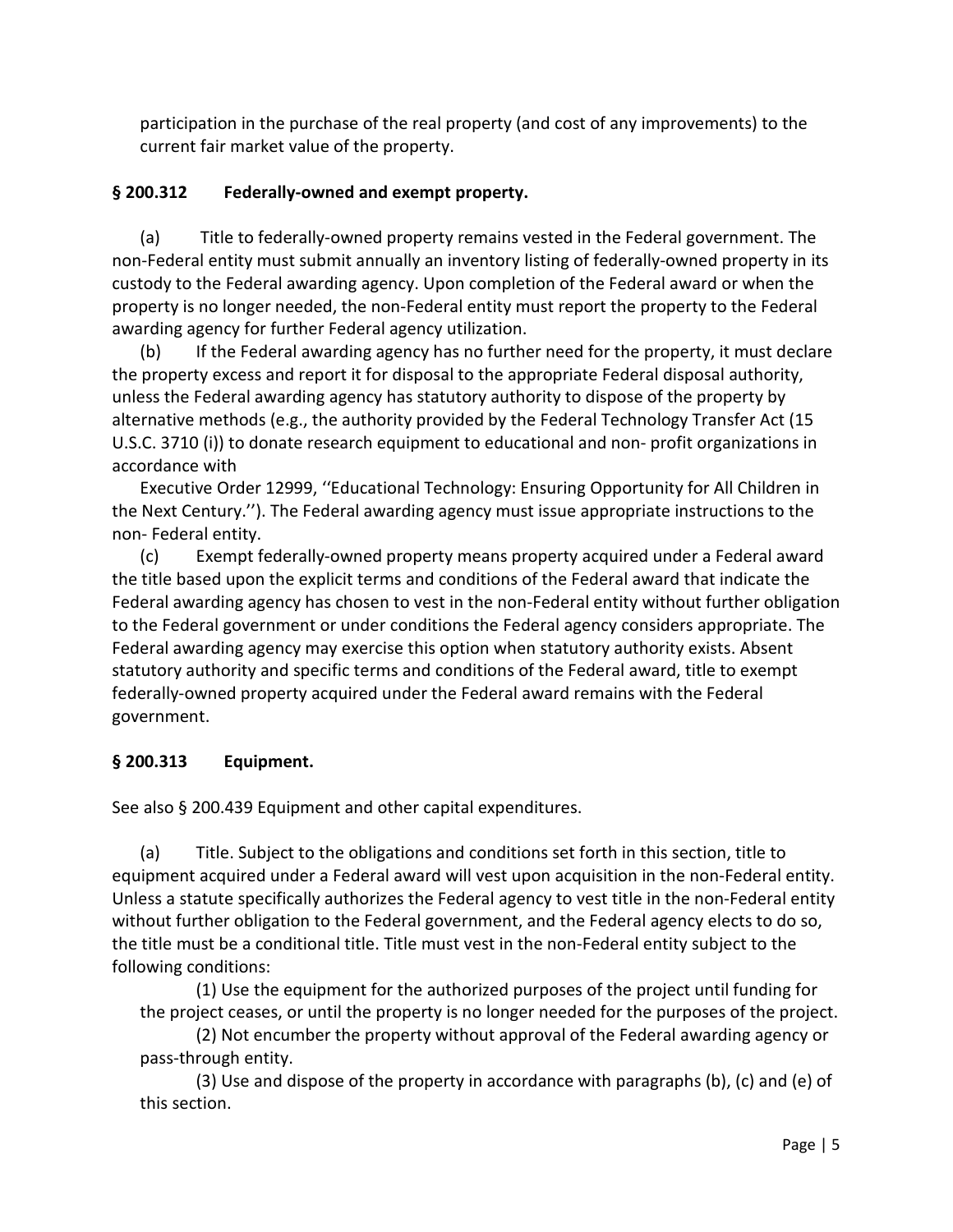(b) A state must use, manage and dispose of equipment acquired under a Federal award by the state in accordance with state laws and procedures. Other non-Federal entities must follow paragraphs (c) through (e) of this section.

(c) Use.

(1) Equipment must be used by the non-Federal entity in the program or project for which it was acquired as long as needed, whether or not the project or program continues to be supported by the Federal award, and the non-Federal entity must not encumber the property without prior approval of the Federal awarding agency. When no longer needed for the original program or project, the equipment may be used in other activities supported by the Federal awarding agency, in the following order of priority:

(i) Activities under a Federal award from the Federal awarding agency which funded the original program or project, then

(ii) Activities under Federal awards from other Federal awarding agencies. This includes consolidated equipment for information technology systems.

(2) During the time that equipment is used on the project or program for which it was acquired, the non-Federal entity must also make equipment available for use on other projects or programs currently or previously supported by the Federal government, provided that such use will not interfere with the work on the projects or program for which it was originally acquired. First preference for other use must be given to other programs or projects supported by Federal awarding agency that financed the equipment and second preference must be given to programs or projects under Federal awards from other Federal awarding agencies. Use for non-federally-funded programs or projects is also permissible. User fees should be considered if appropriate.

(3) Notwithstanding the encouragement in § 200.307 Program income to earn program income, the non-Federal entity must not use equipment acquired with the Federal award to provide services for a fee that is less than private companies charge for equivalent services unless specifically authorized by Federal statute for as long as the Federal government retains an interest in the equipment.

(4) When acquiring replacement equipment, the non-Federal entity may use the equipment to be replaced as a trade-in or sell the property and use the proceeds to offset the cost of the replacement property.

(d) Management requirements. Procedures for managing equipment (including replacement equipment), whether acquired in whole or in part under a Federal award, until disposition takes place will, as a minimum, meet the following requirements:

(1) Property records must be maintained that include a description of the property, a serial number or other identification number, the source of funding for the property (including the FAIN), who holds title, the acquisition date, and cost of the property, percentage of Federal participation in the project costs for the Federal award under which the property was acquired, the location, use and condition of the property, and any ultimate disposition data including the date of disposal and sale price of the property.

(2) A physical inventory of the property must be taken and the results reconciled with the property records at least once every two years.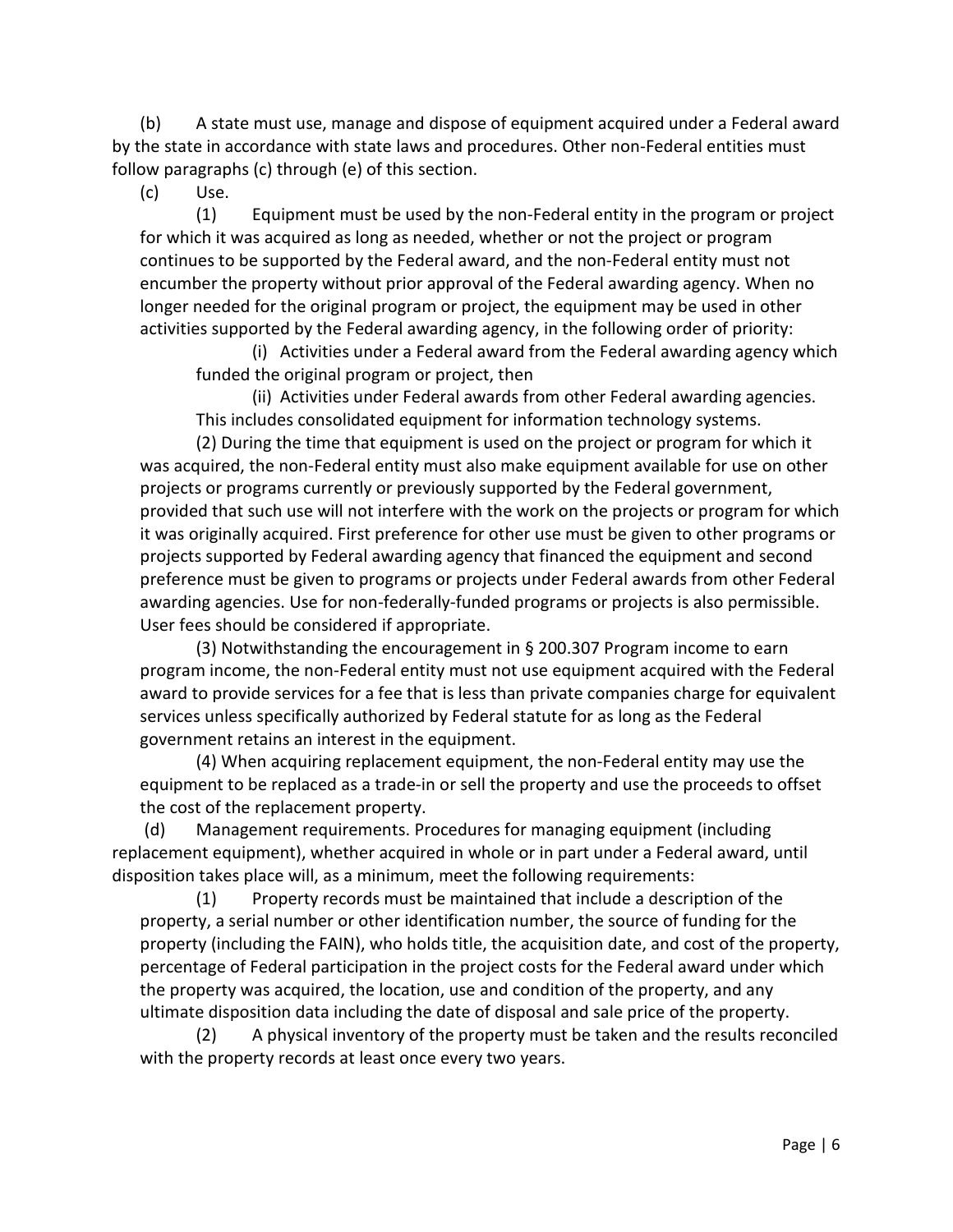(3) A control system must be developed to ensure adequate safeguards to prevent loss, damage, or theft of the property. Any loss, damage, or theft must be investigated.

(4) Adequate maintenance procedures must be developed to keep the property in good condition.

(5) If the non-Federal entity is authorized or required to sell the property, proper sales procedures must be established to ensure the highest possible return.

(e) Disposition. When original or replacement equipment acquired under a Federal award is no longer needed for the original project or program or for other activities currently or previously supported by a Federal awarding agency, except as otherwise provided in Federal statutes, regulations, or Federal awarding agency disposition instructions, the non-Federal entity must request disposition instructions from the Federal awarding agency if required by the terms and conditions of the Federal award. Disposition of the equipment will be made as follows, in accordance with Federal awarding agency disposition instructions:

(1) Items of equipment with a current per unit fair market value of \$5,000 or less may be retained, sold or otherwise disposed of with no further obligation to the Federal awarding agency.

(2) Except as provided in § 200.312 Federally-owned and exempt property, paragraph (b), or if the Federal awarding agency fails to provide requested disposition instructions within 120 days, items of equipment with a current per-unit fair-market value in excess of \$5,000 may be retained by the non- Federal entity or sold. The Federal awarding agency is entitled to an amount calculated by multiplying the current market value or proceeds from sale by the Federal awarding agency's percentage of participation in the cost of the original purchase. If the equipment is sold, the Federal awarding agency may permit the non-Federal entity to deduct and retain from the Federal share \$500 or ten percent of the proceeds, whichever is less, for its selling and handling expenses.

(3) The non-Federal entity may transfer title to the property to the Federal Government or to an eligible third party provided that, in such cases, the non-Federal entity must be entitled to compensation for its attributable percentage of the current fair market value of the property.

(4) In cases where a non-Federal entity fails to take appropriate disposition actions, the Federal awarding agency may direct the non- Federal entity to take disposition actions.

#### **§ 200.314 Supplies.**

See also § 200.453 Materials and supplies costs, including costs of computing devices.

(a) Title to supplies will vest in the non-Federal entity upon acquisition. If there is a residual inventory of unused supplies exceeding \$5,000 in total aggregate value upon termination or completion of the project or program and the supplies are not needed for any other Federal award, the non-Federal entity must retain the supplies for use on other activities or sell them, but must, in either case, compensate the Federal government for its share. The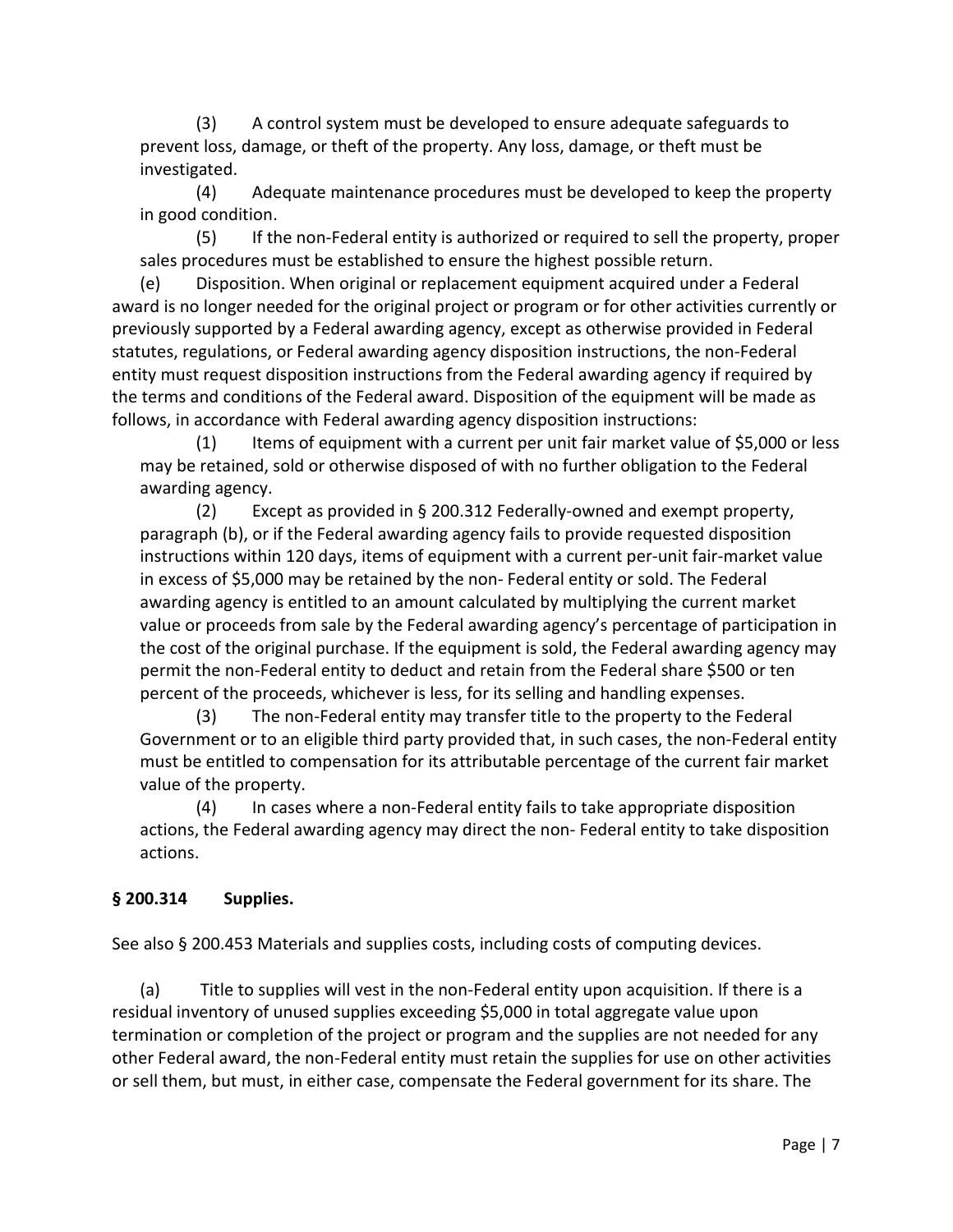amount of compensation must be computed in the same manner as for equipment. See § 200.313 equipment, paragraph (e)(2) for the calculation methodology.

(b) As long as the Federal government retains an interest in the supplies, the non-Federal entity must not use supplies acquired under a Federal award to provide services to other organizations for a fee that is less than private companies charge for equivalent services, unless specifically authorized by Federal statute.

#### **§ 200.315 Intangible property.**

(a) Title to intangible property (see § 200.59 Intangible property) acquired under a Federal award vests upon acquisition in the non-Federal entity. The non-Federal entity must use that property for the originally-authorized purpose, and must not encumber the property without approval of the Federal awarding agency. When no longer needed for the originally authorized purpose, disposition of the intangible property must occur in accordance with the provisions in § 200.313 Equipment paragraph (e).

(b) The non-Federal entity may copyright any work that is subject to copyright and was developed, or for which ownership was acquired, under a Federal award. The Federal awarding agency reserves a royalty-free, nonexclusive and irrevocable right to reproduce, publish, or otherwise use the work for Federal purposes, and to authorize others to do so.

(c) The non-Federal entity is subject to applicable regulations governing patents and inventions, including government wide regulations issued by the Department of Commerce at 37 CFR Part 401, ''Rights to Inventions Made by nonprofit Organizations and Small Business Firms Under Government Awards, Contracts and Cooperative Agreements.''

(d) The Federal government has the right to:

(1) Obtain, reproduce, publish, or otherwise use the data produced under a Federal award; and

(2) Authorize others to receive, reproduce, publish, or otherwise use such data for Federal purposes.

(e) Freedom of Information Act (FOIA).

(1) In addition, in response to a Freedom of Information Act (FOIA) request for research data relating to published research findings produced under a Federal award that were used by the Federal government in developing an agency action that has the force and effect of law, the Federal awarding agency must request, and the non-Federal entity must provide, within a reasonable time, the research data so that they can be made available to the public through the procedures established under the FOIA. If the Federal awarding agency obtains the research data solely in response to a FOIA request, the Federal awarding agency may charge the requester a reasonable fee equaling the full incremental cost of obtaining the research data. This fee should reflect costs incurred by the Federal agency and the non-Federal entity. This fee is in addition to any fees the Federal awarding agency may assess under the FOIA (5 U.S.C. 552(a)(4)(A)).

(2) Published research findings means when:

(i) Research findings are published in a peer-reviewed scientific or technical journal; or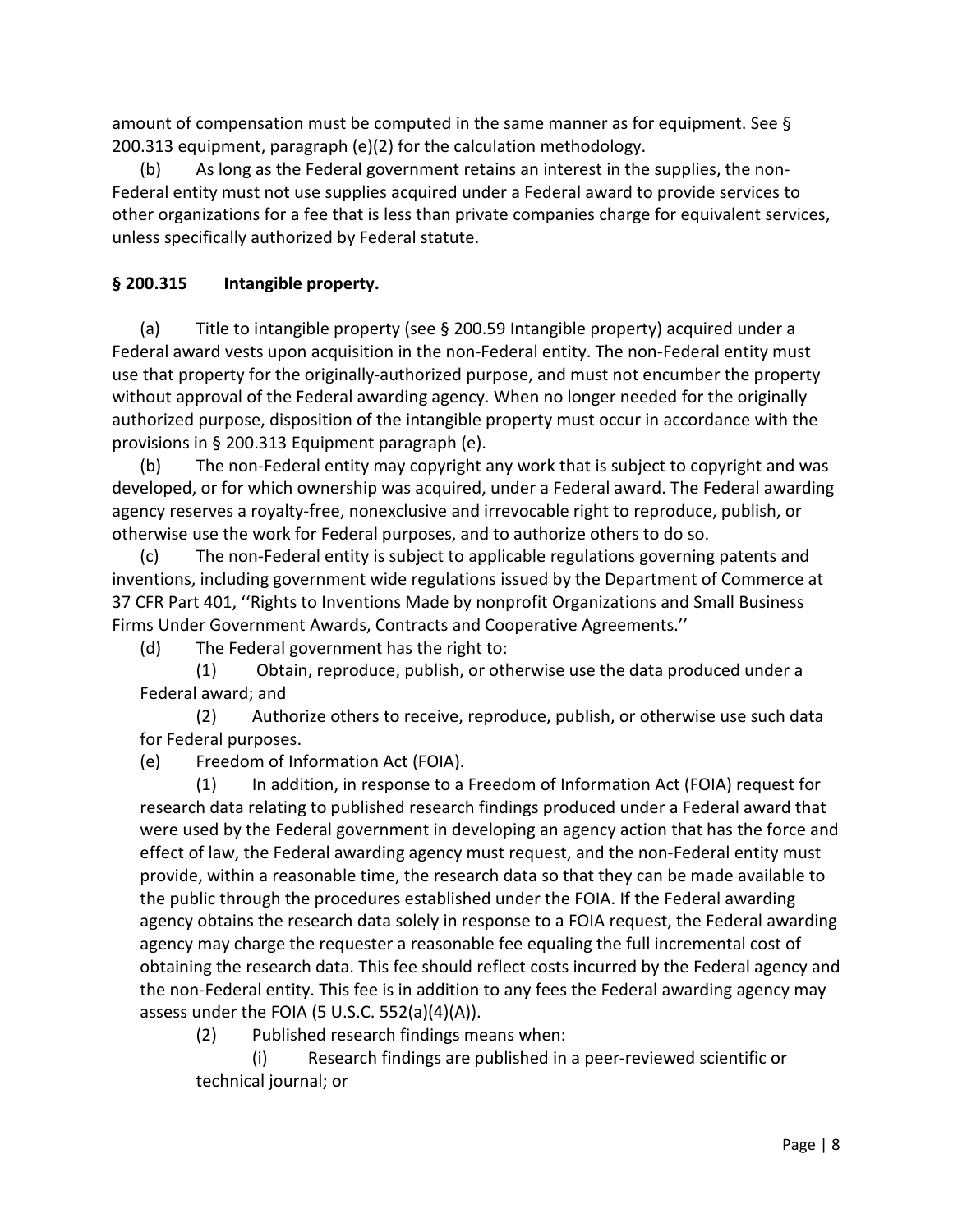(ii) A Federal agency publicly and officially cites the research findings in support of an agency action that has the force and effect of law. ''Used by the Federal government in developing an agency action that has the force and effect of law'' is defined as when an agency publicly and officially cites the research findings in support of an agency action that has the force and effect of law.

(3) Research data means the recorded factual material commonly accepted in the scientific community as necessary to validate research findings, but not any of the following: preliminary analyses, drafts of scientific papers, plans for future research, peer reviews, or communications with colleagues. This ''recorded'' material excludes physical objects (e.g., laboratory samples). Research data also do not include:

(i) Trade secrets, commercial information, materials necessary to be held confidential by a researcher until they are published, or similar information which is protected under law; and

(ii) Personnel and medical information and similar information the disclosure of which would constitute a clearly unwarranted invasion of personal privacy, such as information that could be used to identify a particular person in a research study.

#### **§ 200.316 Property trust relationship.**

Real property, equipment, and intangible property, that are acquired or improved with a Federal award must be held in trust by the non-Federal entity as trustee for the beneficiaries of the project or program under which the property was acquired or improved. The Federal awarding agency may require the non-Federal entity to record liens or other appropriate notices of record to indicate that personal or real property has been acquired or improved with a Federal award and that use and disposition conditions apply to the property.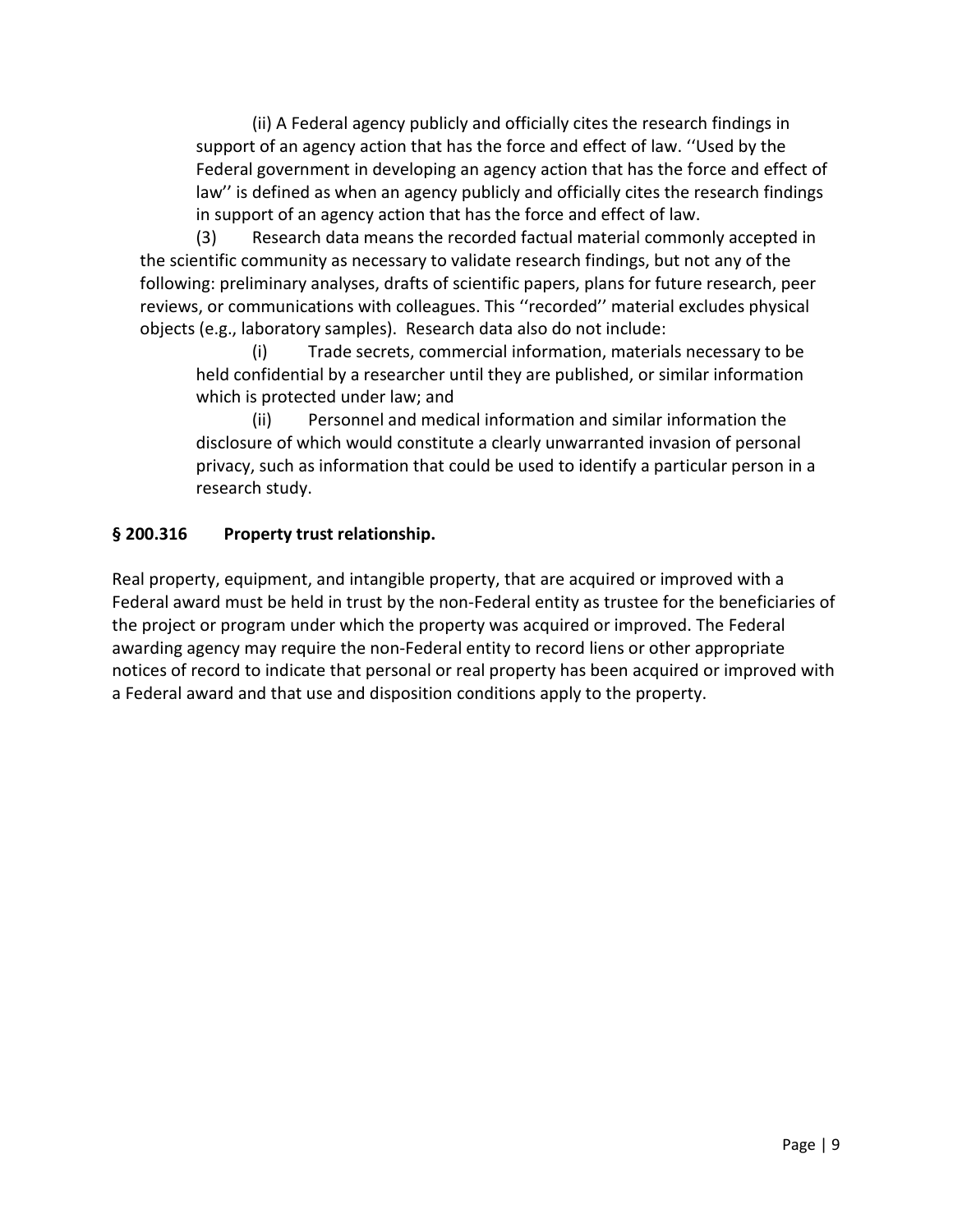#### **Appendix C**

#### **Relevant Excerpts From Defense Federal Acquisition Regulation (DFARS) Subpart 242.70—Contractor Business Systems (Revised February 24, 2012)**

252.242-7004 Material Management and Accounting System.

As prescribed in [242.7204,](http://www.acq.osd.mil/dpap/dars/dfars/html/current/242_72.htm#242.7204) use the following clause:

MATERIAL MANAGEMENT AND ACCOUNTING SYSTEM (MAY 2011)

(a) Definitions. As used in this clause—

(1) "Material management and accounting system (MMAS)" means the Contractor's system or systems for planning, controlling, and accounting for the acquisition, use, issuing, and disposition of material. Material management and accounting systems may be manual or automated. They may be stand-alone systems or they may be integrated with planning, engineering, estimating, purchasing, inventory, accounting, or other systems.

(2) "Valid time-phased requirements" means material that is—

(i) Needed to fulfill the production plan, including reasonable quantities for scrap, shrinkage, yield, etc.; and

(ii) Charged/billed to contracts or other cost objectives in a manner consistent with the need to fulfill the production plan.

(3) "Contractor" means a business unit as defined in section 31.001 of the Federal Acquisition Regulation (FAR).

(4) "Acceptable material management and accounting system" means a MMAS that generally complies with the system criteria in paragraph (d) of this clause.

(5) "Significant deficiency" means a shortcoming in the system that materially affects the ability of officials of the Department of Defense to rely upon information produced by the system that is needed for management purposes.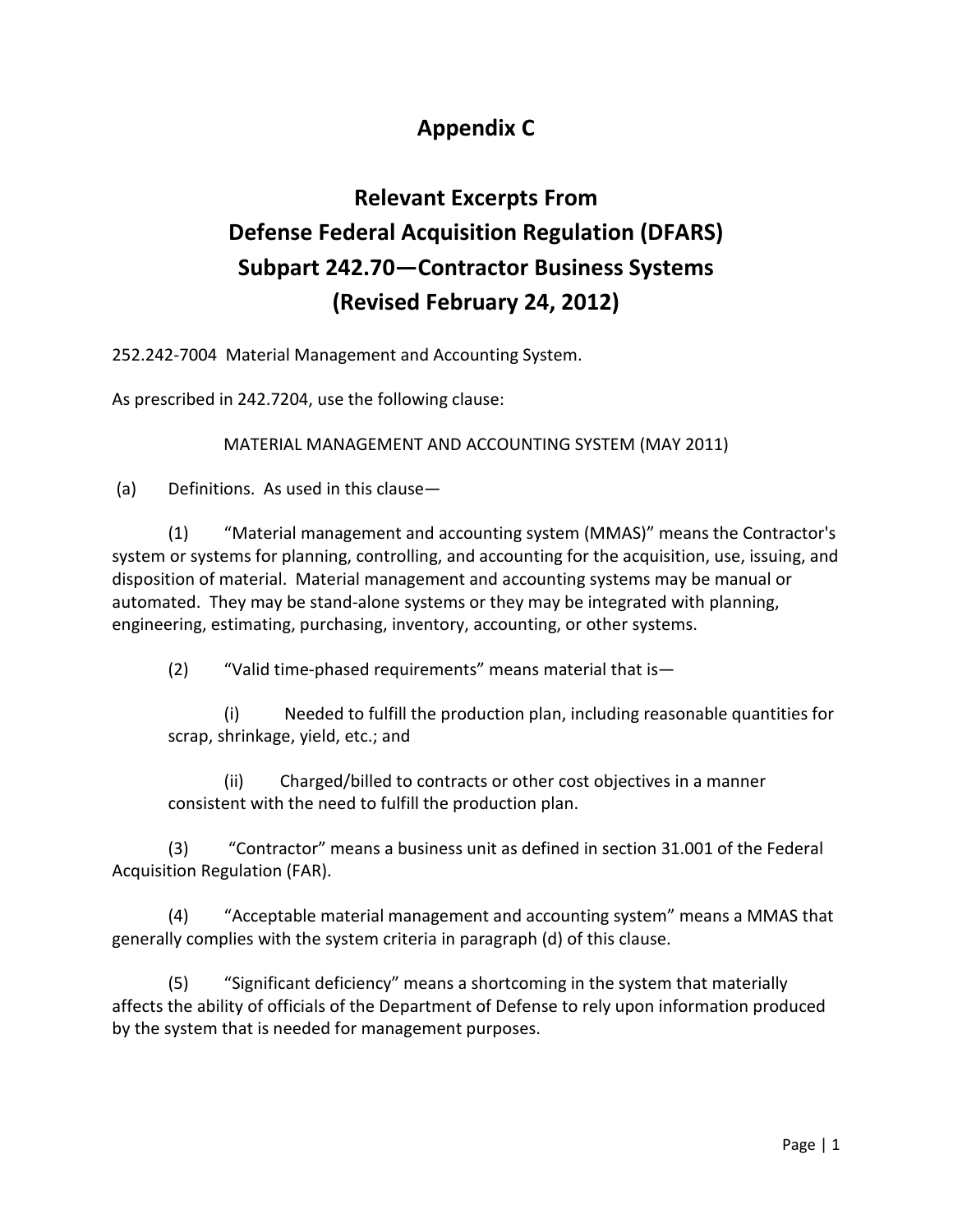(b) General. The Contractor shall—

(1) Maintain an MMAS that—

(i) Reasonably forecasts material requirements;

(ii) Ensures that costs of purchased and fabricated material charged or allocated to a contract are based on valid time-phased requirements; and

(iii) Maintains a consistent, equitable, and unbiased logic for costing of material transactions; and

(2) Assess its MMAS and take reasonable action to comply with the MMAS standards in paragraph (e) of this clause.

(c) Disclosure and maintenance requirements. The Contractor shall—

(1) Have policies, procedures, and operating instructions that adequately describe its MMAS;

(2) Provide to the Administrative Contracting Officer (ACO), upon request, the results of internal reviews that it has conducted to ensure compliance with established MMAS policies, procedures, and operating instructions; and

(3) Disclose significant changes in its MMAS to the ACO at least 30 days prior to implementation.

(d) System criteria. The MMAS shall have adequate internal controls to ensure system and data integrity, and shall--

(1) Have an adequate system description including policies, procedures, and operating instructions that comply with the FAR and Defense FAR Supplement;

(2) Ensure that costs of purchased and fabricated material charged or allocated to a contract are based on valid time-phased requirements as impacted by minimum/economic order quantity restrictions.

(i) A 98 percent bill of material accuracy and a 95 percent master production schedule accuracy are desirable as a goal in order to ensure that requirements are both valid and appropriately time-phased.

(ii) If systems have accuracy levels below these, the Contractor shall provide adequate evidence that—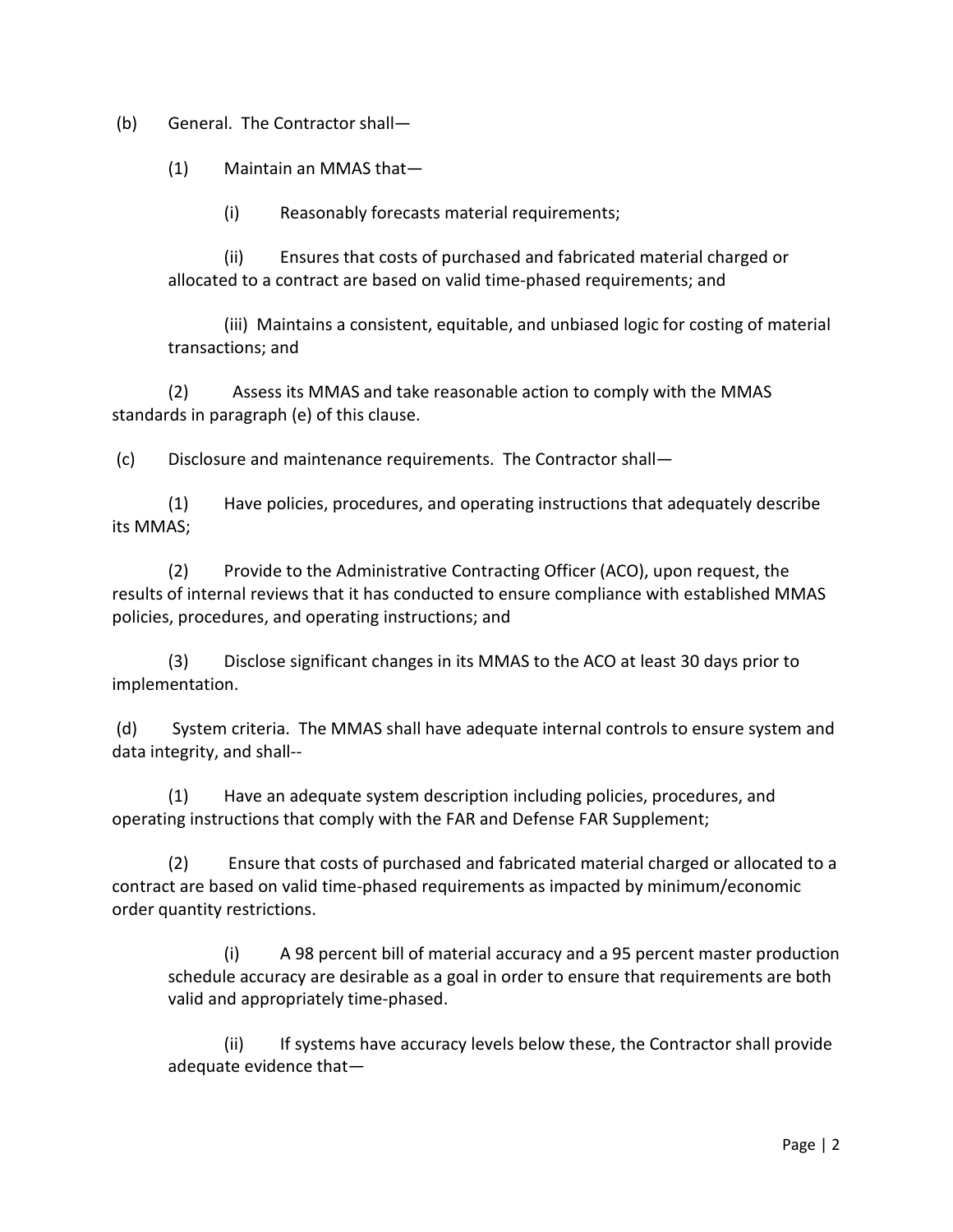(A) There is no material harm to the Government due to lower accuracy levels; and

(B) The cost to meet the accuracy goals is excessive in relation to the impact on the Government;

(3) Provide a mechanism to identify, report, and resolve system control weaknesses and manual override. Systems should identify operational exceptions, such as excess/residual inventory, as soon as known;

(4) Provide audit trails and maintain records (manual and those in machinereadable form) necessary to evaluate system logic and to verify through transaction testing that the system is operating as desired;

(5) Establish and maintain adequate levels of record accuracy, and include reconciliation of recorded inventory quantities to physical inventory by part number on a periodic basis. A 95 percent accuracy level is desirable. If systems have an accuracy level below 95 percent, the Contractor shall provide adequate evidence that—

(i) There is no material harm to the Government due to lower accuracy levels; and

(ii) The cost to meet the accuracy goal is excessive in relation to the impact on the Government;

(6) Provide detailed descriptions of circumstances that will result in manual or system generated transfers of parts;

(7) Maintain a consistent, equitable, and unbiased logic for costing of material transactions as follows:

(i) The Contractor shall maintain and disclose written policies describing the transfer methodology and the loan/pay-back technique.

(ii) The costing methodology may be standard or actual cost, or any of the inventory costing methods in 48 CFR 9904.411-50(b). The Contractor shall maintain consistency across all contract and customer types, and from accounting period to accounting period for initial charging and transfer charging.

(iii) The system should transfer parts and associated costs within the same billing period. In the few instances where this may not be appropriate, the Contractor may accomplish the material transaction using a loan/pay-back technique. The "loan/ pay-back technique" means that the physical part is moved temporarily from the contract, but the cost of the part remains on the contract. The procedures for the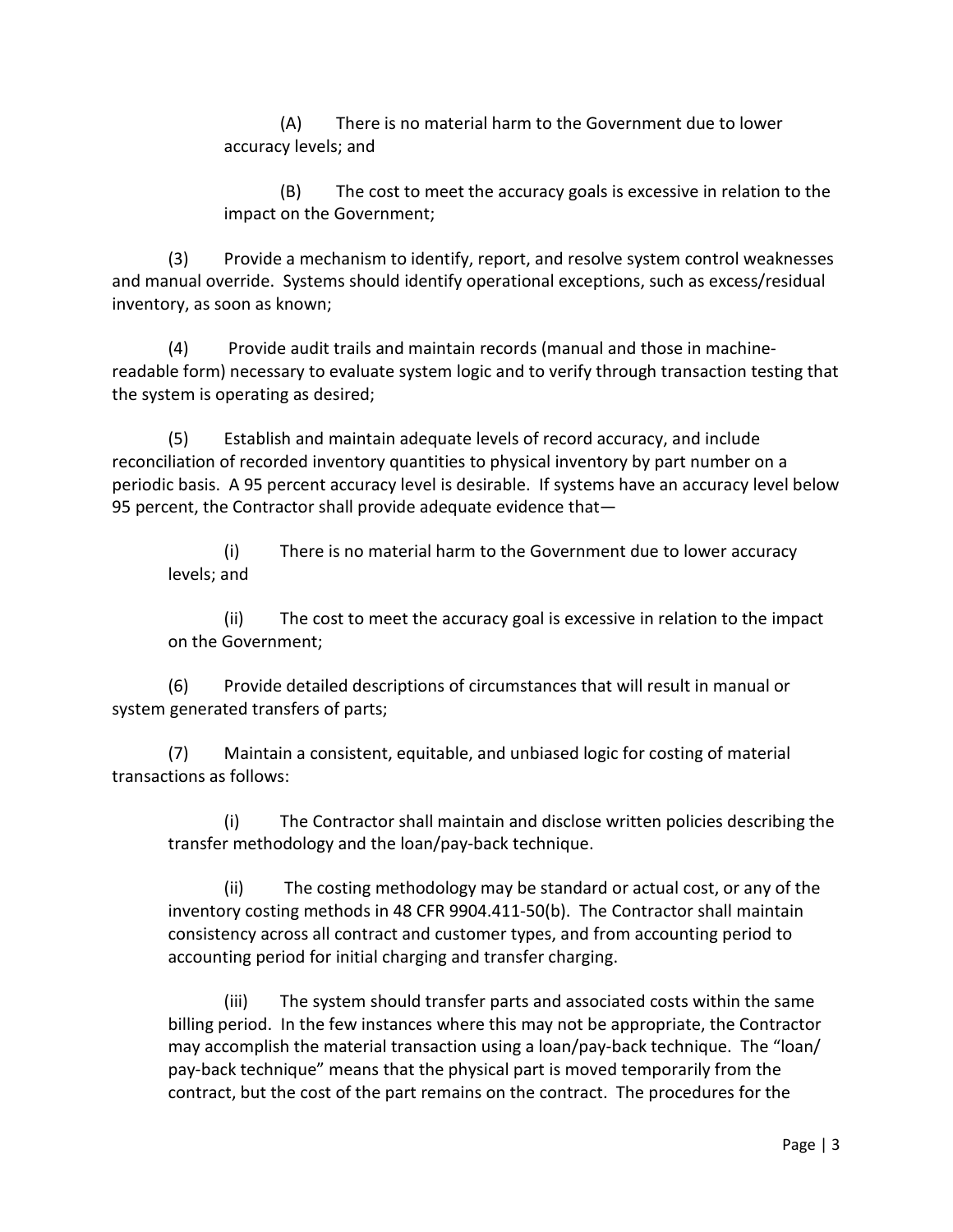loan/pay-back technique must be approved by the ACO. When the technique is used, the Contractor shall have controls to ensure—

(A) Parts are paid back expeditiously;

(B) Procedures and controls are in place to correct any overbilling that might occur;

(C) Monthly, at a minimum, identification of the borrowing contract and the date the part was borrowed; and

(D) The cost of the replacement part is charged to the borrowing contract;

(8) Where allocations from common inventory accounts are used, have controls (in addition to those in paragraphs (e)(2) and (7) of this clause) to ensure that—

(i) Reallocations and any credit due are processed no less frequently than the routine billing cycle;

(ii) Inventories retained for requirements that are not under contract are not allocated to contracts; and

(iii) Algorithms are maintained based on valid and current data;

(9) Have adequate controls to ensure that physically commingled inventories that may include material for which costs are charged or allocated to fixed-price, costreimbursement, and commercial contracts do not compromise requirements of any of the standards in paragraphs (e)(1) through (8) of this clause. Government-furnished material shall not be—

- (i) Physically commingled with other material; or
- (ii) Used on commercial work; and

(10) Be subjected to periodic internal reviews to ensure compliance with established policies and procedures.

(e) Significant deficiencies.

(1) The Contracting Officer will provide an initial determination to the Contractor, in writing, of any significant deficiencies. The initial determination will describe the deficiency in sufficient detail to allow the Contractor to understand the deficiency.